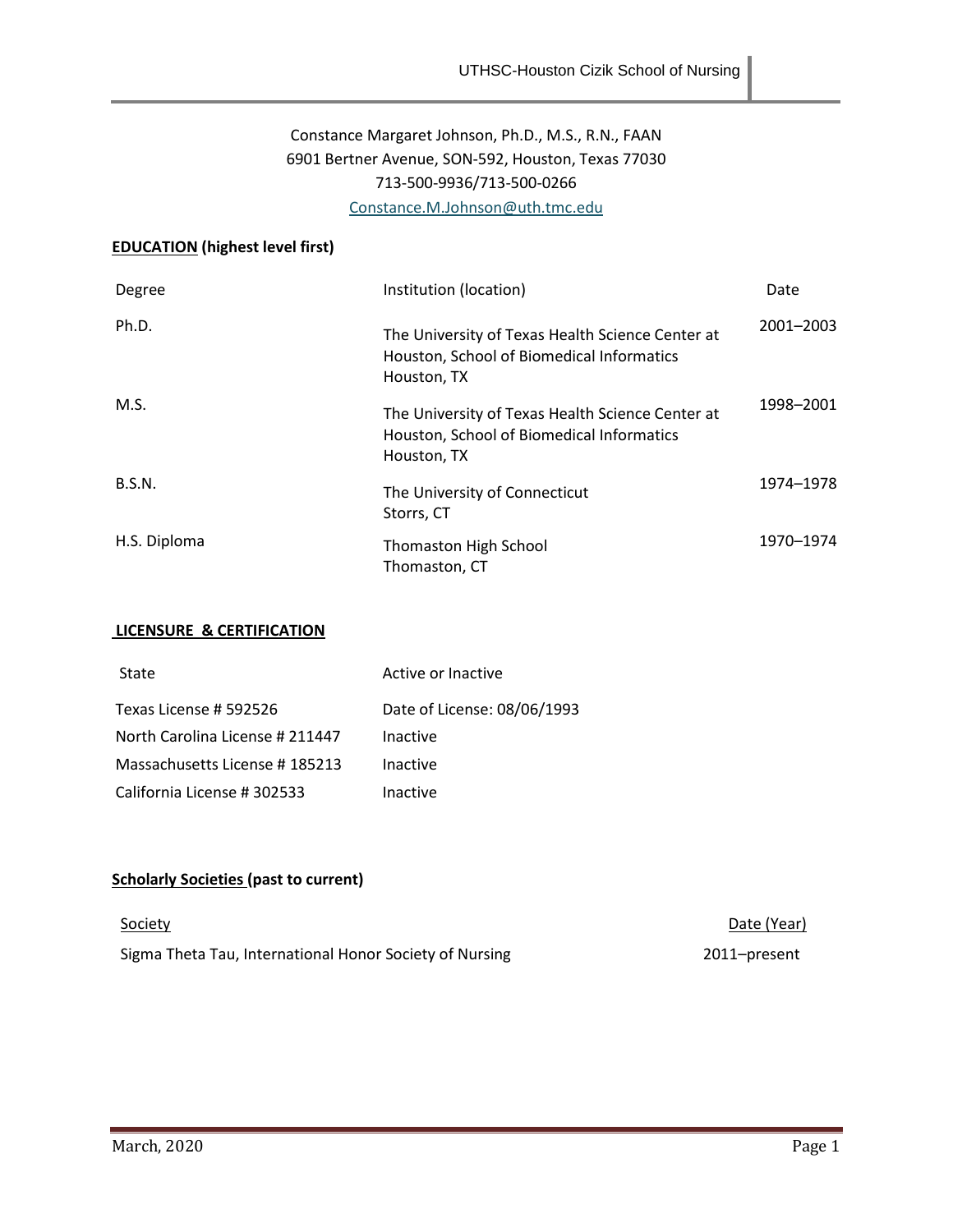| Institution                                                                                     | Position title                                                                     | <b>Inclusive Dates</b> |
|-------------------------------------------------------------------------------------------------|------------------------------------------------------------------------------------|------------------------|
| <b>Highland Hospital</b>                                                                        | <b>Registered Nurse</b>                                                            | $1979 - 1981$          |
| Children's Hospital                                                                             | <b>Registered Nurse</b>                                                            | $1981 - 1985$          |
| <b>Tokos Medical Corporation</b>                                                                | <b>Registered Nurse</b>                                                            | $1985 - 1985$          |
|                                                                                                 | Nurse Administrator                                                                | $1985 - 1987$          |
|                                                                                                 | Area Clinical Manager                                                              | $1987 - 1988$          |
|                                                                                                 | <b>Clinical Research Associate</b>                                                 | $1988 - 1989$          |
|                                                                                                 | <b>Research Consultant</b>                                                         | $1989 - 1991$          |
| California Pacific Medical Center                                                               | Database Developer                                                                 | $1990 - 1992$          |
| University of Texas M. D. Anderson                                                              | Senior Research Nurse                                                              | $1993 - 2001$          |
| <b>Cancer Center</b>                                                                            | Project Manager                                                                    | $1997 - 2001$          |
| The University of Texas Health<br>Science Center at Houston School<br>of Biomedical Informatics | National Library of Medicine Fellow                                                | $2001 - 2003$          |
| University of Texas M. D. Anderson<br><b>Cancer Center</b>                                      | Instructor                                                                         | $2003 - 2006$          |
| The University of Texas Health<br>Science Center at Houston School<br>of Biomedical Informatics | <b>Adjunct Assistant Professor</b>                                                 | $2004 - 2012$          |
| University of Texas M. D. Anderson<br><b>Cancer Center</b>                                      | <b>Adjunct Assistant Professor</b>                                                 | $2006 - 2013$          |
| Duke University School of Nursing                                                               | <b>Assistant Professor</b>                                                         | $2006 - 2012$          |
|                                                                                                 | Lead Faculty - Nursing Informatics - USNWR<br>ranked Duke Informatics Program = #3 | $2008 - 2014$          |

# **PROFESSIONAL EXPERIENCE (past to current)**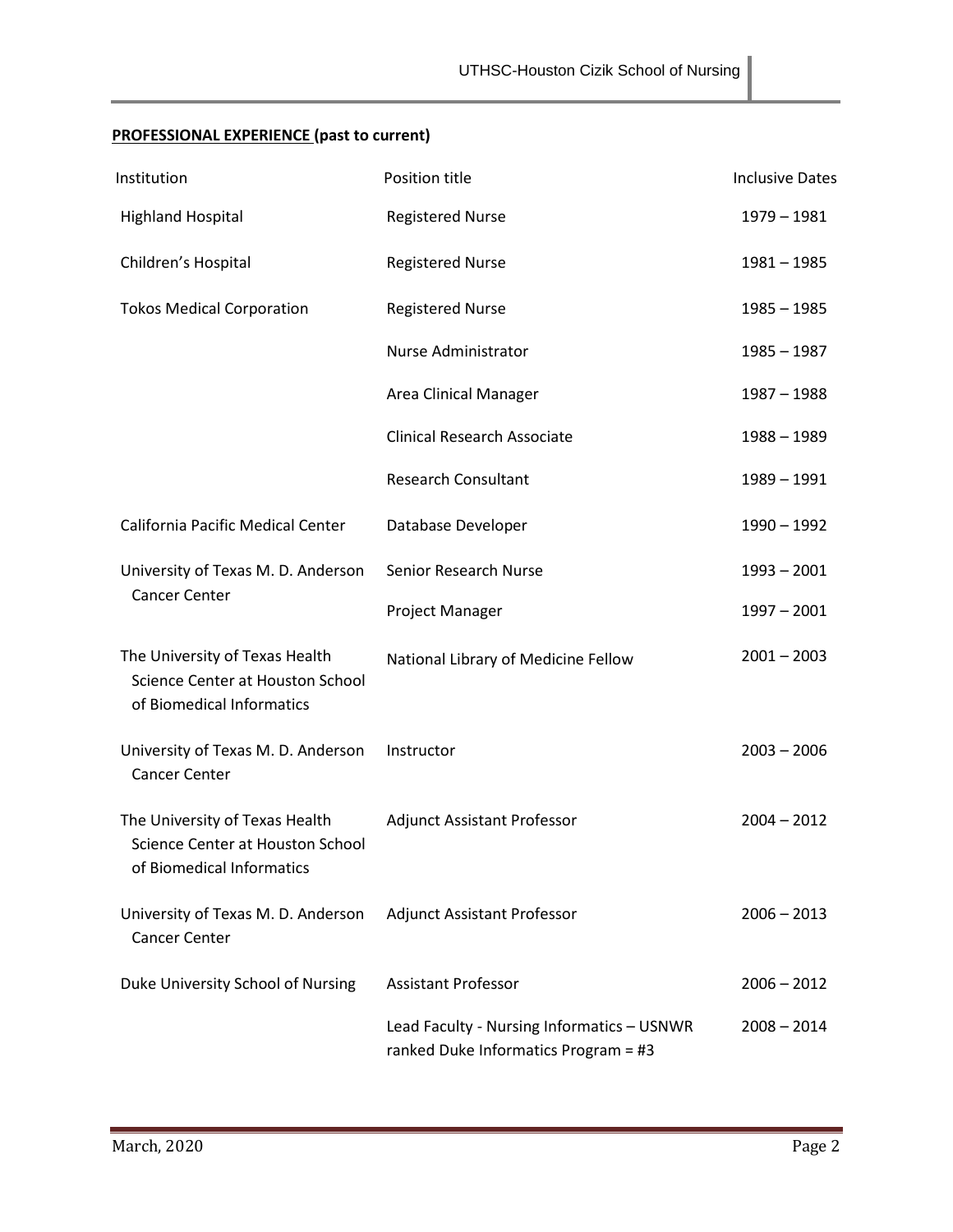|                                                                                                 | UTHSC-Houston Cizik School of Nursing                                                             |               |
|-------------------------------------------------------------------------------------------------|---------------------------------------------------------------------------------------------------|---------------|
|                                                                                                 | Associate Professor                                                                               | $2012 - 2015$ |
|                                                                                                 | Faculty Coordinator, Systems Program                                                              | 2014-2015     |
|                                                                                                 | Associate Professor with tenure                                                                   | 2015-2016     |
|                                                                                                 | Senior Research Faculty, Lead Faculty for<br>Clinical Innovations, Center for Nursing<br>Research | 2015 - 2016   |
| Duke University School of<br>Medicine, Department of Family<br>and Community Medicine           | <b>Assistant Professor</b>                                                                        | 2008-2012     |
|                                                                                                 | <b>Associate Professor</b>                                                                        | 2012 - 2016   |
| Duke Center for Health Informatics                                                              | Leadership Team Member                                                                            | 2009 - 2016   |
| The University of Texas Health<br>Science Center at Houston School<br>of Biomedical Informatics | Adjunct Associate Professor                                                                       | $2012 - 2016$ |
| The University of Texas Health<br>Science Center at Houston School<br>of Biomedical Informatics | Professor                                                                                         | 2016-present  |
| The University of Texas Health                                                                  | Lee and J.D. Jamail Distinguished Professor                                                       | 2016-2018     |
| Science Center at Houston School<br>of Nursing                                                  | <b>Associate Dean for Research</b>                                                                |               |
| Duke University                                                                                 | Associate Professor Emerita                                                                       | 2016-present  |
| The University of Texas Health                                                                  | Lee and J.D. Jamail Distinguished Professor                                                       | $2018 -$      |
| Science Center at Houston Cizik<br><b>School of Nursing</b>                                     | Associate Dean for Research                                                                       | present       |
|                                                                                                 | Chair, Research Department                                                                        |               |
|                                                                                                 | Maria C. and Christopher J. Pappas Family<br>Distinguished Chair in Nursing                       |               |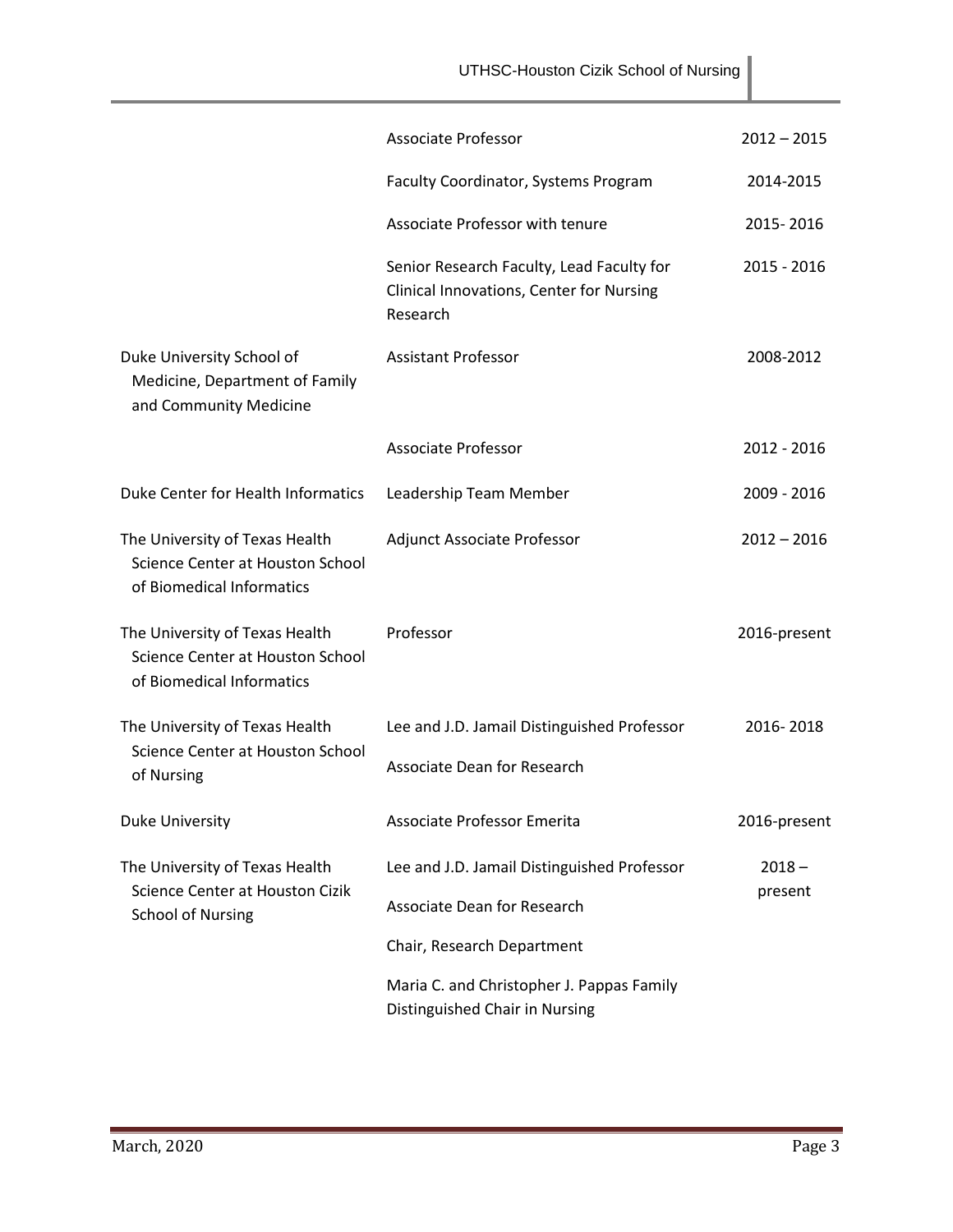## **HONORS & AWARDS (past to current)**

| Award                                                                                                                                                                                                                                                                                 | <b>Awarding Organization</b>                                                                  | Date              |
|---------------------------------------------------------------------------------------------------------------------------------------------------------------------------------------------------------------------------------------------------------------------------------------|-----------------------------------------------------------------------------------------------|-------------------|
| Scholarship Recipient from the<br>Committee on the Status of Women                                                                                                                                                                                                                    | The University of Texas Health Science Center at<br>Houston, Houston, TX                      | 1999              |
| Merit Scholarship Recipient                                                                                                                                                                                                                                                           | Association for Women in Science Gulf Coast<br>Chapter, Houston, TX                           | 2000              |
| Best poster award, 60th Annual<br>Symposium on Cancer Research for:<br>Johnson, C.M., Ensor, J., Berry, D., &<br>Members of the Colon, Breast,<br>Prostate, Lung Cancer Risk Modeling<br>Groups. A novel approach to building<br>cancer risk models predictive of<br>cancer incidence | University of Texas M.D. Anderson Cancer<br>Center (October 11-13, 2007, Houston, TX)         | October, 2007     |
| Award for Research in Nursing                                                                                                                                                                                                                                                         | Marlene Kramer Outstanding Alumni The University of Connecticut School of Nursing             | October, 2010     |
| Nurse Leader                                                                                                                                                                                                                                                                          | Sigma Theta Tau International Honor Society of<br><b>Nursing</b>                              | December,<br>2011 |
| contribution to advance the field of<br>nursing informatics, for: Johnson,<br>C.J., & Shaw, R.J. (2012). A usability<br>problem: Conveying health risks to<br>consumers on the Internet. AMIA<br>Annual Symposium Proceedings,<br>Chicago, IL                                         | Award for paper making the greatest 2012 AMIA Nursing Informatics Harriet Werley              | November,<br>2012 |
| Fellowship                                                                                                                                                                                                                                                                            | American Academy of Nursing                                                                   | October, 2014     |
| Distinguished Alumna Award                                                                                                                                                                                                                                                            | The University of Texas Health Science Center at<br>Houston, School of Biomedical Informatics | May, 2018         |

## **GRANTS**

## **Research Grants (past to current)**

Redesign of a Genetics Tracking Program to Improve Ease and Use and Reduce Errors (ATP-011618- 0077-199), Texas Higher Education Advanced Research, Principal Investigator (Todd Johnson, PhD), Investigator (Constance Johnson), \$225,000, 1999 – 2001

Strategies to Help Inform Colorectal Cancer Risk Magnitudes (1-R03-CA132562-01), NIH/National Cancer Institute, Principal Investigator, \$106,000, 09/2007 –08/2009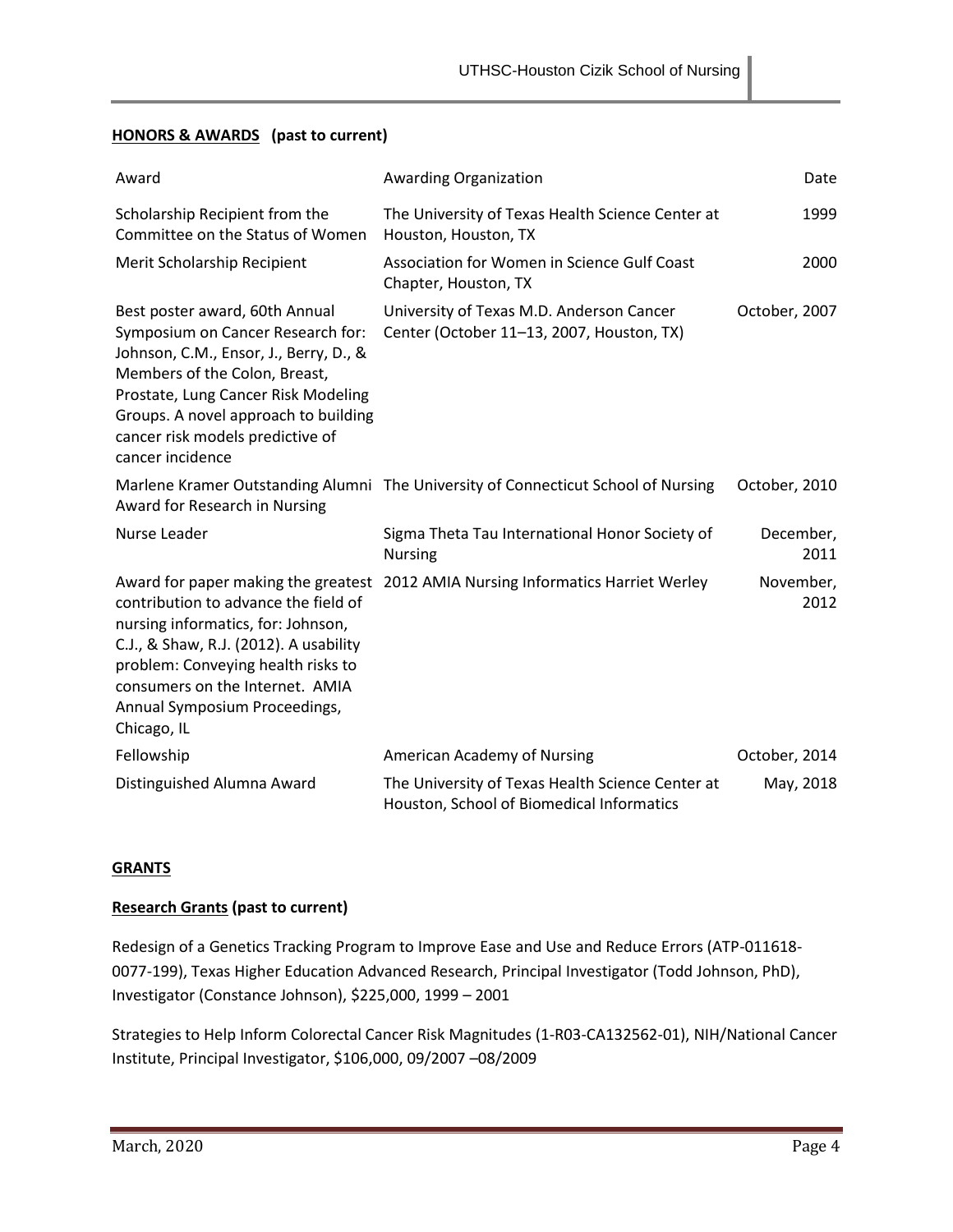Information and Behaviors People with Diabetes Seek and Partake in Online (CTSA-TL1-RR024126-05), NIH CTSA/Duke Translational Medical Institute Predoctoral Scholarship, Principal Investigator (Ryan Shaw), Mentor (Constance Johnson), \$5,000, 05/2009 – 08/2009

Development and Feasibility Testing of a Targeted Weight-Loss Sustaining Text Message Intervention (CTSA-TL1-RR024126-05), NIH CTSA/Duke Translational Medical Institute Pre–doctoral Scholarship, Principal Investigator (Ryan Shaw), Mentor (Constance Johnson), \$5,200, 07/2010 – 09/2010

Sustaining Weight-loss Among People with Obesity Using Theoretically Tailored Messages via SMS (1F31-NR012599), NIH/National Institute of Nursing Research, Principal Investigator (Ryan Shaw), Sponsor (Constance Johnson), \$124,140, 12/2010 – 08/2012

Second Life Impacts Diabetes Education & Self–Management (SLIDES) (R21-LM010727-01), NIH/ National Library of Medicine, Principal Investigator, \$215,000, 05/2010 – 10/2012

Visualization of Multidimensional Data Obtained from a Virtual Environment Intervention, RENCI (Renaissance Computing Institute), Principal Investigator, \$11,698, 07/2012 – 06/2014

Pioneering Health Information Technology (1-K99-LM011128-01A1), NIH/National Library of Medicine, Principal Investigator (Meredith Nahm), Faculty Sponsor/Research Advisory Committee (Constance Johnson), \$413,335, 4/2012-3/2017

Qualitative Analysis of Voice Over Internet Protocol (VOIP) to Enhance Visualization of Multidimensional Data, Duke University School of Nursing ORA Small Grants, Principal Investigator, \$9,000, 05/2013 -06/2014

Diabetes Self-Management & Support LIVE (Learning in Virtual Environments (1R01-HL118189-01), NIH/National Heart, Lung, and Blood Institute, Co-Principal Investigator, \$3,212,821, 6/2013 - 5/2018

Mobile Health Message Help Sustain Recent Weight Loss – Phase 2, DUSON ORA Small Grant Program, Principal Investigator (Ryan Shaw), Faculty Sponsor (Constance Johnson), \$10,000, 06/2014 – 05/2015

Effects of Message Framing and Risk Feedback on CRC Screening (1 R21 CA181256-01), NIH/National Cancer Institute, Co-Investigator, \$414,600, 9/2014 – 8/2016

Social Interaction and Support in a Type-2 Diabetes Computer Mediated Environment (1F31NR016622- 01), NIH/National Institute of Nursing Research, Principal Investigator (Allison Lewinski), Sponsor (Constance Johnson), \$45,501, 7/2016 – 12/2017

Bridging Recovery Allies in Virtual Environments (BRAVE). TIRR Memorial Hermann Health System. Principal Investigator (Hilary Touchett), Mentor (Constance Johnson), \$10,000, 3/12/2018 – 3/31/2019.

Center for Clinical and Translational Sciences, NIH, Principal Investigator (David McPherson), Co-Lead, CTR-Core Translational Workforce Development Co-Lead (Constance Johnson), 7/1/2019-6/30/2024, \$37,290,116. (25% effort)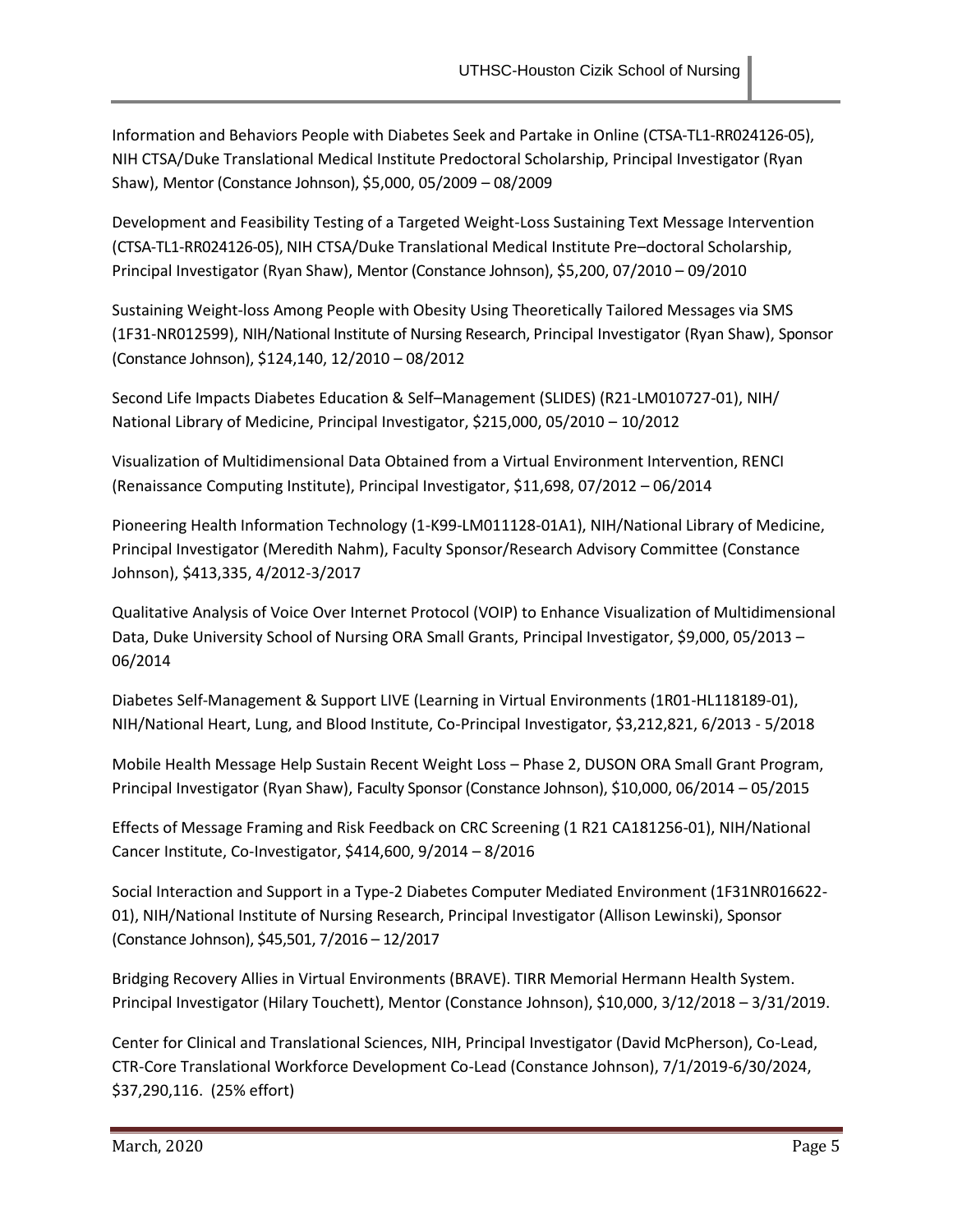LEveraging A viRtual eNvironment (LEARN) to Enhance Prevention of HIV-related Comorbidities in at-risk Minority MSM (1 K01 HL145580-01A1), NIH/NHLBI, Principal Investigator (Raquel Ramos), Consultant (Constance Johnson), \$809,000, 9/1/2019 – 7/31/2024.

Measuring the symptom burden of patients with COVID-19: A qualitative study (Elizabeth W. Quinn Oncology Research Award, Principal Investigator (Meagan Whisenant), Faculty Sponsor (Constance Johnson), 8/11/2020 – 8/11/2021, \$2998.00 (In-kind).

Facilitating Self and Proxy Symptom Assessments for Kids with Cancer, St. Baldrick's Foundation, Principal Investigator (Stacey Crane), Faculty Mentor (Constance Johnson), 07/01/2020-3/31/2021, \$110,000 annually (In-kind).

Routine symptom monitoring and management in breast cancer using patient-reported outcomes measures. Cancer Prevention and Research Institute of Texas (CPRIT) - RR200054 . Principal Investigator (Whisenant), Mentor (Constance Johnson – In-kind), \$500,000, 06/01/2020-05/31/2025.

Mentored Patient-Oriented Research Career Development Award – "Facilitating Comprehensive Self and Proxy Symptom Assessments for Children with Cancer" (K23 NR019294), National Institute of Nursing Research, Stacey Crane (Principal Investigator), Primary Mentor (Constance Johnson – In-kind), \$445,144, 4/1/2021 - 3/31/2024.

Feasibility of a patient-centered, telehealth-delivered diabetes foot care educational program, ENDOCRINE NURSES SOCIETY (ENS), Hsiao-Hui "Joyce" Ju, (PI), Constance Johnson (Co-I) \$1,000, 3/2021  $-3/2022$ .

Diabetes Learning In Virtual Environments Just In time for Community reEntry (Diabetes LIVE JustICE), ADA Health Disparities and Diabetes Innovative Clinical or Translational Science Award (ICTSHD), Reagan (PI), Johnson (Co-I), 11/2021, \$600,000.

## **Educational Grants (past to current)**

Interactive Nursing Education Using Second Life as the 3D Environment (3914079), Duke Center for Instructional Technology, Principal Investigator, \$2,000, 06/2008-05/2009

Duke University Nursing Education Program (D09-HP09345-02), HRSA, Principal Investigator (Pamela Edwards, Project Faculty (Constance Johnson) (2010 only), \$232,594, 2008 – 2011

Calling for Collaboration: Comparing Communication Devices for Enhanced GME Training and Quality Patient Care, Graduate Medical Education Innovations Fund, Duke University, Co-Principal Investigator, \$80,328, 2009 – 2010

Health Informatics Workforce Training Program (UL1-RR024128-04), WFT CTSA Supplement: NCRR Administrative Supplements for Research Workforce Development and Dissemination, Principal Investigator (Robert Califf), Co-Investigator (Constance Johnson), \$599,581, 08/2009 – 08/2011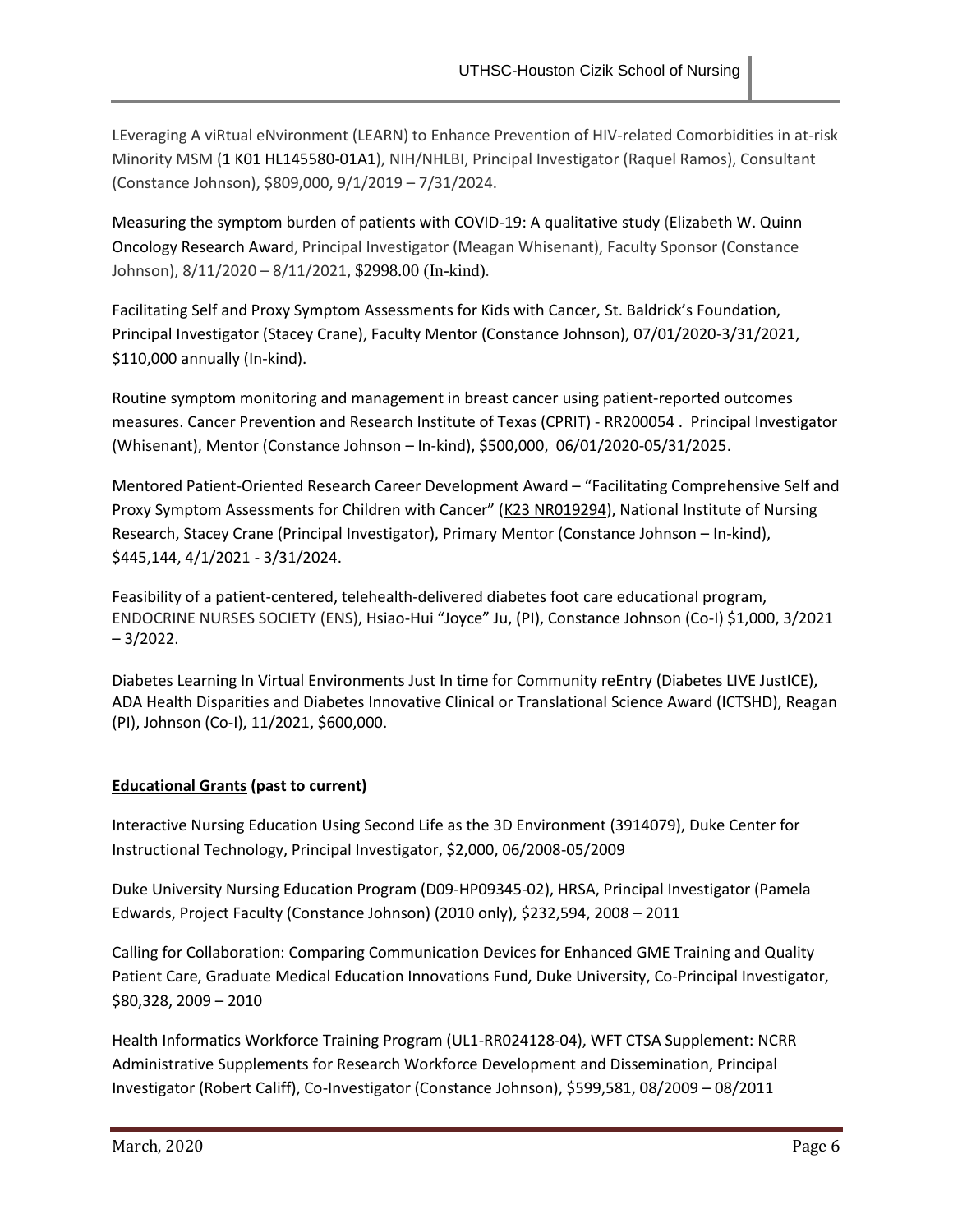Doctor of Nursing Practice (D09-HP14827), HRSA, Principal Investigator (Barbara Turner), Project Faculty (Constance Johnson), \$865,601, 07/01/2009 – 06/30/2012

Curriculum Development Centers Program (1T150C00106-01), Office of the National Coordinator of Health Information Technology, Principal Investigator (William Hammond), Project Faculty (Constance Johnson), \$1,820,000, 2010 – 2012

Immersive Learning Environment At Duke (ILE@D – pronounced "Iliad"), The Duke Endowment for the Nanaline Duke Trust, Principal Investigator (Edward Buckley), Co-Investigator (Constance Johnson), \$2,250,000, 05/2009 – 05/2014 (NCE)

## Other Funded Projects Including Contracts for Service (past to current)

NRC D2 EHR Information Design and Usability Toolkit (HHSA290200900023I), AHRQ/Westat, Principal Investigator, \$383,745, 08/2010 – 08/2011

Development of a Model Electronic Health Record Format for Children (8704.03-S-004), AHRQ/Westat, Principal Investigator (Jeffrey Ferranti), Co-Investigator (Constance Johnson), \$478,191, 03/2010– 03/2012

MURDOCK Online Forms Evaluation and Feedback, Measurement to Understand the Reclassification of Disease of Cabarrus/Kannapolis (MURDOCK) Study, Principal Investigator, \$3,937, 05/2012 – 08/2012

Aging and Health Informatics Conference, (1R13AG067668-01), NIA R13, Principal Investigator (Bo Xie ), Conference Planning Committee Member (Constance Johnson), \$49,992, 08/15/2020- 7/31/2021.

## **Grants under Review**

Self-management EdUcation and SuPport to Promote PsychOsocial Health among StRoke Survivors and Informal Caregivers in a VirTual Stroke Community (SUPPORT), Principal Investigator (Jennifer Beauchamp), Co-Investigator (Constance Johnson), NIH/NINR, 2020 - to be resubmitted

*Harvesting Mobile Technologies and Digital Analytics for Personalized Diabetes Self-Management, NINR-R01, 10/2020, Scored, not funded, to be resubmitted (unable to resubmit in June due to broken shoulder), Johnson, (PI).*

*The utility of Tele-yoga as a digital intervention for the treatment of Long-Haul COVID 19 symptoms, R01, NIH/NIAID, Choi (PI), Johnson (Co-I), 3/2021 (to be resubmitted).* 

*A Nurse-Led Intervention Fostering Self-management EdUcation and SuPport to Promote PsychOsocial Health among Hispanic StRoke Survivors and Informal Caregivers in a VirTual and Hispanic Stroke Community, Hillman Foundation, Beauchamp (PI), Johnson, (Co-I), 4/2021 (to be resubmitted)*

*Social Support and Network, Inflammation, and Depressive Symptoms among Stroke Survivors. Submitted to NIH/NINDS – R01, Beauchamp (PI), Johnson (Co-I) 3/2021 (to be resubmitted)*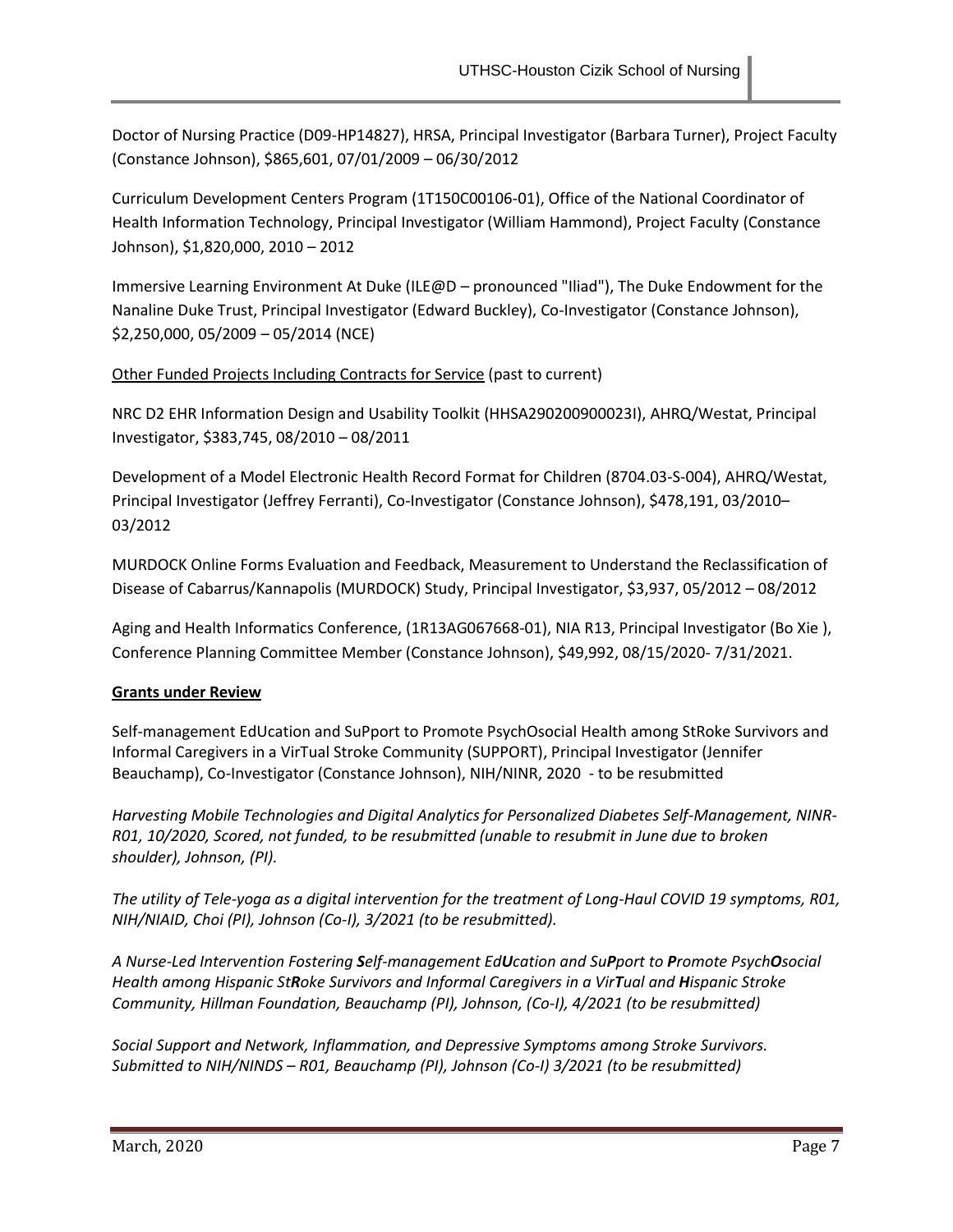*Optimizing Gestational Diabetes Self-Management Among Minority Women: the HAPPE (HeAlthy Pregnancy for Patient Engagement) digital ecosystem. Submitted to NIH/NIDDK, Johnson (PI) 2/5/2022 (Under review)*

#### **PUBLICATIONS**

**Peer Reviewed Publications** (\* = databased; ^ = Senior Author)

\*Morrison, J.C., Martin, R.W., **Johnson, C**., & Hess, L.W. (1990). Characteristics of uterine activity in gestations less than 20 weeks. *Obstetrics and Gynecology, 76*(1 Suppl), 60S–62S. PMID: [2359582](http://www.ncbi.nlm.nih.gov/pubmed/?term=2359582)

\*Watson, D.L., Welch, R.A., Mariona, F.G.., Lake, M.F., Knuppel, R.A., Martin, R.W., **Johnson, C.**, Bentley, D.L., Hill, W.C., Fleming, A.D., & Morrison, J. (1990). Management of preterm labor patients at home: Does daily uterine activity monitoring and nursing support make a difference? *Obstetrics and Gynecology, 76*(1 Suppl), 32S–35S. PMID[: 2359576](http://www.ncbi.nlm.nih.gov/pubmed/2359576)

\*Allbert, J.R**., Johnson, C**., Roberts, W.E., Martin, R.W., Gookin, L.S., & Morrison, J.C. (1994). Tocolysis for recurrent preterm labor using a continuous subcutaneous infusion pump*. Journal of Reproductive Medicine, 39*(8), 614–618. PMID[: 7996525](http://www.ncbi.nlm.nih.gov/pubmed/?term=7996525)

\*Levin, B., Hess, K., & **Johnson, C**. (1997). Screening for colorectal cancer. A comparison of 3 fecal occult blood tests. *Archives of Internal Medicine, 157*(9), 970–976. PMID[: 9140267](http://www.ncbi.nlm.nih.gov/pubmed/?term=9140267)

\*Jen, J**., Johnson, C**., & Levin, B. (1998). Molecular approaches for colorectal cancer screening. *European Journal of Gastroenterology & Hepatology, 10*(3), 213–217. PMID: [9585023](http://www.ncbi.nlm.nih.gov/pubmed/?term=9585023)

\*Steinbach, G., Ford, R., Glober, G., Sample, D., Hagemeister, F.B., Lynch, P.M., McLaughlin, P.W., Rodriguez, M.A., Romaguera, J.E., Sarris, A.H., Younes, A., Luthra, R., Manning, J.T., **Johnson, C.M.**, Lahoti, S., Shen, Y., Lee, J.E., Winn, R.J., Genta, R.M., Graham, D.Y., & Cabanillas, F.F. (1999). Antibiotic treatment of gastric lymphoma of mucosa-associated lymphoid tissue: An uncontrolled trial. *Annals of Internal Medicine, 131*(2), 88-95. PMID: [10419446](http://www.ncbi.nlm.nih.gov/pubmed/?term=10419446)

**\*Johnson, C.M.**, Johnson, T., & Zhang, J. (2000). Increasing productivity and reducing errors through usability analysis: A case study and recommendations. *Proceedings AMIA Annual Symposium, 2000,* 394–398. PMID: 11079912. PMCID: [PMC2243897](http://www.ncbi.nlm.nih.gov/pmc/articles/PMC2243897/)

\*Dong, S.M., Traverso, G., **Johnson, C**., Geng, L., Favis, R., Boynton, K., Hibi, K., Goodman, S.N., D'Allessio, M., Paty, P., Hamilton, S.R., Sidransky, D., Barany, F., Levin, B., Shuber, A., Kinzler, K.W., Vogelstein, B., & Jen, J. (2001). Detecting colorectal cancer in stool with the use of multiple genetic targets. *Journal of the National Cancer Institute, 93*(11), 858–865. PMID[: 11390535](http://www.ncbi.nlm.nih.gov/pubmed/?term=11390535)

\*Traverso, G., Shuber, A., Levin, B., **Johnson, C**., Olsson, L., Schoetz, D.J. Jr., Hamilton, S.R., Boynton, K., Kinzler, K.W., & Vogelstein, B. (2002). Detection of APC mutations in fecal DNA from patients with colorectal tumors. *New England Journal of Medicine, 346*(5), 311–320. PMID[: 11821507](http://www.ncbi.nlm.nih.gov/pubmed/?term=11821507)

\*Traverso, G., Shuber, A., Olsson, L., Levin, B., **Johnson, C**., Hamilton, S.R., Boynton, K., Kinzler, K.W., & Vogelstein, B. (2002). Detection of proximal colorectal cancers through analysis of faecal DNA. *The Lancet, 359*(9304), 403–404. PMID: [11844514](http://www.ncbi.nlm.nih.gov/pubmed/?term=11844514)

\*Traverso, G., Diehl, F., Hurst, R., Shuber, A., Whitney, D., **Johnson, C**., Levin, B., Kinzler, K.W., & Vogelstein, B. (2003). Multicolor in vitro translation. *Nature Biotechnology, 21*(9), 1093–1097. PMID: [12910244](http://www.ncbi.nlm.nih.gov/pubmed/?term=12910244)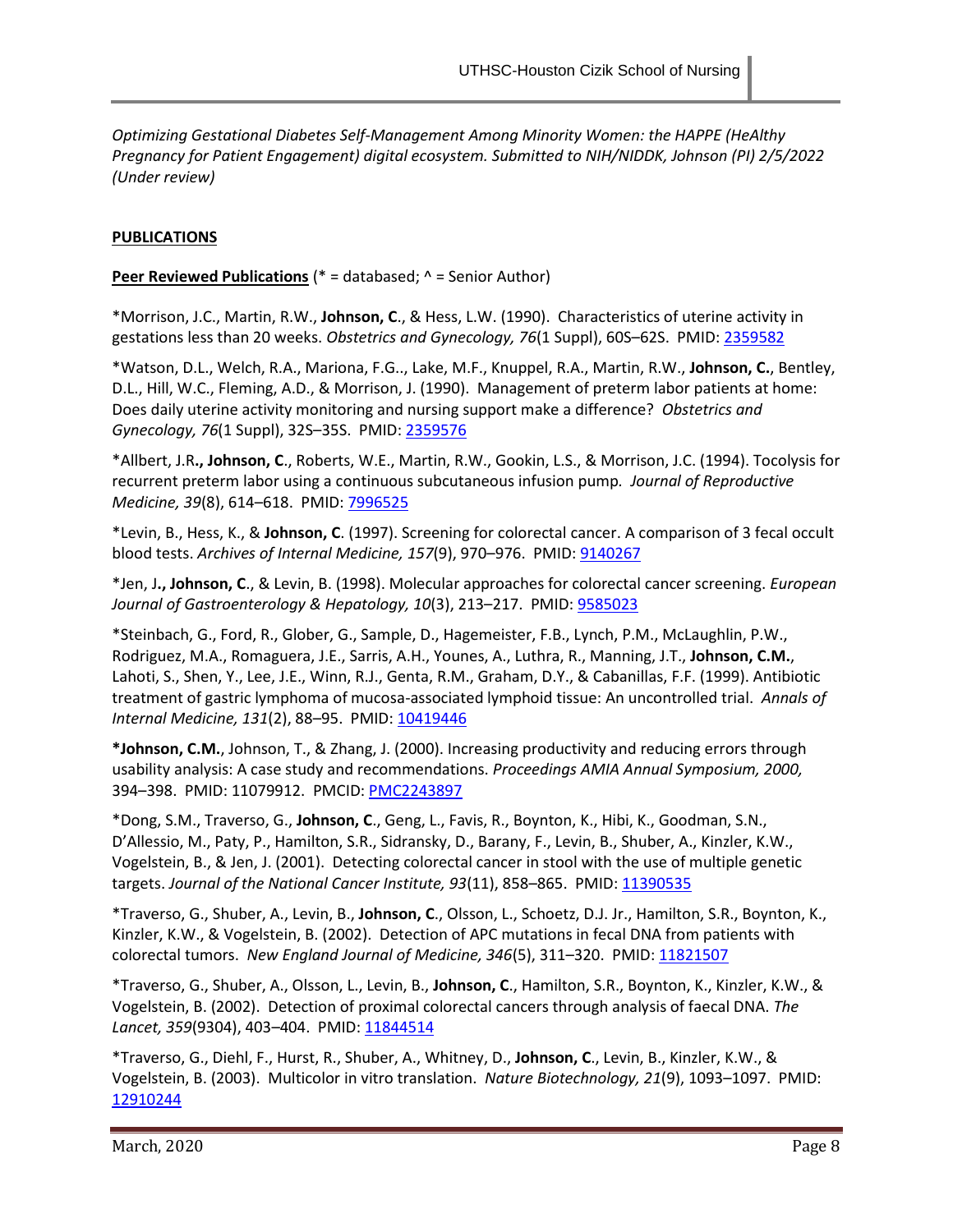\*Johnson, T.R., Zhang, J., Tang, Z., **Johnson, C.**, & Turley, J.P. (2004). Assessing informatics students' satisfaction with a web-based courseware system. *International Journal of Medical Informatics, 73*(2), 181–187. PMID[: 15063378](http://www.ncbi.nlm.nih.gov/pubmed/?term=15063378)

\***Johnson, C.M.**, Johnson, T.R., & Zhang, J. (2005). A user-centered framework for redesigning health care interfaces. Journal of Biomedical Informatics, 38(1), 75-87. PMID[: 15694887](http://www.ncbi.nlm.nih.gov/pubmed/?term=15694887)

\***Johnson, C.M.**, & Turley, J.P. (2006). The significance of cognitive modeling in building healthcare interfaces. *International Journal of Medical Informatics, 75*(2), 163-172. PMID: [16085454](http://www.ncbi.nlm.nih.gov/pubmed/?term=16085454)

\*Bernstam, E.V., Pancheri, K.K., **Johnson, C.M.**, Johnson, T.R., Thomas, E.J., & Turley, J.P. (2007). Reasons for after–hours calls by hospital floor nurses to on-call physicians. *Joint Commission Journal on Quality and Patient Safety, 33*(6),342–349. PMID[: 17566544](http://www.ncbi.nlm.nih.gov/pubmed/?term=17566544)

Johnson, C.M., & Turley, J.P. (2007). A new approach to building web-based interfaces for healthcare consumers. *electronic Journal for Health Informatics, 2*(2), e8. Access at: <http://www.ejhi.net/ojs/index.php/ejhi/article/view/30/21>

**Johnson, C.M., &** Smolenski, D. (2007). Risk assessment models to estimate cancer probabilities. *Current Oncology Reports, 9*(6), 503–508. Invited paper in peer–reviewed journal.

Nahm, M., **Johnson, C.**, Walden, C.A., Johnson, T., & Zhang, J. (2008). Clinical research data management tasks and definitions. *Data Basics, 16*(1). Available through[: http://www.scdm.org.](http://www.scdm.org/) (Peer-reviewed – not indexed)

**Johnson, C.M**., Vorderstrasse, A., & Shaw, R. (2009). Virtual worlds in health care higher education. *Journal of Virtual Worlds Research, 2*(2), 2–9. (Invited paper in peer–reviewed journal.) <http://journals.tdl.org/jvwr/index.php/jvwr/article/viewFile/699/498>

\*Stewart, D.J., **Johnson, C.,** Lopez, A., Glisson, B., Rhee, J.M., & Bekele, B.N. (2010). Extensive disease small cell lung cancer dose-response relationships: implications for resistance mechanisms. *Journal of Thoracic Oncology, 5*(11), 1826–1834. PMID: 20881640. PMCID: [PMC2966343](http://www.ncbi.nlm.nih.gov/pmc/articles/PMC2966343/)

**\*Johnson, C.M.**, Nahm, M., Shaw, R.J., Dunham, A., Newby, K., Dolor, R., Smerek, M., Del Fiol, G., & Zhang, J. (2010). Can prospective usability evaluation predict data errors? *AMIA Annual Symposium Proceedings, 2010,* 346–350. (Nominated for the Harriet H. Werley Award). PMID: 21346998. PMCID: [PMC3041437](http://www.ncbi.nlm.nih.gov/pmc/articles/PMC3041437/) 

^Phillips, B., Shaw, R.J., Sullivan, D.T., & **Johnson, C**. (2010). Using virtual environments to enhance nursing distance education. *Creative Nursing, 16*(3):132–135. PMID[: 20879622](http://www.ncbi.nlm.nih.gov/pubmed/?term=20879622)

^Harrington, L., Kennerly, D., & **Johnson, C.** (2011). Safety issues related to the electronic medical record (EMR): Synthesis of the literature from the last decade, 2000–2009. *Journal of Healthcare Managemen*t*, 56*(1), 31–43, discussion 43–44. PMID: [21323026](http://www.ncbi.nlm.nih.gov/pubmed/?term=21323026)

\*^Taylor, H.A., Sullivan, D., Mullen, C., & **Johnson, C.M.** (2011). Implementation of a user–centered framework in the development of a web-based health information database and call center. *Journal of Biomedical Informatics, 44*(5), 897–908. PMID[: 21396486](http://www.ncbi.nlm.nih.gov/pubmed/?term=21396486)

\***Johnson, C.M.,** Corazzini, K.N., & Shaw, R. (2011). Assessing the feasibility of using virtual environments in distance education. *Knowledge Management & E-Learning: An International Journal*, 3(1):5–17, 2011. (Indexed in Information Systems Journals). Access article at: [http://www.kmel](http://www.kmel-journal.org/ojs/index.php/online-publication/article/view/68/72)[journal.org/ojs/index.php/online-publication/article/view/68/72](http://www.kmel-journal.org/ojs/index.php/online-publication/article/view/68/72)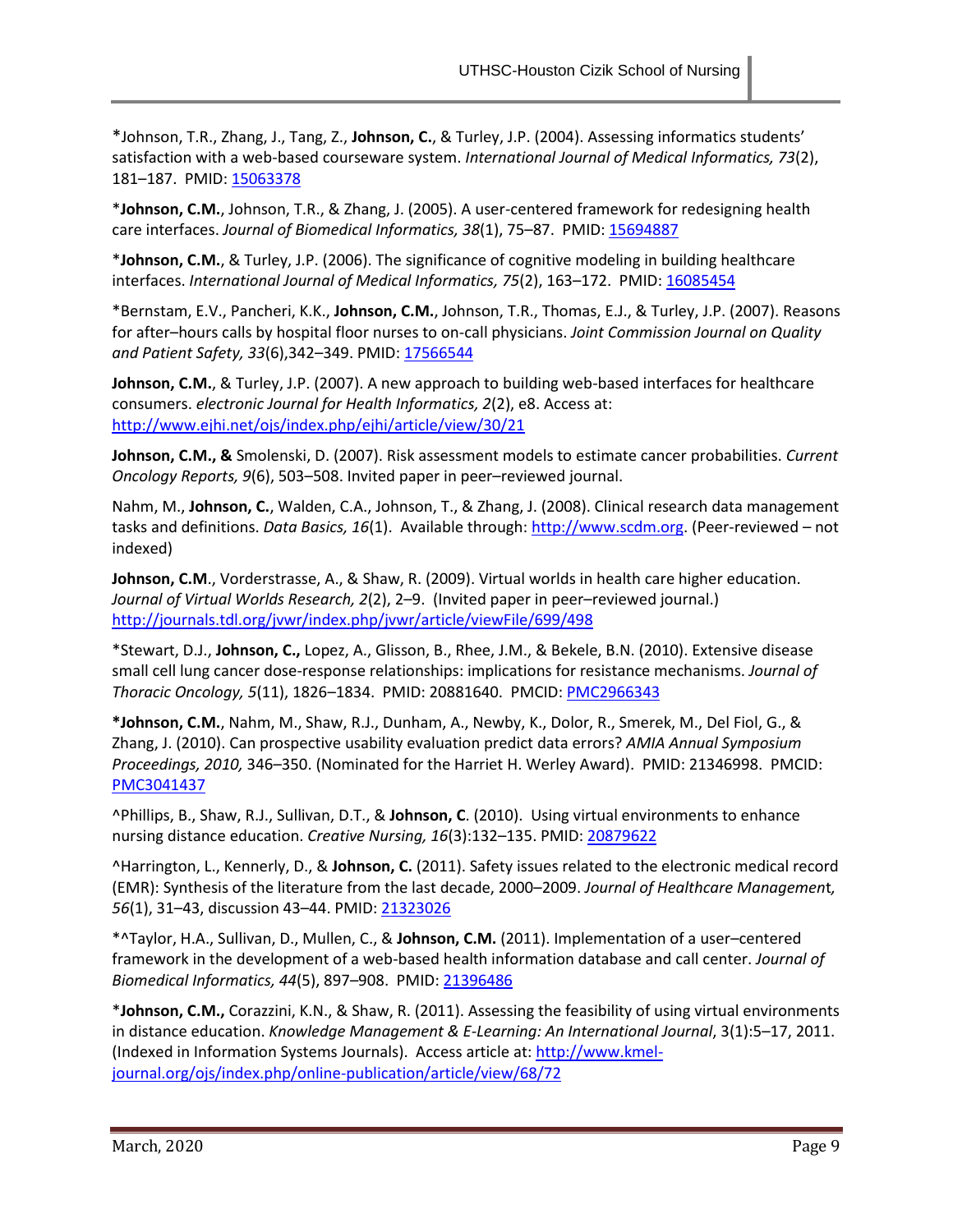\*^Shaw, R.J., & **Johnson, C.M.** (2011). Health information seeking and social media use on the internet among people with diabetes. *Online Journal of Public Health Informatics*, 3(1), ojphi.v3i1.3561. (9 pages). PMID: 23569602. PMCID[: PMC3208902](http://www.ncbi.nlm.nih.gov/pmc/articles/PMC3615779/)

\***Johnson, C.M.,** & Shaw, R.J. (2012). A usability problem: Conveying health risks to consumers on the internet. *AMIA 2012 Annual Symposium Proceedings, 2012*, 427–435. Winner of Harriet H. Werley Award for paper making the greatest contribution to advance the field of nursing informatics. PMID: 23304313. PMCID: [PMC3540473](http://www.ncbi.nlm.nih.gov/pmc/articles/PMC3540473/)

\***Johnson, C.M.,** Wei, C., Ensor, J.E., Smolenski, D.J., Amos, C.I., Levin, B., & Berry, D.A. (2013). Metaanalyses of colorectal cancer risk factors. *Cancer Causes & Control*, 24(6):1207–1222. PMID: [23563998](http://www.ncbi.nlm.nih.gov/pubmed/?term=23563998)

^De Gagne, J.C., Oh, J., Kang. J., Vorderstrasse, A.A., & **Johnson, C.M**. (2013). Virtual worlds in nursing education: A synthesis of the literature. *Journal of Nursing Education, 52*(7), 391–396. PMID: [23755942](http://www.ncbi.nlm.nih.gov/pubmed/?term=23755942)

\*^Shaw, R.J., Bosworth, H.B., Hess, J.C., Silva, S., Lipkus, I., Davis, L.L., & **Johnson, C.M.** (2013). Development of a theoretically driven mHealth short message service (SMS) application for sustaining weight loss. *JMIR mHealth and uHealth, 1*(1):e5. PMID: 25100678 PMCID: PMC4114452

\*^Shaw, R.J., Bosworth, H.B., Silva, S.G., Lipkus, I.M., Davis, L.L., Sha, R.S., & **Johnson, C.M.** (2013). Mobile health messages help sustain recent weight loss. *The American Journal of Medicine, 126*(11),1002–1009. PMID: [24050486.](http://www.ncbi.nlm.nih.gov/pubmed/?term=24050486) PMCID: PMC3820279 [available through PubMed Central11/1/2014].

\*^Harrington, L., Clyne, K., Fuchs, M.A., Hardison, V., & **Johnson, C.** (2013). Evaluation of the use of bar– code medication administration in nursing practice using an evidence-based checklist. *JONA: The Journal of Nursing Administration, 43*(11), 611–617. PMID: [24153204](http://www.ncbi.nlm.nih.gov/pubmed/?term=24153204)

^Vorderstrasse, A., Shaw, R.J., Blascovich, J., & **Johnson, C.M.** (2014). A theoretical framework for a virtual diabetes self-management community intervention. *Western Journal of Nursing Research,* Oct;36(9):1222-37. doi: 10.1177/0193945913518993 PMID[: 24451083](http://www.ncbi.nlm.nih.gov/pubmed/24451083) PMCID: PMC4296559 NIHMSID: NIHMS652983

\***Johnson, C.,** Feinglos, M., Pereira, K., Hassell, N., Blascovich, J., Nicollerat, J., Beresford, H., Levy, J., & Vorderstrasse, A. (2014). Feasibility and preliminary effects of a virtual environment for adults with type 2 diabetes: Pilot study. *JMIR Res Protoc 2014;3(2):e23)* doi:10.2196/resprot.3045. PMID: [24713420.](http://www.ncbi.nlm.nih.gov/pubmed/24713420) PMCID: 4004161.

\*^Shaw, R.J., Steinberg, D., Zullig, L.L., Bosworth, H.B., **Johnson, C.M.**, Davis, L.L. (2014). mHealth interventions for weight loss: A guide for achieving treatment fidelity. *Journal of the American Medical Informatics Association,* 2014 Nov-Dec;21(6):959-63. doi: 10.1136/amiajnl-2013-002610 PMID: 24853065. PMCID: PMC4215047.

**\*^Johnson, C.**, Feenan, K., Setliff, G., Pereira, K., Shaw, R., Hassell, N., Beresford, H., Epps, S., Nicollerat, J., Tatum,W., Feinglos, M., & Vorderstrasse, A. (2014). Building a virtual environment for diabetes selfmanagement education and support. *International Journal of Virtual Communities and Social Networking (IJVCSN),* 5(3), 68-80, July-September2014. DOI: 10.4018/ijvcsn.2013070105 PMCID: PMC4330567

**\***Nagler, A., Schlueter, J., **Johnson, C.**, Griffith, B., Prewitt, J., Sloane, R., & Adams, M. (2014). Calling for collaboration: Piloting smartphones to discover differences between users and devices. *Teaching and Learning in Medicine: An International Journal*, 26:3, 258-265, DOI: 10.1080/10401334.2014.910461, PMID: 25010237.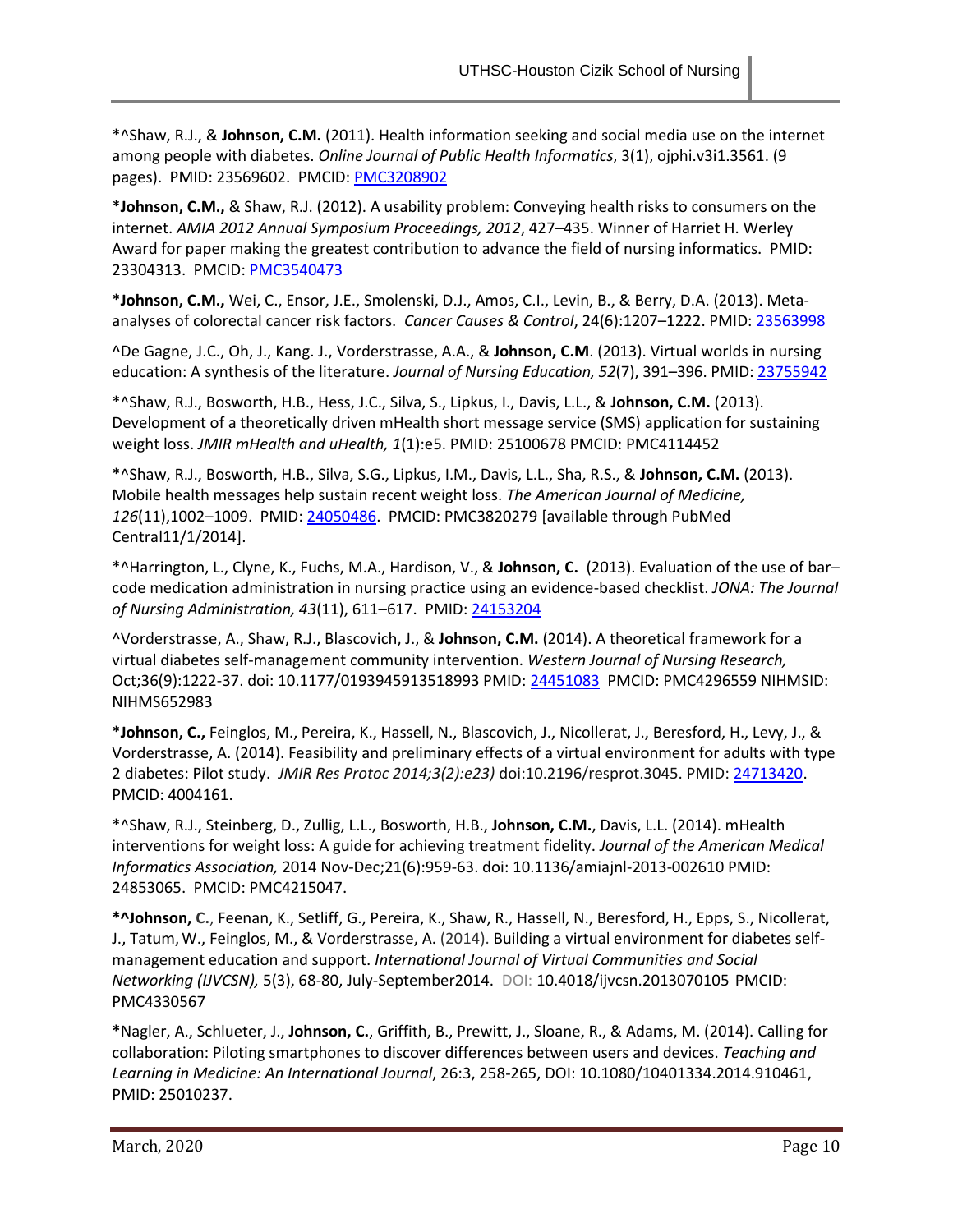\*^Shaw, R.J., Horvath, M.M., Leonard, D., Ferranti, J.M., & **Johnson, C.M.** (2015). Developing a Userfriendly Interface for a Self-service Healthcare Research Portal: Cost-effective Usability Testing. *Health Systems Journal*. 4, 151-158. doi:10.1057/hs.2014.26.

Pereira, K, Phillips, B, **Johnson, C**, Vorderstrasse, A. (2015) Internet Delivered Diabetes Self-Management Education: A Review. Diabetes Technology and Therapeutics. Jan;17(1):55-63. doi: 10.1089/dia.2014.0155. PMID: 25238257.

\*^Rose, M., Hanna, L.A., Nur, S., & **Johnson, C**. (2015). Utilization of electronic modified early warning score to engage rapid response team early in clinical deterioration. Journal for Nurses in Professional Development: May/June 2015;31(3): E1-E7. PMID: 25993463. . doi: 10.1097/NND.0000000000000157.

^Vorderstrasse, A, Melkus, G, Lewinski, A, **Johnson, CM**. (2015). Diabetes Learning in Virtual Environments: Testing the Efficacy of Self-Management Training and Support in Virtual Environments (Randomized Controlled Trial Protocol). *Nursing Research* November/December, 64(6):485-494. PMCID:PMC4624251. doi: 10.1097/NNR.0000000000000128.

\*Jenko, M., Adams, J., Johnson, C.M., Thompson, J.A., Bailey, D.A. (2015). Facilitating palliative care referrals in the ICU: A pilot project*. Dimensions of Critical Care Nursing*. Nov-Dec;34(6):329-39. PMID:26436297 [PubMed - in process]. doi: 10.1097/DCC.0000000000000143.

\*Zozus, M., Pieper, C., **Johnson, C.M**., Johnson, T.R., Franklin, A., Smith, J., & Zhang, J. (2015). Factors impacting accuracy of data abstracted from medical records. *PlosOne*. 10(10): e0138649. PMCID: PMC4615628

\*^Whiting, K, Harrington, L, Matos, P, Turner, B, **Johnson, C.** (2016). Creating a Culture of Safety around Bar-Code Medication Administration: An Evidence-Based Evaluation Framework. The Journal of Nursing Administration. 2016 Jan;46(1):30-7. PMID:26641468

\*^Richardson, K., Sengstack, P., Doucette, J.N., Hammond, W.E., Schertz, M., Thompson, J., **Johnson, C.**  (2016). Evaluation of Nursing Documentation Completion of Stroke Patients in the Emergency Department: A Pre-Post Analysis Using Flowsheet Templates and Clinical Decision Support. Computers, Informatics, Nursing, 2016 Feb;34(2):62-70. doi: 10.1097/CIN.0000000000000206. PMID:26679006

^Vorderstrasse, A, Lewinski, A, D'Eramo Melkus, G, **Johnson, C.** (2016). Social Support for Diabetes Self-Management via eHealth Interventions. Current Diabetes Reports, 16: 56. doi:10.1007/s11892-016- 0756-0. PMID:27155606

\*^Meehan, RA, Mon, D, Kelly, K, Rocca, M, Dickinson, G, Ritter, J, **Johnson, C.** (2016). Increasing EHR system usability through standards: conformance criteria in the HL7 EHR-system functional model. Journal of Biomedical Informatics, 63:169-173. PMID:7523469

\*Reagan, L, Pereira, K, Jefferson, V, Evans Kreider, K, Totten, S, D'Eramo Melkus, G, **Johnson, C,** Vorderstrasse, A. (2016). Diabetes Self-Management Training in a Virtual Environment. The Diabetes Educator, 43(4): 413-421. DOI:<https://doi.org/10.1177/0145721717715632>

\*^Docherty, S, Vorderstrasse, A, Brandon, D, **Johnson, C**. (2017). Visualization of Multidimensional Data in Nursing Science. Western Journal of Nursing Research, 39(1): 112-126. DOI: 10.1177/0193945916672448. PMID:27756850

\*^Lewinski, A, Anderson, R, Vorderstrasse, A, Fisher, E, Wei, P, **Johnson, C**. (2017). Analyzing Unstructured Communication in a Computer Mediated Environment for Adults with Type 2 Diabetes (A Research Protocol). Journal of Medical Internet Research (JMIR) Research Protocols, 6(1):e65. DOI:10.2196/resprot.7442. PMID:28438726 PMCID[:PMC5422658](https://www.ncbi.nlm.nih.gov/pmc/articles/PMC5422658/)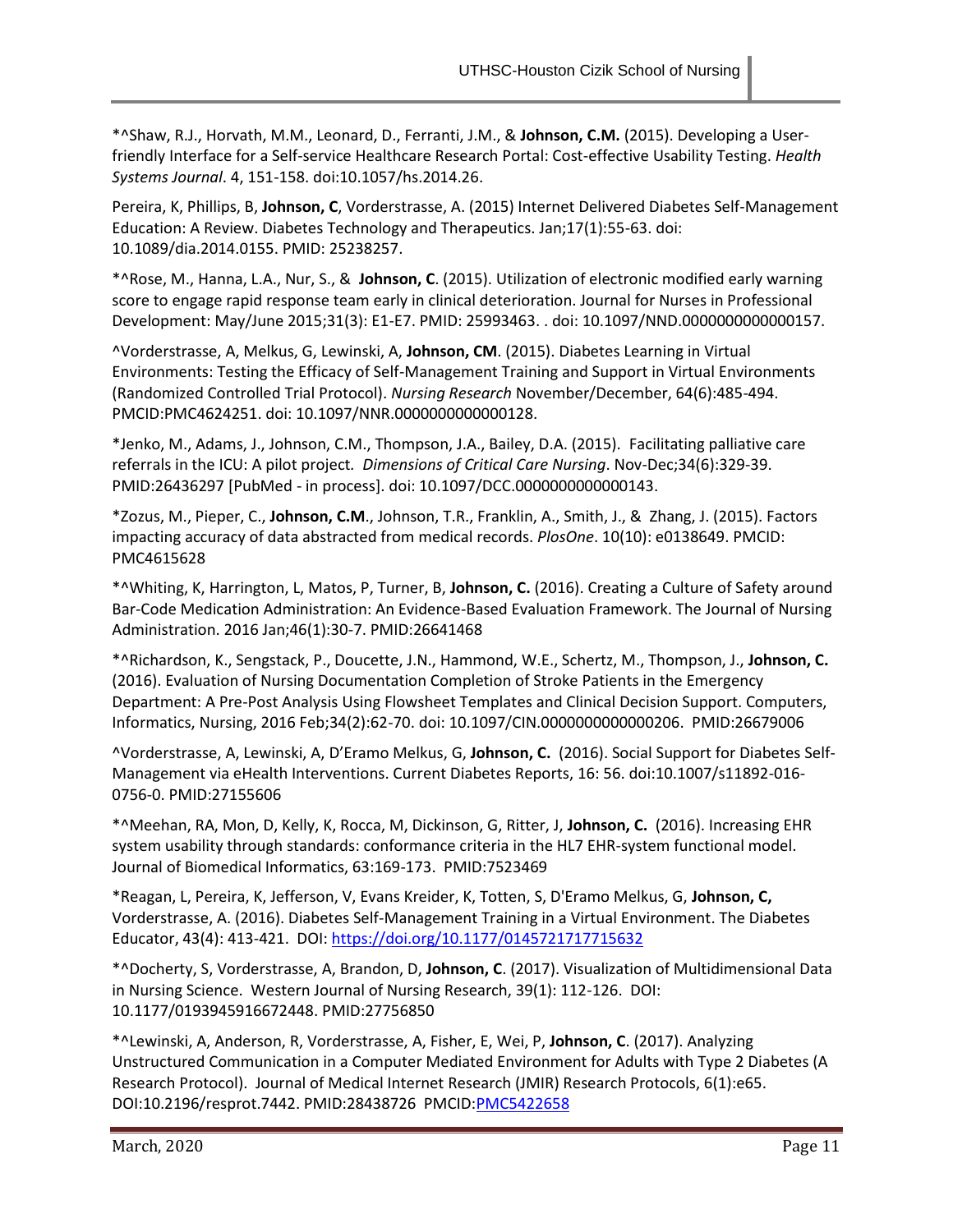**\*Johnson**, CM, MacIlwain, S., Gray, O., Willson, B. Vorderstrasse, A. (2017). Creating a Sustainable Collaborative Consumer Health Application for Chronic Disease Self-Management. Journal of Biomedical Informatics, 71: 198-206. PMID:28600025 DOI[:10.1016/j.jbi.2017.06.004](https://doi.org/10.1016/j.jbi.2017.06.004)

Jang, M., **Johnson, C.,** D'Eramo-Melkus, G, Vorderstrasse, A. (2017). Participation of racial and ethnic minorities in technology-based interventions to self-manage type 2 diabetes: A scoping review. Journal of Transcultural Nursing, 1-16. First published date: July-28-2017 PMID:28826353 DOI[:10.1177/1043659617723074.](https://doi.org/10.1177/1043659617723074)

\*Lewinski, A.A., Anderson, R.A., Vorderstrasse, A.A., Fisher, E.B., Pan, W., & **Johnson, C.M.** (2018). Type 2 Diabetes Education and Support in a Virtual Environment: A Secondary Analysis of Synchronously Exchanged Social Interaction and Support. *JMIR. 20*(2), e61. [http://dx.doi.org/10.2196/jmir.9390](https://urldefense.proofpoint.com/v2/url?u=http-3A__dx.doi.org_10.2196_jmir.9390&d=DwMFaQ&c=imBPVzF25OnBgGmVOlcsiEgHoG1i6YHLR0Sj_gZ4adc&r=bFM7iIO1SuY_q-xuXMuuYaXlnqzKpWMWf6FkcWcdvDY&m=HTOEgHqnlqBq_GIwnp6-8D6jUCI8AWHCFPYTS85tQNg&s=5E07FaV93afkDv9Gs3koO8yrCxphFZZYsbM6UnN-qWY&e=)

\*Lipkus, IM, **Johnson, C**, Amarasekara, S, Pan, W, Updegraff, J. Reactions to Online Colorectal Cancer Risk Estimates among a Nationally Representative Sample of Adults Who Have Never Been Screened. [J](https://www.ncbi.nlm.nih.gov/pubmed/29143218)  [Behav Med.](https://www.ncbi.nlm.nih.gov/pubmed/29143218) 2018 Jun;41(3):289-298. doi: 10.1007/s10865-017-9902-7 PMID:29143218; PubMed Central PMCID: PMC5990968.

\*^Lewinski AA, Anderson RA, Vorderstrasse AA, **Johnson CM**. Developing Methods that Facilitate Coding and Analysis of Synchronous Conversations via Virtual Environments. *International Journal of Qualitative Methods.* 2019;18:1-13. PMID: 31130832 PMCID[:PMC6534273](https://www.ncbi.nlm.nih.gov/pmc/articles/PMC6534273/)

\*Lipkus, IM, **Johnson, C**, Amarasekara, S, Pan, W, Updegraff, J. (2019). Predicting Colorectal Cancer Screening among Adults Who Have Never Been Screened: Testing the Interaction between Message Framing and Tailored Risk Feedback*. Journal of Health Communication* :1-9, DOI: [10.1080/10810730.2019.1597950.](https://doi.org/10.1080/10810730.2019.1597950)

\*Conley, C, Dillard, AJ., **Johnson, CM**, Updegraff, J A., Pan, W, Langenberg, A, and Lipkus, I (2019). Consistency of Reported Barriers for Colorectal Cancer Screening Among Adults Who Have Never Been Screened, *Health Behavior Research*: Vol. 2: No. 4. [https://doi.org/10.4148/2572-1836.1057](https://urldefense.proofpoint.com/v2/url?u=https-3A__doi.org_10.4148_2572-2D1836.1057&d=DwMFAw&c=bKRySV-ouEg_AT-w2QWsTdd9X__KYh9Eq2fdmQDVZgw&r=DI94OjuHWhKav8kjUgIyITdvQwT9e1trq82zL-VE4v4&m=5ocGATrIJ06slnQMdBKemSR7kKsWLS12AUTxbQUb9-4&s=r0nbeHf90taWzB0A-NzQm9f4kbf8ANLu0Q0W1K22dv0&e=)

\*Reagan, L., Nowlin, S., Birdsall, S.B., Gabbay, J., Vorderstrasse, A., **Johnson, C**., Melkus, G. (2019). Recruitment of research participants through Facebook: An integrative review. *Nursing Research*: 68(6): 423-432. DOI: 10.1097/NNR.0000000000000385. PMID: [31693547](https://www.ncbi.nlm.nih.gov/pubmed/31693547)

\*^Walden A, Garvin L, Smerek M, **Johnson C.** (2020). User-centered design principles in the development of clinical research tools. *Clinical Trials: 17(6): 703-711*. PMID: 32815381 . doi[:10.1177/1740774520946314](https://doi.org/10.1177/1740774520946314)

\*Pérez-Aldana, CA, Lewinski, AA, **Johnson, CM**, Vorderstrasse, AA, Myneni, S. (2021). Exchanges in a Virtual Environment for Diabetes Self-Management Education and Support: Social Network Analysis. *JMIR Diabetes* 2021;6(1):e21611. PMID: [33492236](https://www.ncbi.nlm.nih.gov/pubmed/33492236) PMCID: [7870352](https://www.ncbi.nlm.nih.gov/pmc/articles/7870352) URL: [https://diabetes.jmir.org/2021/1/e21611.](https://diabetes.jmir.org/2021/1/e21611) DOI: 10.2196/21611

\*\*^Naqvi I, Montiel T, Bittar Y, Hunter N, Okpala M, **Johnson C**, Weiner M, Savitz S, Sharrief A, Beauchamp J (2021). Internet Access and Usage Among Stroke Survivors and Their Informal Caregivers: Cross-sectional Study. *JMIR Form Res* 2021;5(3):e25123. URL: https://formative.jmir.org/2021/3/e25123 . DOI: 10.2196/25123

Sorkpor, S.K., **Johnson, C.M**., Santa Maria, D., Miao, H., Moore, C., & Ahn, H. (2021). The Effect of Music Listening on Pain in Adults Undergoing Colonoscopy: A Systematic Review and Meta-Analysis. *Journal of Perianesthesia Nursing*: *Official Journal of the American Society of Perianesthesia Nurses*. 2021 May. DOI: 10.1016/j.jopan.2020.12.012.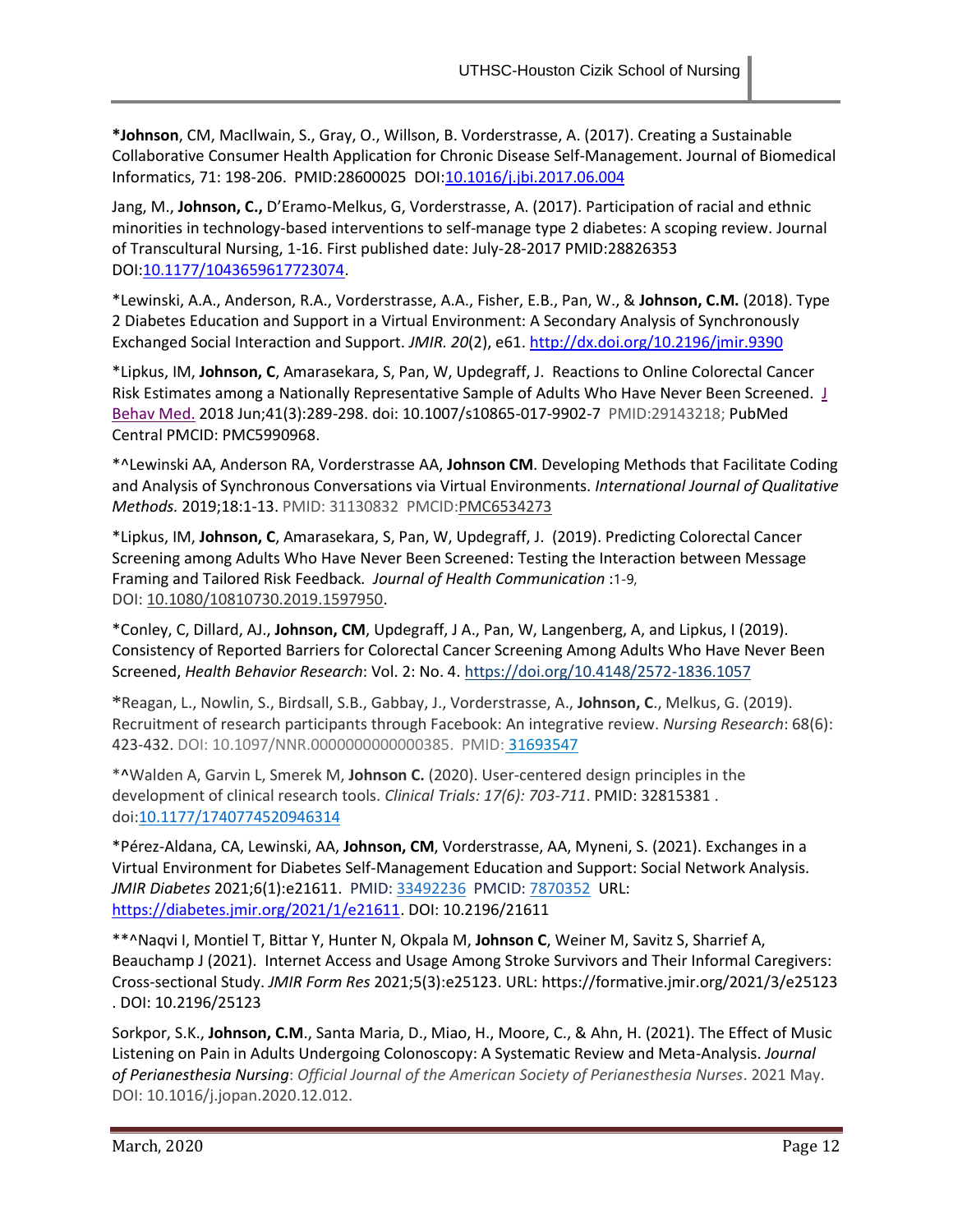\*^Vorderstrasse A, Reagan L, D'Eramo Melkus G, Nowlin SY, Birdsall SB, Burd A, Cho YH, Myoungock J, **Johnson, C**. (2021). Recruitment and enrollment of participants in an online diabetes self-management intervention in a virtual environment. Contemporary Clinical Trials. 2021 Apr;105:106399. PMID: 33857681 PMCID: PMC8172527 DOI: 10.1016/j.cct.2021.106399. DOI: [10.1016/j.cct.2021.106399](https://doi.org/10.1016/j.cct.2021.106399)

\*Loeb, AJ,Wardell, D, **Johnson, CM**. (2021). Coping and Healthcare Utilization in Aging LGBTQ+ Adults: A Systematic Review. Geriatric Nursing: 42(4): 833-842. PMID: 34090228. DOI: [10.1016/j.gerinurse.2021.04.016](https://doi.org/10.1016/j.gerinurse.2021.04.016)

## **In press**

#### **Submitted or in review**

Ramaswamy, P, Santa Maria, D, Myneni, S, Cron, S, Johnson, C. mHealth Acceptance and Usage Among South Asian Adults in the US. JMIR (Under review)

Gibbs, KD, Crews, N, Vogel, AM, LoBiondo-Wood, G, Johnson, C, Rozmus, C. Patient Blood Management in Pediatric Trauma: A Systematic Review. Journal of Trauma and Acute Care Surgery (Under review)

Ju, H., Cron, S., Jularbal, J., Alford, J., Momin, R., & Johnson., C. (2022, June). Feasibility of a telehealthdelivered diabetes foot care educational program. Oral presentation at the Endocrine Nurses Society's 31st Annual Symposium. Atlanta, Georgia.

Kaler, A. Whisenant, M., Johnson, CM. Patient Voice: A Conceptual Analysis, Nursing Forum (under review).

Loeb, AJ, Wardell, D, Rozmus, C, Johnson, CM. Facilitators and Barriers to Healthcare for LGBTQ+ Adults: A Systematic Review of Provider Perspectives, (under review)

## Non-Peer Reviewed Publications

**\*Johnson, C.M.** (2001). *Effects of information display on the construction of clinician mental models*. (Unpublished dissertation). Texas Medical Center Library, DigitalCommons@The Texas Medical Center, SBMI Dissertations. Available at:

[http://digitalcommons.library.tmc.edu/cgi/viewcontent.cgi?article=1004&context=uthshis\\_dissertations](http://digitalcommons.library.tmc.edu/cgi/viewcontent.cgi?article=1004&context=uthshis_dissertations)

## **Books & Chapters** (past to current)

Kitzmiller, R.R., McDaniel, R.R., **Johnson, C.M.**, Lind, E.A., & Anderson, R.A. (2013). Exploring interpersonal behavior and team sensemaking during health information technology implementation. *Advances in Healthcare Management 14*, 119–144. (Outstanding author contribution in the 2014 Emerald Literait Network Awards for Excellence) doi: 10.1108/S1474-8231(2013)00000140010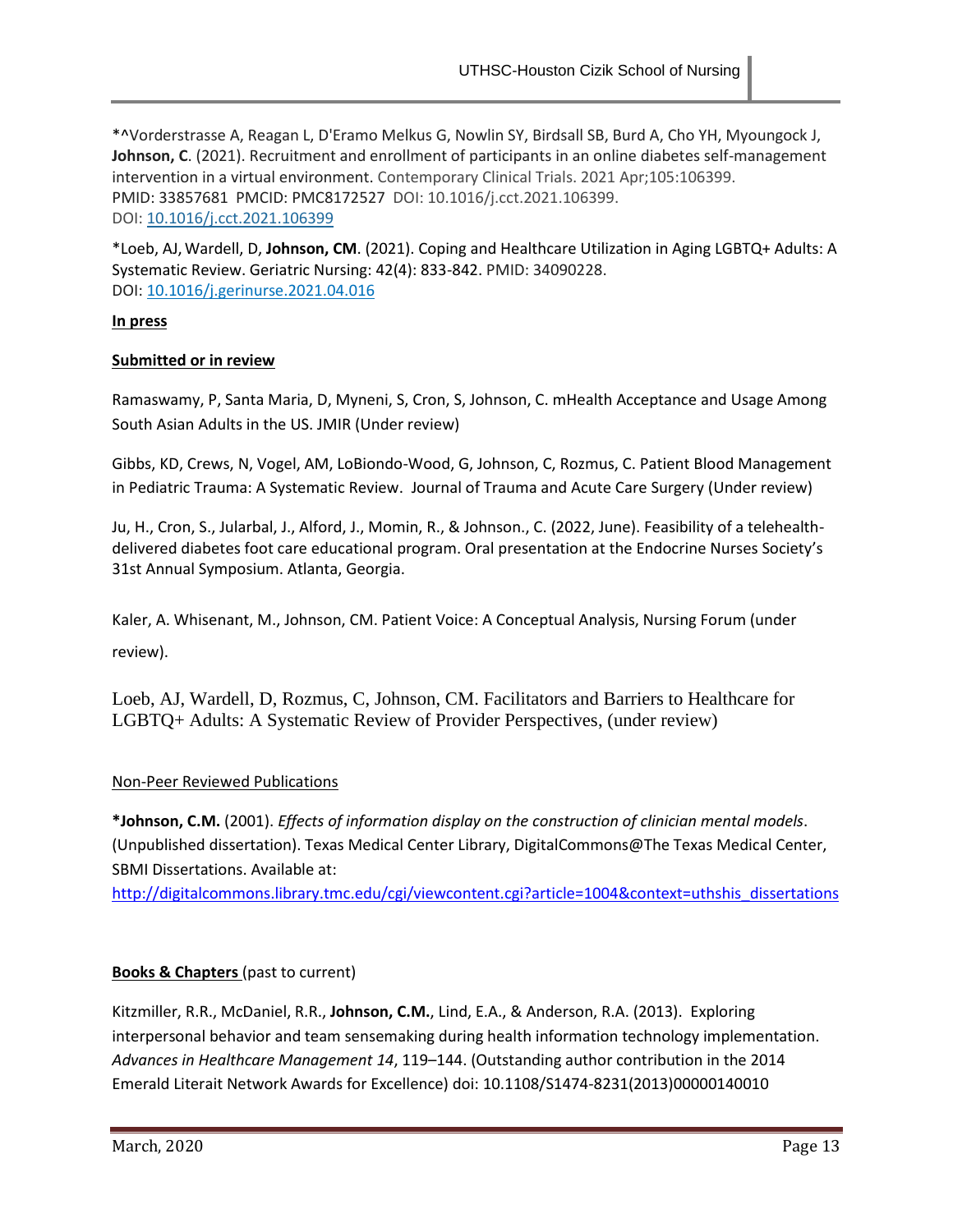**Johnson, C.** (2016). Forward. In Novak, D., Tulu, B. Brendryen, H. (Eds.), Handbook of Research on Holistic Perspectives in Gamification for Clinical Practice (pp. xxiii-xxiv). Hershey, PA: IGI Global.

## **Non-authored Publications**

American Cancer Society. (1999). Fecal *Occult Blood Testing Brochure*. (Contributor).

Featured in: Zhou, H. (2008, June 30). Interactive nursing education using Second Life as the 3-D Environment. Posted to *Duke Center for Instructional Technology (CIT) Blog.* http://cit.duke.edu/blog/2008/06/nursing\_sl/

The TIGER Initiative (Technology Informatics Guiding Education Reform). (2009). *Designing usable clinical information systems: Recommendations from the TIGER Usability and Clinical Application Design Collaborative Team*. [http://www.thetigerinitiative.org/docs/TigerReport\\_Usability.pdf.](http://www.thetigerinitiative.org/docs/TigerReport_Usability.pdf) (Acknowledged as Contributing Member.)

The TIGER Initiative (Technology Informatics Guiding Education Reform), (2009). *Transforming education for an informatics agenda: TIGER Education and Faculty Development Collaborative*. [http://www.thetigerinitiative.org/docs/TigerReport\\_EducationFacultyDevelopment\\_000.pdf.](http://www.thetigerinitiative.org/docs/TigerReport_EducationFacultyDevelopment_000.pdf) (Acknowledged as collaborative participant.)

Quoted in: Mercer, B. Simulation training for nurses. From mannequins to avatars. (2010, May). *Advance for Nurses.*

Kitzmiller, R.R., Anderson, R.A., & McDaniel, R.A. (2010). Making sense of health information technology implementation: A qualitative study protocol. *Implementation Scienc*e*, 5,*95. doi:10.1186/1748-5908-5- 95. PMID: 21114860. PMCID: PMC3001692 (Acknowledged for contributions to study conception.)

Quoted in: Von Wedel, X. (2010, June 8). VenueGen and Health Level Seven International Strike Agreement. *Market Wire*.

Featured in: Monagain, B. (2010, August). Duke University expands informatics program. *Healthcare IT News.* August 15, 2010. Available at: [http://www.healthcareitnews.com/news/duke-university-expands](http://www.healthcareitnews.com/news/duke-university-expands-informatics-program)[informatics-program.](http://www.healthcareitnews.com/news/duke-university-expands-informatics-program)

Quoted in: Canaday, H. (2011, March). Educating for better medicine through data. *Military Medical/CBRN Technology 15*(2)*,* 12–13. Available at: [http://www.kmimediagroup.com/old/mmt](http://www.kmimediagroup.com/old/mmt-home/307-mmt-2011-volume-15-issue-2-march/4032-educating-for-better-medicine-through-data.html)[home/307-mmt-2011-volume-15-issue-2-march/4032-educating-for-better-medicine-through](http://www.kmimediagroup.com/old/mmt-home/307-mmt-2011-volume-15-issue-2-march/4032-educating-for-better-medicine-through-data.html)[data.html.](http://www.kmimediagroup.com/old/mmt-home/307-mmt-2011-volume-15-issue-2-march/4032-educating-for-better-medicine-through-data.html)

Featured in: DeCianni-Brown, A. (2013, June 17). "Learning and assessment with virtual worlds". *A Time to Help* blog post: [http://anitabrown35.wordpress.com/tag/second-life/.](http://anitabrown35.wordpress.com/tag/second-life/)

Featured in: "Adrianne". (2013, September 29). "Second Life", in *Teaching in the Online Environment* blog.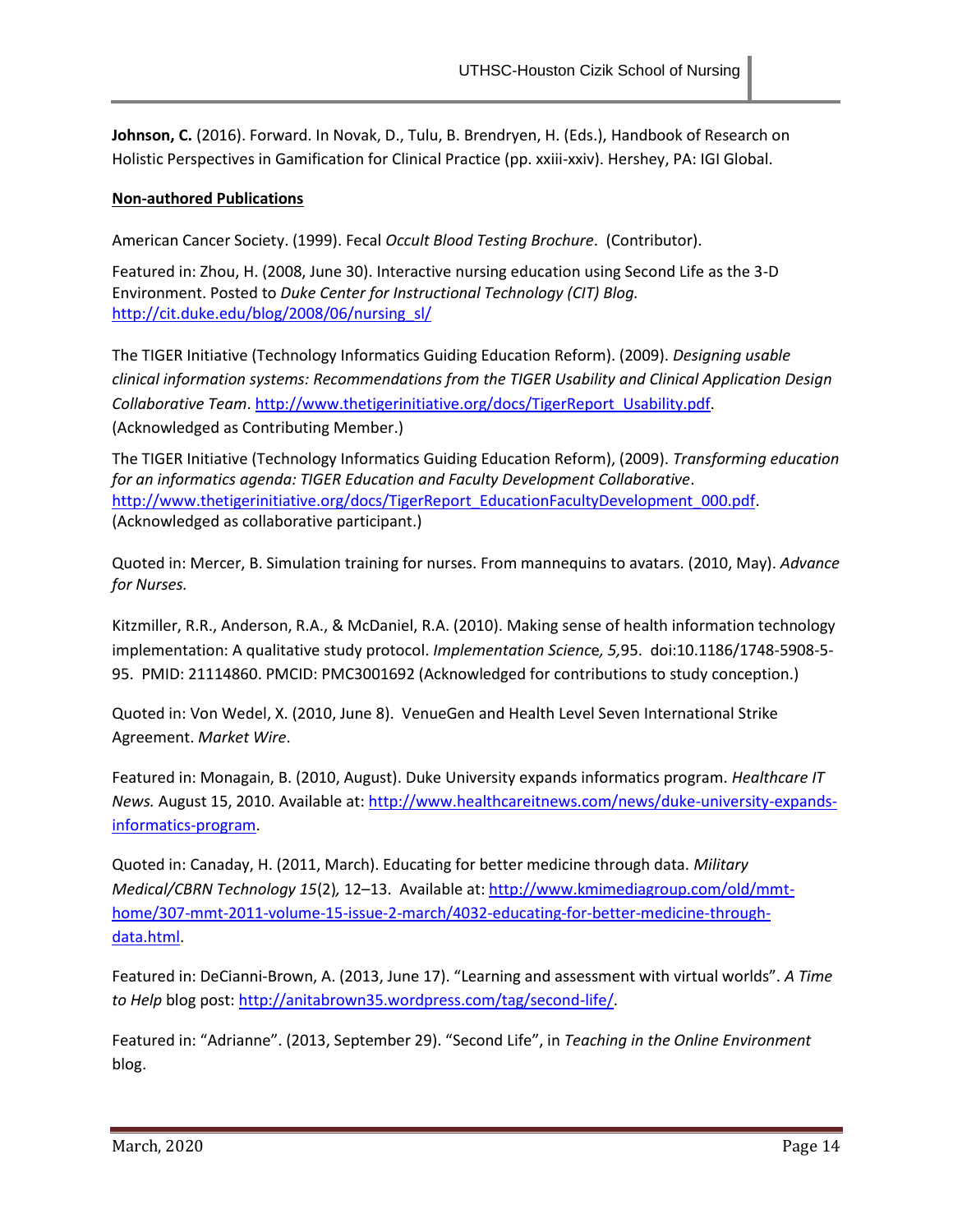Featured in: Park, E. (2013). Duke's virtual reality world tackles diabetes. WNCN News Raleigh, NC.

Featured in: Rogalski, J. (2014, Winter). Diabetes education and support goes virtual with real benefits. *Duke Nursing, 10*(1), 18–20.

Featured in: Is internet based diabetes self-management education beneficial? Latinos Health. (October 6, 2014).

Featured in: E-learning more effective to teach diabetes patients self-management. Diabetes News Journal. (October 6, 2014). Available at: [http://diabetesnewsjournal.com/2014/10/07/e-learning-more](http://diabetesnewsjournal.com/2014/10/07/e-learning-more-effective-to-teach-diabetes-patients-self-management/)[effective-to-teach-diabetes-patients-self-management/](http://diabetesnewsjournal.com/2014/10/07/e-learning-more-effective-to-teach-diabetes-patients-self-management/)

Featured in: Daily text messages help adults sustain weight loss over time: NINR Research Highlights. (December 2014). Available at: <http://www.ninr.nih.gov/researchandfunding/researchhighlights#.VKhBasmnRZp>

McIlwain, S., Brown, S. (2015). Diabetes Virtual World. East Coast Games Conference, April 8, 2015, Raleigh, NC.

Brown, R. (2015). Diabetes LIVE! Virtual World: What Technology Can Do for You! 2015 Revolutionary Learning Conference. Washington, D.C., May 20, 2015.

Lewinski, A, Fisher, E. (2015),Social interaction in type-2 diabetes computer mediated environments: How inherent features of the channels influence peer-to-peer interaction. Chronic Illness, 0(0), 1-29. August 23, 2015. PMID:26304692. DOI: 10.1177/1742395315601414

Staggers, N., Makar, E. Identifying Solutions for Nurses's Health IT Pain Points. HIMSS 16 Conference, Las Vegas, NV, March 1, 2016.

Featured in: KPRC radio, 50+, Interviewed by Doug Pike. Robots and Aging in Place, Houston, Texas, May 10, 2018

Featured in: Aging-in-place Smart Apartment focus of research at Cizik School of Nursing: UTHealth News. (October 1, 2019). Available at[: https://www.uth.edu/news/story.htm?id=f6cb4778-6aac-42d8-](https://www.uth.edu/news/story.htm?id=f6cb4778-6aac-42d8-9937-bd9f8dd7cd45) [9937-bd9f8dd7cd45](https://www.uth.edu/news/story.htm?id=f6cb4778-6aac-42d8-9937-bd9f8dd7cd45)

Featured in: Many Faces of UTHealth. Cizik School of Nursing Smart Apartment. ABC13 Eyewitness News. Aired: December 14, 2019, 10:30 am.

## **Other**

*Published expert panel reviews, consensus statements, practice guidelines, etc.*

**Johnson, C.M.**, Johnston, D., Crowley, P.K., Culbertson, J., Rippen, H.E., Damico, D.J., & Plaisant, C. (2011, August). *EHR Usability Toolkit: A Background Report on Usability and Electronic Health Records*. (Prepared by Westat under Contract No. HHSA 290-2009-00023I). AHRQ Publication No.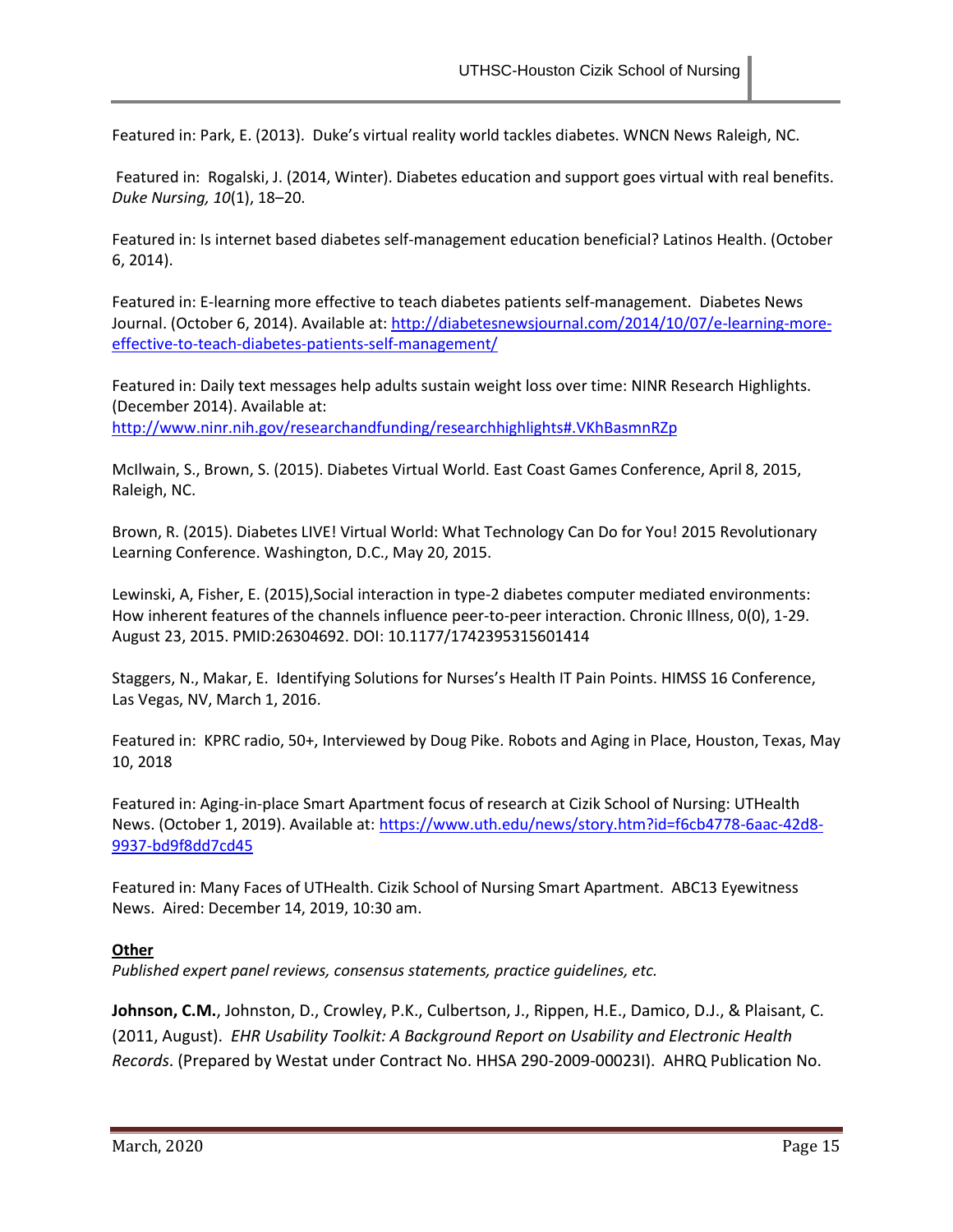11-0084-EF. Rockville, MD: Agency for Healthcare Research and Quality. Accessible at: [https://digital.ahrq.gov/sites/default/files/docs/citation/EHR\\_Usability\\_Toolkit\\_Background\\_Report.pdf](https://digital.ahrq.gov/sites/default/files/docs/citation/EHR_Usability_Toolkit_Background_Report.pdf)

Children's Electronic Health Record Format. Development of a Model Electronic Health Record Format for Children. Funded by AHRQ. Accessible at: [http://healthit.ahrq.gov/health-it-tools-and](http://healthit.ahrq.gov/health-it-tools-and-resources/childrens-electronic-health-record-ehr-format)[resources/childrens-electronic-health-record-ehr-format](http://healthit.ahrq.gov/health-it-tools-and-resources/childrens-electronic-health-record-ehr-format)

HL7 Specification: Usability Guidelines for EHR Systems, Release 1: Notification of Intent to Ballot. Available at[: http://lists.hl7.org/read/messages?id=268409#268409](http://lists.hl7.org/read/messages?id=268409#268409)

## **Patents granted**

Title of Patent: Method of diagnosing colorectal adenomas and cancer using proton magnetic resonance spectroscopy.

Applicants (alphabetical order): Bezabeh, T., Bernstein, C.N., **Johnson, C.**, Levin, B., Smith, I.C.P.

- U.S. Patent No.: US 6,821,784 B1 (Granted 11/23/2004).
- Canada Patent No.: 2373598 (Granted 8/1/2006).
- Japan Patent No.: JP 4486761.B (Granted 4/2/2010).

## *Peer Reviewed Abstracts* (past to current)

Allbert, J.R., **Johnson, C**., Roberts, W.E., Martin, R.W., Gookin, K.S., & Morrison, J.C. (1991). Subcutaneous terbutaline tocolysis for recurrent preterm labor via infusion pump. Society of Perinatal Obstetricians 11<sup>th</sup> Annual Meeting, Jan. 28–Feb. 1, 1991, San Francisco, CA. Abstract 431, American *Journal of Obstetrics and Gynecology, 164*(1, Pt. 2), 365.

Kilpatrick, S.J., Pomeroy, T., **Johnson, C.**, Main, E., & Scheerer, L. (1991). Amniotic fluid index (AFI) and outcome in postdates pregnancies. Society of Perinatal Obstetricians (SPO) 11<sup>th</sup> Annual Meeting, Jan. 28–Feb. 1, 1991, San Francisco, CA. Abstract 415, *American Journal of Obstetrics and Gynecology, 164*(1, Pt. 2), 361.

**Johnson, C.**, Main, E., & Slagle, T. (1992). Closing the circle – Impact of computer generated data on physician practice patterns. *Third World Symposium on Computers in Obstetrics, Gynecology and Neonatology*, June 6–10, 1992, Anchorage, AK.

Steinbach, G., Cabanillas, F., Pugh, W., Genta, R., Glober, G., Hagemeister, F.B., McLaughlin, P.W., Rodriguez, M.A., Romaguera, J.E., Sarris, A.H., Younes, A., Konishi, H., **Johnson, C**., Lynch, P.M., Roubein, L.D., Ford, R., Graham, D.Y., & Levin, B. (1995). Antibiotic treatment trial of gastric MALT lymphoma. Digestive Disease Week & the 95th Annual Meeting of the American Gastroenterological Association, May 14–17, 1995, San Diego, CA. *Gastroenterology, 108* (4 Suppl), A541.

Levin, B., Hess, K., & **Johnson, C**. (1995). Screening for colorectal cancer: The impact of rehydration on the Hemoccult® fecal occult blood test. Digestive Disease Week & the 95th Annual Meeting of the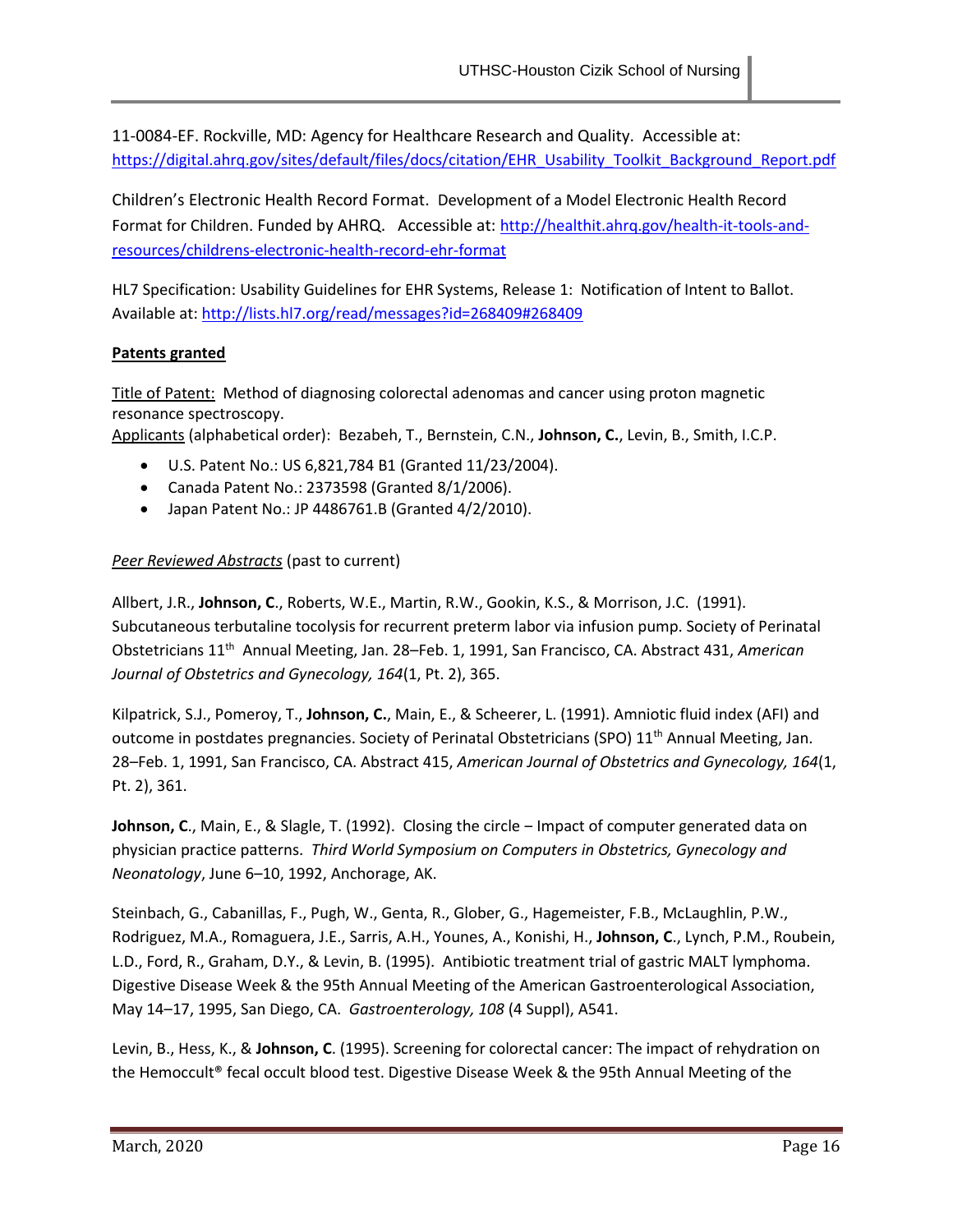American Gastroenterological Association, May 14–17, 1995, San Diego, CA. *Gastroenterology, 108*(4 Suppl)*,* A496.

Levin, B., Hess, K., & **Johnson, C**. (1996). Colorectal cancer screening in the community: Adequacy of follow–up is related to physician specialty. Digestive Disease Week & the 96th Annual Meeting of the American Gastroenterological Association, May 19–22, 1996, San Francisco, CA. *Gastroenterology, 110*(4 Suppl), A550.

Rieger P.T., & **Johnson, C**. (1998). A novel approach for collecting family history data for cancer risk counseling. Oncology Nursing Society 23<sup>rd</sup> Annual Congress, May 7-10, 1998, San Francisco, CA. *Oncology Nursing Forum, 25*(2), 334.

**Johnson, C.** (1998). Lessons learned on minimizing attrition in a cancer prevention laboratory study. Oncology Nursing Society 23rd Annual Congress, May 7–10, 1998, San Francisco, CA. *Oncology Nursing Forum,* 25(2), 333.

Bezabeh, T., Levin, B., **Johnson, C**., & Smith, I.C.P. (1999). <sup>1</sup>H MRS of human stool: A simple non-invasive approach for diagnosing colorectal cancer. International Society of Magnetic Resonance in Medicine 7<sup>th</sup> Scientific Meeting & Exhibition, May 22–28, 1999, Philadelphia, PA. Abstract: <http://cds.ismrm.org/ismrm-1999/PDF1/267.pdf>

**Johnson, C**., & Amos, C. (1999). Kinsys: A database management application. American Medical Informatics Association Symposium 1999, November 6–10, 1999, Washington, DC. *Proceedings of the AMIA Symposium 1999,* 1088. PMCID: [PMC2232658](http://www.ncbi.nlm.nih.gov/pmc/articles/PMC2232658/pdf/procamiasymp00004-1125.pdf)

**Johnson, C.M**., Johnson, T.R., & Zhang, J. (2000). Implications of the redesign of a genetics tracking program to the design of intelligent space medical systems. *SmartSystems 2000*, September 6–8, 2000, Clear Lake, TX.

**Johnson, C.M.**,, Torkzadeh, R., Johnson, T.R., & Zhang, J. (2000). Using the cognitive walkthrough technique to define problems at the user interface level. *SmartSystems 2000*, September 6–8, 2000, Clear Lake, TX.

Torkzadeh, R., **Johnson, C.M**., & Johnson, C.W. (2000). The web-based interactive family history questionnaire. AMIA Symposium 2000, November 4–8, 2000, Los Angeles, CA. *Proceedings of the AMIA Symposium 2000,* 1147. PMCID[: PMC2243773](http://www.ncbi.nlm.nih.gov/pmc/articles/PMC2243773/pdf/procamiasymp00003-1182.pdf)

Yang, L., Tang, X.S., **Johnson, C.M.**, Zhang, J., & Johnson, T.R. (2002). Redesign of pedigree displays through user-centered visualization. AMIA Symposium 2002, November 9–13, 2002, San Antonio, TX. *Proceedings of the AMIA Symposium 2002,* 1206. PMCID: [PMC2244530](http://www.ncbi.nlm.nih.gov/pmc/articles/PMC2244530/pdf/procamiasymp00001-1247.pdf)

Richesson, R., Turley, J., Riggs, J., Miller, J., **Johnson, C**. (2002). The A-Z for personal digital assistant (PDA) applications in health care. AMIA Symposium 2002, November 9–13, 2002, San Antonio, TX. Journal of American Medical Informatics Association, 9 (Suppl 6).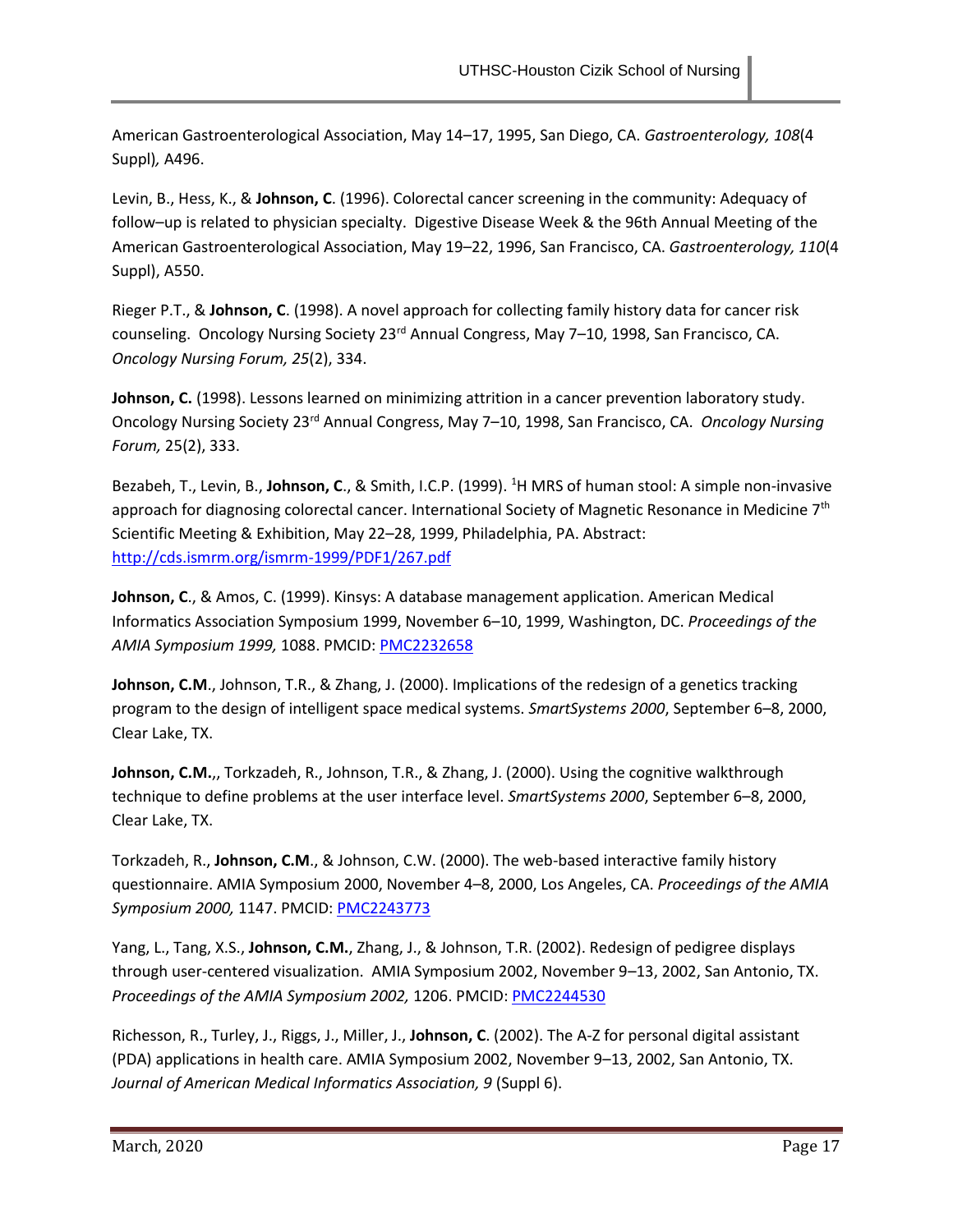**Johnson, C**., Johnson, T., Patel, V., & Turley, J. (2002). The feasibility of using propositional analysis as a method for understanding differences between physicians and nurses reading EMRs. AMIA Symposium 2002, November 9–13, 2002, San Antonio, TX. *Proceedings of the AMIA Symposium 2002*, 1053. [PMC2244291](http://www.ncbi.nlm.nih.gov/pmc/articles/PMC2244291/?page=1)

Johnson, T.R., Zhang, J., Tang, Z., **Johnson, C**., Turley, J.P. (2003). Assessing informatics students' satisfaction with a web-based courseware system. 2003 International Medical Informatics Association (IMIA) Working Group on Education Meeting, April 23–25, 2003, Portland, OR. *Proceedings of the IMIA Workshop on Education.*

Lund, G., **Johnson, C**., Zhang, J., Johnson, T.R., & Patel, V. (2003). User interface: Practical design and evaluation of healthcare computer applications and devices (Tutorial). AMIA 27th Annual Symposium, November, 2003, Washington, DC. *Proceedings of the AMIA 2003 Symposium.*

Saleem, S., Svirbely, J., **Johnson, C**., Sriram, M.G., Akhtar, M., Malik, A., & Dunn, K. (2004). Usability testing of a web-based information resource as a development tool. MEDINFO 2004, September 7–11, 2004, San Francisco, CA. Abstract: Fieschi, M., et al. (Eds.), *MEDINFO 2004: Proceedings.* Amsterdam: IOS Press, p. 1841.

**Johnson, C.M.**, Ensor, J., Bosken, C., Amos, C., Spitz, M., Levin, B., & Berry, D. (2004). Development of a web-based colorectal cancer risk assessment model. Poster presented at: Cancer Risk Prediction Models: A Workshop on Development, Evaluation, and Application, May 20–21, 2004, Washington, DC. Abstract:<http://www.cancermeetings.org/RiskPrediction/posters/Johnson.pdf>

**Johnson, C**., Ensor, J., Amos, C., Spitz, M., Peterson, S., Levin, B., & Berry, D. (2005). An informatics tool to assess individualized colon cancer risk. AMIA Annual Symposium 2005, October 22–26, 2005, Washington DC. *AMIA Annual Symposium Proceedings 2005*, 998. PMCID[: PMC1560488](http://www.ncbi.nlm.nih.gov/pmc/articles/PMC1560488/)

**Johnson, C**., Ensor, J., Vogelaar, I., Amos, C., Spitz, M., Peterson, S., Zauber, A., Levin, B., & Berry, D. (2006). A colorectal cancer risk prediction model and web-based assessment tool. American Society of Preventive Oncology 30th Annual Meeting, February 26–28, 2006, Bethesda, MD. *Proceedings ASPO Annual Meeting, 2006.*

**Johnson, C.M.**, & Turley, J.P. (2006). Approach to building web-based interfaces for healthcare consumers. Presented at Health Informatics Conference, August, 2006, Sydney, Australia. *HIC 2006 and HINZ 2006: Proceedings.* Brunswick East, Victoria, Australia: Health Informatics Society of Australia. Abstract:<http://search.informit.com.au/documentSummary;dn=952535530437946;res=IELHEA>

**Johnson, C.,** Peterson, S.K., Turley, J.P., Ensor, J., Amos, C., Spitz, M., Levin, B., & Berry, D. (2006). Strategies to improve healthcare websites. AMIA Annual Symposium 2006, November 11–15, 2006, Washington, DC. *AMIA Annual Symposium Proceedings 2006,* 969, PMCID: [PMC1839686](http://www.ncbi.nlm.nih.gov/pubmed/17238588)

**Johnson, C**., Ensor, J., Vogelaar, I., Amos, C., Spitz, M., Peterson, S., Zauber, A., Levin, B., & Berry, D. (2007). Optimizing a risk prediction model for individual colorectal cancer risk assessment. American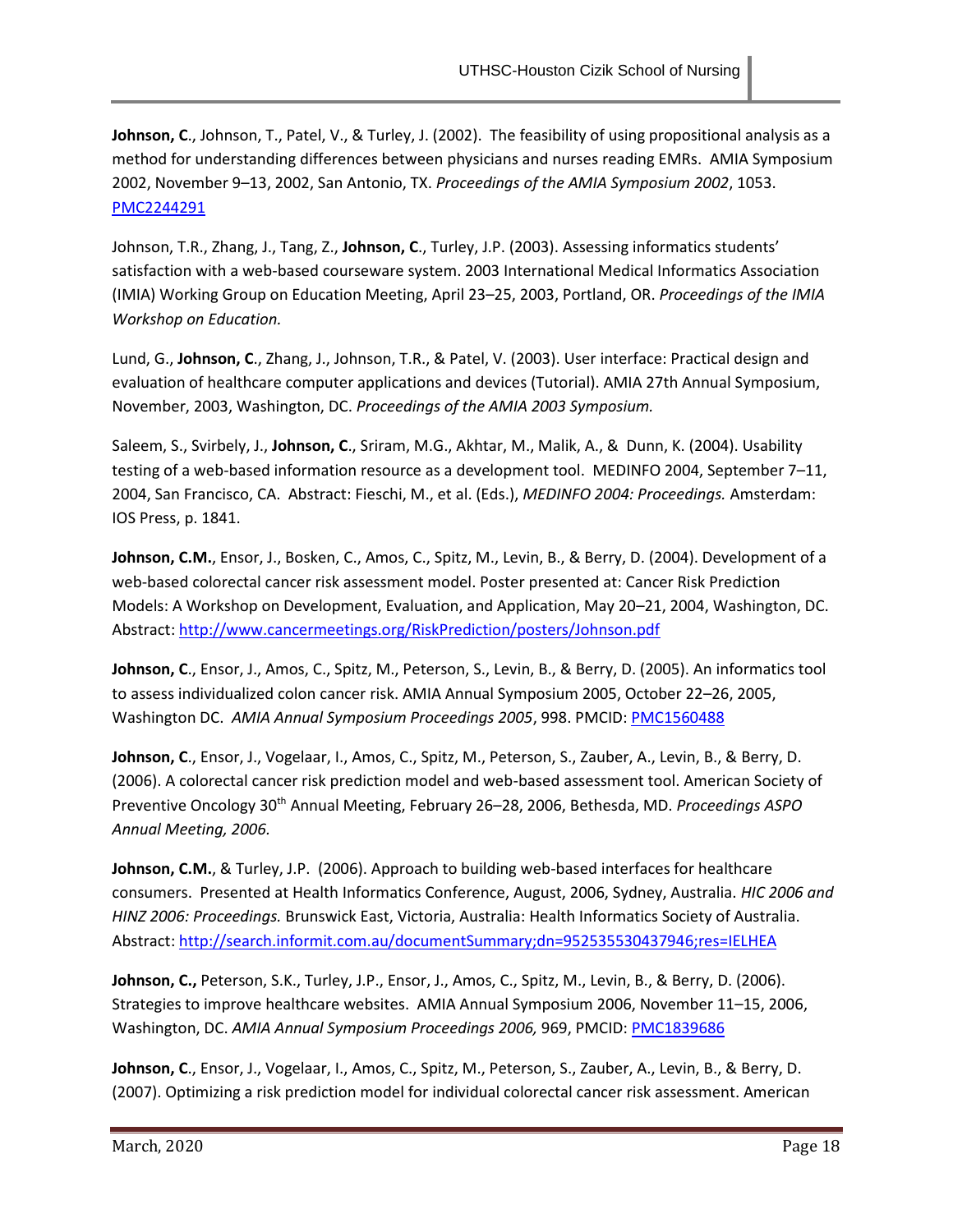Society of Preventive Oncology 31st Annual Symposium, March 2–4, 2007, Houston, TX. *Proceedings ASPO 2007 Annual Symposium*.

Stewart, D.J., **Johnson, C.,** Lopez, A., & Bekele, B.N. (2007). Dose-response relationships in extensive small cell lung cancer and implications for resistance mechanisms. Poster PD6-1-5, *12th World Conference on Lung Cancer*, September 3, 2007, Seoul, Korea. *Journal of Thoracic Oncology 2*(8), S426.

Johnson, C.M., Ensor, J., Broglio, K., Smolenski, D., Ravdin, P., Amos, C., Meric–Bernstam, F., Brewster, A., Bevers, T., Arun, B., & Berry, D. (2007). Building a predictive breast cancer risk model. *AMIA 2007 Annual Symposium*, November, 2007. *AMIA Annual Symposium Proceedings 2007*, 995. PMID: [18694095](http://www.ncbi.nlm.nih.gov/pubmed/18694095)

**Johnson, C.M.,** Ensor, J., Berry, D., & Members of the Colon, Breast, Prostate, Lung Cancer Risk Modeling Groups. (2007). A novel approach to building cancer risk models predictive of cancer incidence. Poster presented at *60th Annual Symposium on Cancer Research: Personalized Risk Assessment and Management*, University of Texas M. D. Anderson Cancer Center, October 11–13, 2007, Houston, TX. (Received Best Poster Award).

**Johnson, C.M.** & Corazzini, K. (2009). Feasibility of using 3-D virtual environments for nursing education. *American Association of Colleges of Nursing 2009 Master's Education Conference*. February 19–21, 2009, Orlando, FL.

Nahm, M., White, L.W., **Johnson, C.,** Johnson, T., & Zhang, J. (2009). Additive theory of error generation and correction derived from and applied to clinical research data management. Third MIT Information Quality Industry Symposium, July 15–17, 2009, Cambridge, MA. Abstract: Acar, S., Pickering, W., & Bugajski, J. (Eds.), *Proceedings of the Third MIT Information Quality Industry Symposium,* Cambridge, MA: MIT Information Quality Program, p. 545.

**Johnson, C.M**. & Corazzini, K. (2009). Feasibility of using 3-D virtual environments in teaching and learning in nursing education. *University of North Carolina 10th Annual Teaching and Learning with Technology Conference*. March 18, 2009, Chapel Hill, NC (online conference in virtual environment)

Johnson, C.M. & Corazzini, K. (2009). Using 3-D virtual environments in nursing education. Presented at the *National League for Nursing Education Summit 2009*, September 26, 2009, Philadelphia, PA.

Shaw, R.J., & **Johnson, C.** (2010). Online social networking and diabetes. Poster B1-16, 24th Annual Conference of the Southern Nursing Research Society, February 3–6, 2010, Austin, TX. (Won Top Student Poster Award). Abstract:

[http://www.resourcenter.net/images/SNRS/Files/2010/AnnMtg/AbstractProceedings/data/papers/070.](http://www.resourcenter.net/images/SNRS/Files/2010/AnnMtg/AbstractProceedings/data/papers/070.pdf) [pdf](http://www.resourcenter.net/images/SNRS/Files/2010/AnnMtg/AbstractProceedings/data/papers/070.pdf)

Adams, M., **Johnson, C.M**., Nagler, A. (2010). Calling for collaboration: comparing communication devices for enhanced GME training and quality patient care. Presented at *Association of American Medical Colleges – GRA (Group on Resident Affairs)*, April 25–28, 2010, Austin, TX.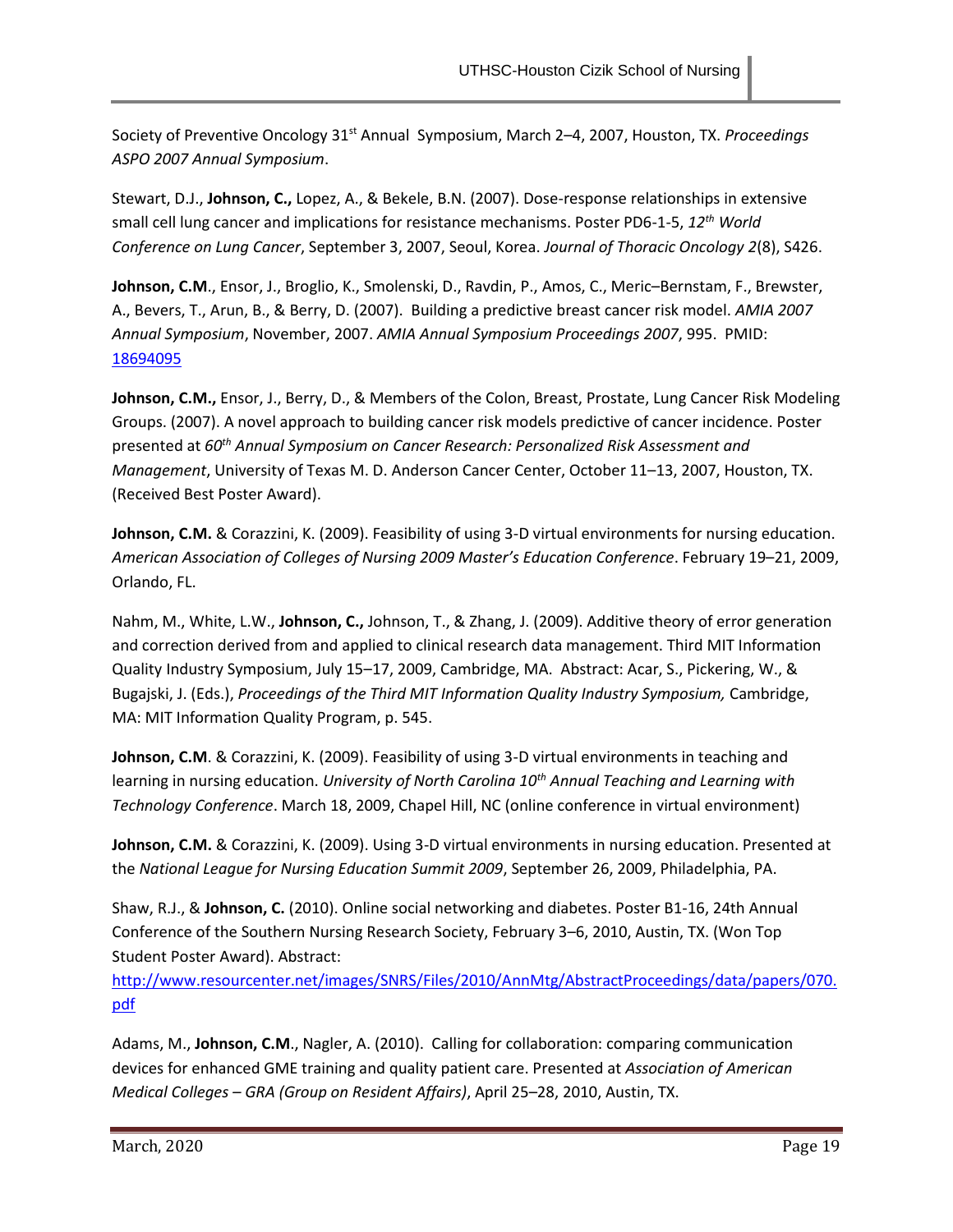Phillips, B., **Johnson, C.M**. Lab experiences without the lab: the design and use of a virtual 3D environment for learning patient care. Presented at NLN Education Summit 2010: Shaping History, Reforming Health Care: The Power of Nursing Education, October 1, 2010, Las Vegas, NV.

Nahm, M., **Johnson, C.,** Walden, A., Johnson, T., & Zhang, J. (2010). Clinical research data management tasks and definitions. Presented at the *AMIA Joint Summit,* March, 2010, San Francisco, CA. Poster accessible online.

Nahm, M., Johnson, **C., Johnson,** T., & Zhang, J. (2010). What happens to data before secondary use? Poster presented at AMIA Annual Symposium 2010, November 13–17, 2010, Washington, DC. Abstract: *AMIA Annual Symposium 2010*, Vol. 2, 1188.

Vorderstrasse, A., & **Johnson, C**. (2011). Developing a virtual diabetes community using gaming theory and social cognitive theory. *7 th Annual Games for Health Conference,* May 19, 2011, Boston, MA.

Phillips, B., & **Johnson, C.** (2011). Duke University's virtual environments in nursing education. Presented at *6th NLN Technology Conference: The HIT Parade*, November 4, 2011, Durham, NC.

**Johnson, C.M.**, & Vorderstrasse, A. (2012). Visualization of multidimensional data: feasibility of a virtual environment for diabetes self–management. Presentation D5-5, 26th Annual Conference of the Southern Nursing Research Society, February 24, 2012, New Orleans, LA. Abstract: [http://www.resourcenter.net/images/SNRS/Files/2012/AnnMtg/AbstractProceedings/data/papers/D5-](http://www.resourcenter.net/images/SNRS/Files/2012/AnnMtg/AbstractProceedings/data/papers/D5-5.html) [5.html](http://www.resourcenter.net/images/SNRS/Files/2012/AnnMtg/AbstractProceedings/data/papers/D5-5.html)

Kitzmiller, R.R., McDaniel, R.R., Lind, E.A., **Johnson, C.M**., & Anderson, R.A. (2012). Team leader behavior and team sensemaking in HIT implementation. Paper presented at the *2012 Academy of Management Annual Meeting*, August 3–7, 2012, Boston, MA. *Academy of Management Proceedings 2012.*

**Johnson, C.,** Vorderstrasse, A., Pereira, K.C., Hassell, N., Nicollerat, J.A., & Feinglos, M.N. (2012). Interactive virtual environment for diabetes self-management. Poster 700-P, *American Diabetes Association 72nd Scientific Sessions,* June 8–12, 2012, Philadelphia, PA. Abstract: [http://www.abstractsonline.com/Plan/ViewAbstract.aspx?mID=2936&sKey=465c09cc-e66a-403c-a619-](http://www.abstractsonline.com/Plan/ViewAbstract.aspx?mID=2936&sKey=465c09cc-e66a-403c-a619-0f648526bd73&cKey=55388a28-e69d-401c-857c-96f42f989522&mKey=%7B0F70410F-8DF3-49F5-A63D-3165359F5371%7D) [0f648526bd73&cKey=55388a28-e69d-401c-857c-96f42f989522&mKey=%7B0F70410F-8DF3-49F5-A63D-](http://www.abstractsonline.com/Plan/ViewAbstract.aspx?mID=2936&sKey=465c09cc-e66a-403c-a619-0f648526bd73&cKey=55388a28-e69d-401c-857c-96f42f989522&mKey=%7B0F70410F-8DF3-49F5-A63D-3165359F5371%7D)[3165359F5371%7D](http://www.abstractsonline.com/Plan/ViewAbstract.aspx?mID=2936&sKey=465c09cc-e66a-403c-a619-0f648526bd73&cKey=55388a28-e69d-401c-857c-96f42f989522&mKey=%7B0F70410F-8DF3-49F5-A63D-3165359F5371%7D)

**Johnson, C.**, Vorderstrasse, A., Pereira, K., Hassell, N., Nicollerat, J., & Feinglos, M. (2012). Interactive virtual environment for diabetes self-management. Oral presentation, *Medicine 2.0: World Congress on Social Media, Mobile Apps, Internet / Web 2.0.12*. September 15–16, 2012, Boston, MA.

**Johnson, C.,** Vorderstrasse, A. (2013). A Virtual Environment for Diabetes Self-Management. *Duke Institute for Health Innovations workshop on Chronic Disease Management, July 11, 2013, Durham, NC.* 

Vorderstrasse, A., Feinglos, M., Pereira, K., Levy, J., Hassell, N., Nicollerat, J., **& Johnson, C.M.** (2014). Virtual eHealth intervention for diabetes self-management and support. *7 th International Conference on Advanced Technologies & Treatments for Diabetes*, February 5–8, 2014, Vienna, Austria.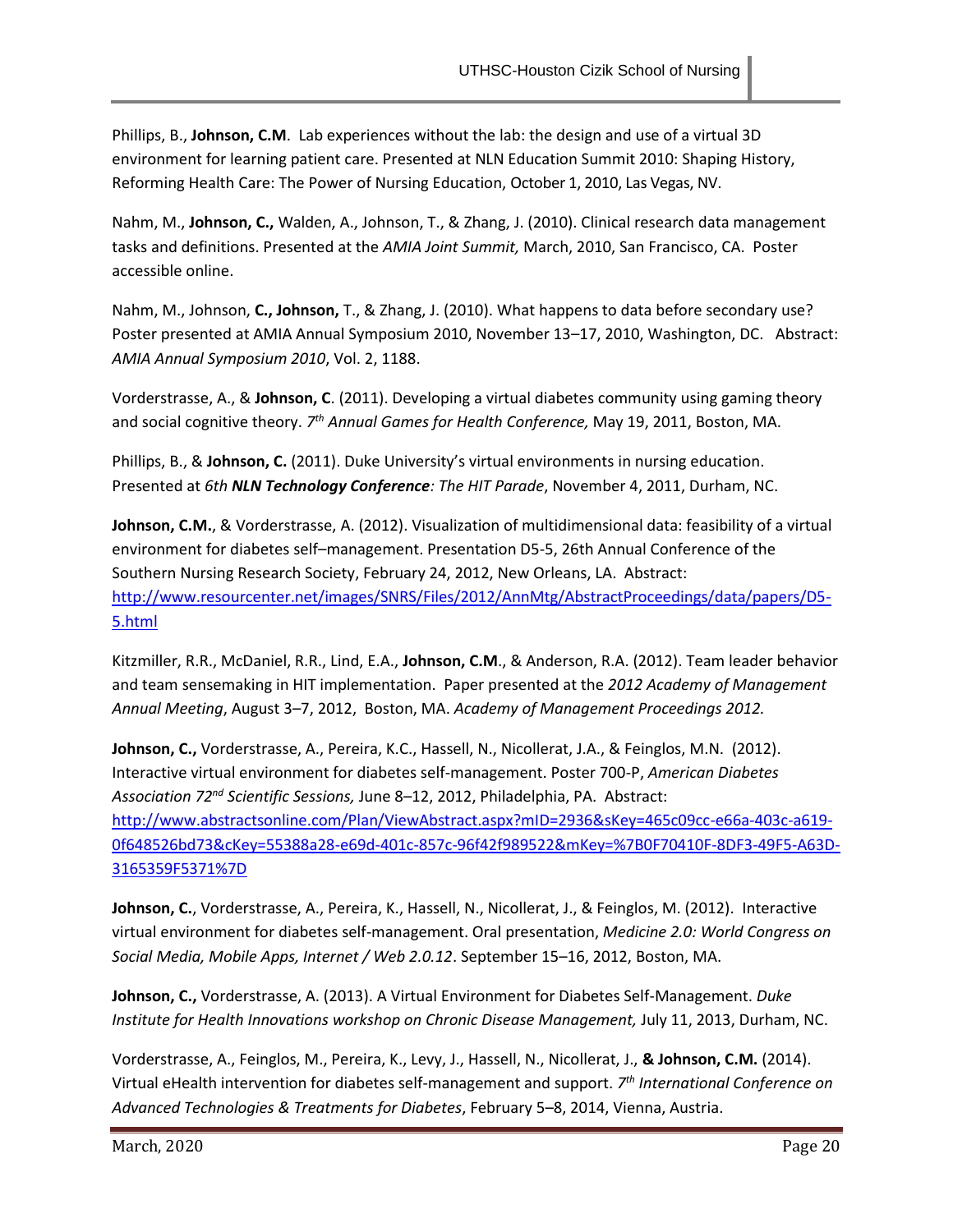Shallows, C, **Johnson, CM**, Macintosh, BA, Doster, K, Gill, J, Wood, K. Development and Testing of TAVR Web-based Patient Care Database. American Association Thoracic Surgery Conference, April 26-30, 2014, Toronto, Canada.

Lewinski, A, Fisher, EB, **Johnson, CM**. (2014). Optimizing Social Interaction in a Computer Mediated Environment: Features that Influence Peer to Peer Social Interaction. The Council for the Advancement of Nursing Science. September 18-20, 2014, Washington, D.C.

**Johnson, C**., Liu, S, Li, Ang, Chall, S, Vorderstrasse, A. (2014). The Challenges of Complex Multidimensional Data in Behavioral Intervention in Virtual Environments: Analysis and Visualization in the SLIDES Project. The Council for the Advancement of Nursing Science. September 18-20, 2014, Washington, D.C.

Li, Ang, Chall, S, Vorderstrasse, A, **Johnson, C.** (2014). The Challenges of Disparate Data Formats: Analysis and Visualization in the SLIDES Project. AMIA Annual Symposium, 2014, November 15 – 19, 2014. Washington, DC.

Whiting, K, Harrington, L, Matos, P, Turner, B, **Johnson, C.** BCMA use in the psychiatric population: Challenges in the inpatient setting. AMIA Annual Symposium, 2014, November 15 – 19, 2014. Washington, DC. Nominated for a Distinguished Poster Award by the AMIA 2014 Scientific Program Committee.

Vorderstrasse A., **Johnson, CM** (2014). Using Second Life Web-Based Applications in Diabetic Patients in a Cardiovascular Seminar entitled How to Leverage Technology in Patient Self-Management. American Heart Association Annual Meeting, Chicago, IL, November 16-19, 2014.

Vorderstrasse, A. Melkus, G, **Johnson, C**. (2015). Creating a gaming platform for adult diabetes selfmanagement education and support. 7<sup>th</sup> International Conference on Advanced Technologies & *Treatments for Diabetes*, February 18-21, 2015, Paris, France.

**Johnson, C.M.,** Ritter, J. (2015) EHR System Usability: Background, Challenges and the Standards Based Approach. Heath Level Seven International 29<sup>th</sup> Annual Plenary & Working Group Meeting, October 6 -9, 2015, Atlanta, GA.

Jenko, M., Adams, J. A., **Johnson, C. M**., Thompson, J. A., & Bailey, D. E. (2015, October). Empowering the Bedside Nurse: Changing Structures and Processes of Palliative Care*.* Poster session presented at the Clinical Practice Forum of the Hospice and Palliative Nurses Association, Pittsburgh, PA, October 23-24, 2015.

Jenko, M., Adams, J. A., **Johnson, C. M.,** Thompson, J.A., & Bailey, D. E. Empowering the bedside nurse: Changing structures and processes of palliative care. Poster presented at 2nd Annual BayCare Nursing Research Conference. Clearwater, FL. April 29, 2016.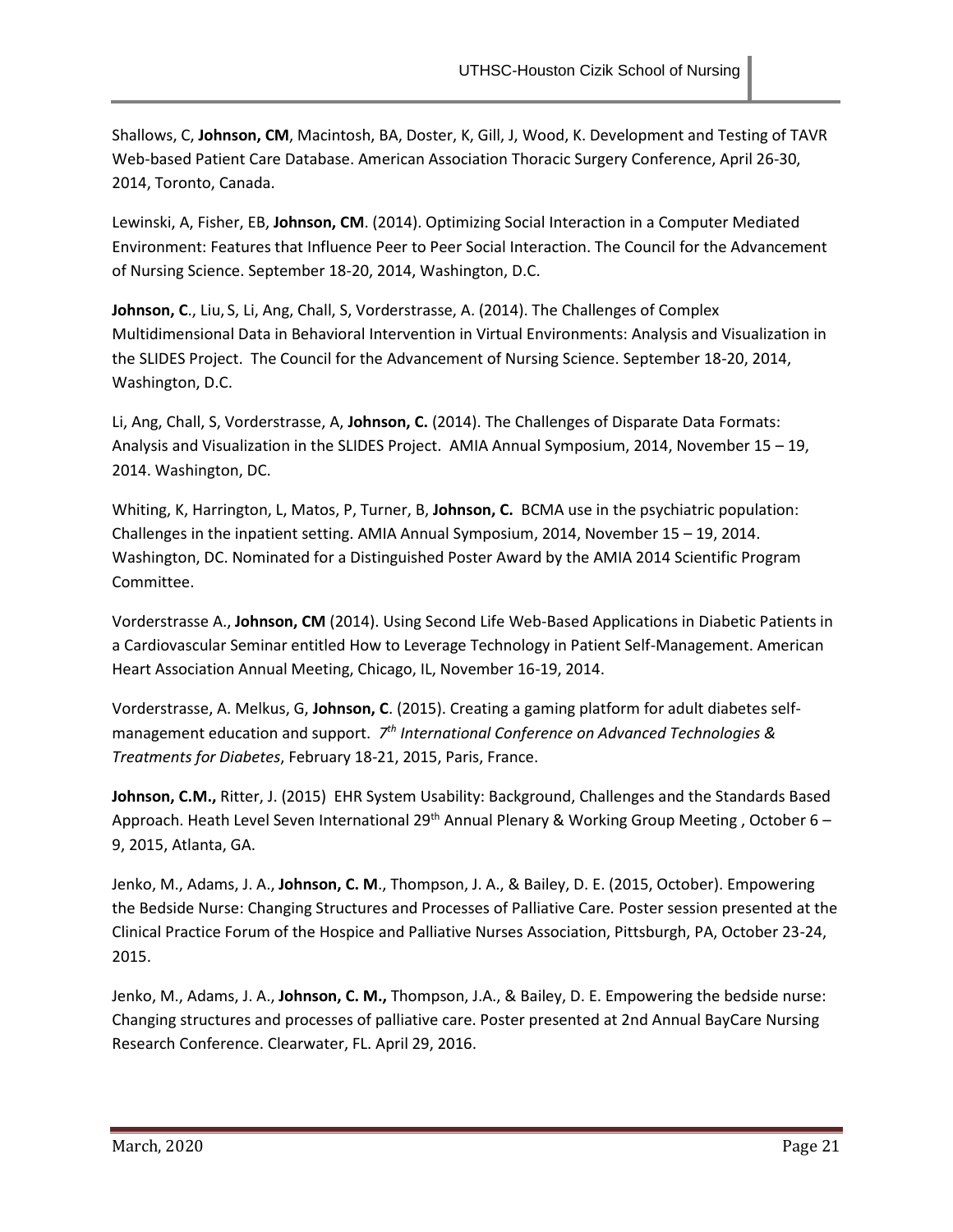Rocca, M. Meehan, R., Ritter, J., Dickinson, G, Kelly, K, Barrett, L, Budreau, E, **Johnson, C.** Developing standards for usability in electronic health records: Challenges and Opportunities. *Proceedings of the AMIA Symposium 2016, Chicago, IL, November, 2016.*

**Johnson, CM**, Amarasekara, S, Pan, W, Updegraff, JA, Lipkus, I. Reactions to Colorectal Cancer Risk Estimates among a Nationally Representative Sample of Adults Who Have Never Been Screened. Presented at the Society of Behavioral Medicine, San Diego, CA, 38<sup>th</sup> Annual Meeting, March 29 - April 1, 2017

Vorderstrasse, A., Melkus, GD, Feinglos, M., Pan, W, Chang, J., Pereira, K., Reagan, L., Kathryn Kreider, K., Totten, S., Burd, A., Nowlin, S., Birdsall, S, **Johnson, CM**. Virtual Environment for Diabetes Selfmanagement Education And Support: Preliminary RCT Outcomes. Presented at American Heart Association, Anaheim, CA, November 11-15, 2017.

Lewinski, A.A., Anderson, R.A., Vorderstrasse, A.A., Fisher, E.B., Pan, W., & **Johnson, C.M**. Virtual Environments Provide the Full Range of Support to Adults Living with Chronic Illness. Presented at the Society for Behavioral Medicine, New Orleans, LA USA. April  $11^{th} - 14^{th}$ , 2018.

Touchett, H, **Johnson, C,** Wood, G, Santa Maria, D. Theory Use in Social Communication Interventions for persons with TBI- A Systematic Review. Disability Program of the APHA's 2018 Annual Meeting & Expo, San Diego, CA, November 10 - 14, 2018.

Lewinski, A.A., Anderson, R.A., Vorderstrasse, A.A., Fisher, E.B., Pan, W., & **Johnson, C.M.** Qualitative Coding and Analysis of Conversations in a Virtual Environment: Developing Methods to Gain Insight into Real-Time Interaction and Support. National Institutes of Nursing Research (NINR) 2018 Boot Camp Precision Health: Smart Technologies, Smart Health; Bethesda, MD USA. July 23<sup>rd</sup>, 2018.

Touchett, H, Santa Maria, D, Vorderstrasse, A, Sherer ,M, and **Johnson, CM**. Social Support Post-TBI: Bridging Access With Virtual Environments. Association of Rehabilitation Nurses REACH conference, Columbus, OH, Nov. 6-9, 2019.

Udelson, JE, Kabar, AK, Johnson, NP, Johnson, CM, Samady, H, Wei, J. Microvascular Disease: More than Just a Small Problem. Annual Scientific Session of the American Society of Nuclear Cardiology. Chicago, IL, September 12-15, 2019.

Garcia, D, **Johnson, CM**, Gray, J, Wagner, C. Developing a Transition Program to Mobilize Clinicians to Engage Adolescent Patients in Health Care Transition Planning. Presented at 11<sup>th</sup> Annual Health Care Transition Research Consortium, Houston, Texas, October 23, 2019.

Vorderstrasse, A, Melkus, GD, Pan, W, Amarasekara, S, **Johnson, CM.** Engaging Adults in Physical Activity Diabetes Self-Management Data Collection: Diabetes LIVE™© Study, Council for the Advancement of Nursing Science, Washington, DC, October 24, 2019.

Vorderstrasse, A, Melkus, GD, Reagan, L., **Johnson, CM.** Results Of The Diabetes Live Trial: An Immersive Virtual Environment For Diabetes Self-management Training And Support, American Heart Association Conference, Philadelphia, PA, November 16-18, 2019.

Naqvi I.A., Casameni Montiel T., Varughese T., Ancer Leal A., Bittar Y., Hunter N., Okpala M.N., Johnson C.M., Savitz S. I., Sharrief, A.Z., Beauchamp, J. E. S. Comparable Internet Access and Usage among Stroke Survivors and Informal Caregivers. International Stroke Conference, Los Angeles, CA, February 19-21, 2020.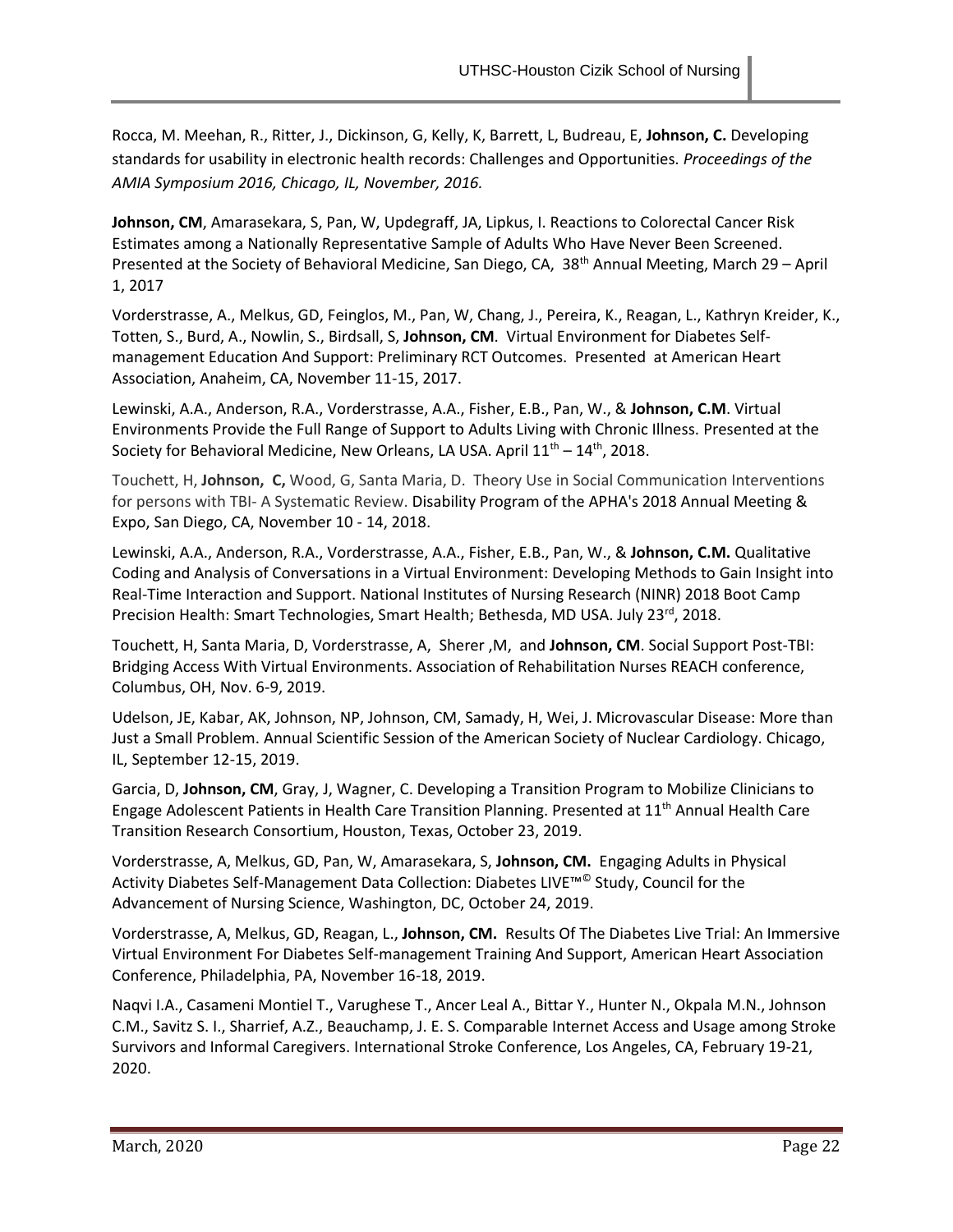Amarasekara, S, Johnson, C, Vorderstrasse, A, Pan, W. Longitudinal effects of virtual environments, physical activity, and dietary intake on metabolic outcomes in adults with type 2 diabetes. APHA 2020, San Francisco, CA., October 24-28, 2020.

Perez Aldana, C.A., Lewinski, A, Johnson, C, Vorderstrasse, A, Myneni, S. Unpackng peer conversations in a virtual community for diabetes self-management education and support: Behavior science and linguistics perspective. NI International Congress, 8/23 – 9/2, 2021, Australia.

Ju, H., Jularbal, J., Alford, J., Ottosen, M., & Johnson., C. (2022, August). Evaluating barriers to diabetes foot self-care using telehealth technology. Oral presentation at the Sigma Theta Tau International's 33nd International Nursing Research Congress. Edinburgh, Scotland (virtual).

## Other (current to past – Distributed/disseminated works in other media)

Featured in: Duke University School of Nursing. (2008, Dec. 18). "Duke University School of Nursing in Second Life" (6:21 video; 33,389 views as of January 22, 2013). <http://www.youtube.com/watch?v=sL3D-59MbnY>

**Johnson, C.M**., & Corazzini, K. (2009, April 24). "The Feasibility of using 3-D Virtual Environments in Distance Education." Presented at Duke Instructional Technology Showcase, 2009, April 24, 2009, Durham, NC. 28-slide presentation available at[: http://cit.duke.edu/showcase/2009/wp](http://cit.duke.edu/showcase/2009/wp-content/uploads/2009/04/johnson2.pdf)[content/uploads/2009/04/johnson2.pdf](http://cit.duke.edu/showcase/2009/wp-content/uploads/2009/04/johnson2.pdf)

**Johnson, C. M**. (2012, Dec. 21). "Data Driven Health Care Improvements (N653) – The DNP at Duke". Duke University School of Nursing video (1:08). YouTube <http://www.youtube.com/watch?v=bsz6hGG18jA&list=UUzklyc7q7ALxqTL-Vad5yfg&index=30>

**Johnson, C.** (2013, Nov. 19). "Nursing Informatics at Duke." Duke University School of Nursing video (2:20). YouTub[e http://www.youtube.com/watch?v=RUeO-1Gk9Eg&list=UUzklyc7q7ALxqTL-](http://www.youtube.com/watch?v=RUeO-1Gk9Eg&list=UUzklyc7q7ALxqTL-Vad5yfg&index=13)[Vad5yfg&index=13](http://www.youtube.com/watch?v=RUeO-1Gk9Eg&list=UUzklyc7q7ALxqTL-Vad5yfg&index=13)

## **INVITED PRESENTATIONS**

## International/National (past to current)

**Johnson, C.**, Ensor, J., Vogelaar, I., Amos, C., Spitz, M., Peterson, S., Zauber, A., Levin, B., Berry, D. (December 2005) A colorectal cancer risk prediction model and web-based assessment tool. Presented at Cancer Intervention and Surveillance Modeling Network Colorectal Cancer Meeting, Washington, DC.

**Johnson, C**. (September 21, 2007) User–centered design and usability as strategies for needs assessment. Presented at University of Wisconsin-Madison Ph.D. Seminar for Industrial and Systems Engineering, Mechanical Engineering, and Nursing Students, Madison, WI.

**Johnson, C.** (May 8, 2012) Duke Center for Health Informatics Phillips Short Course: Usability and Human Factors, Andover, MA.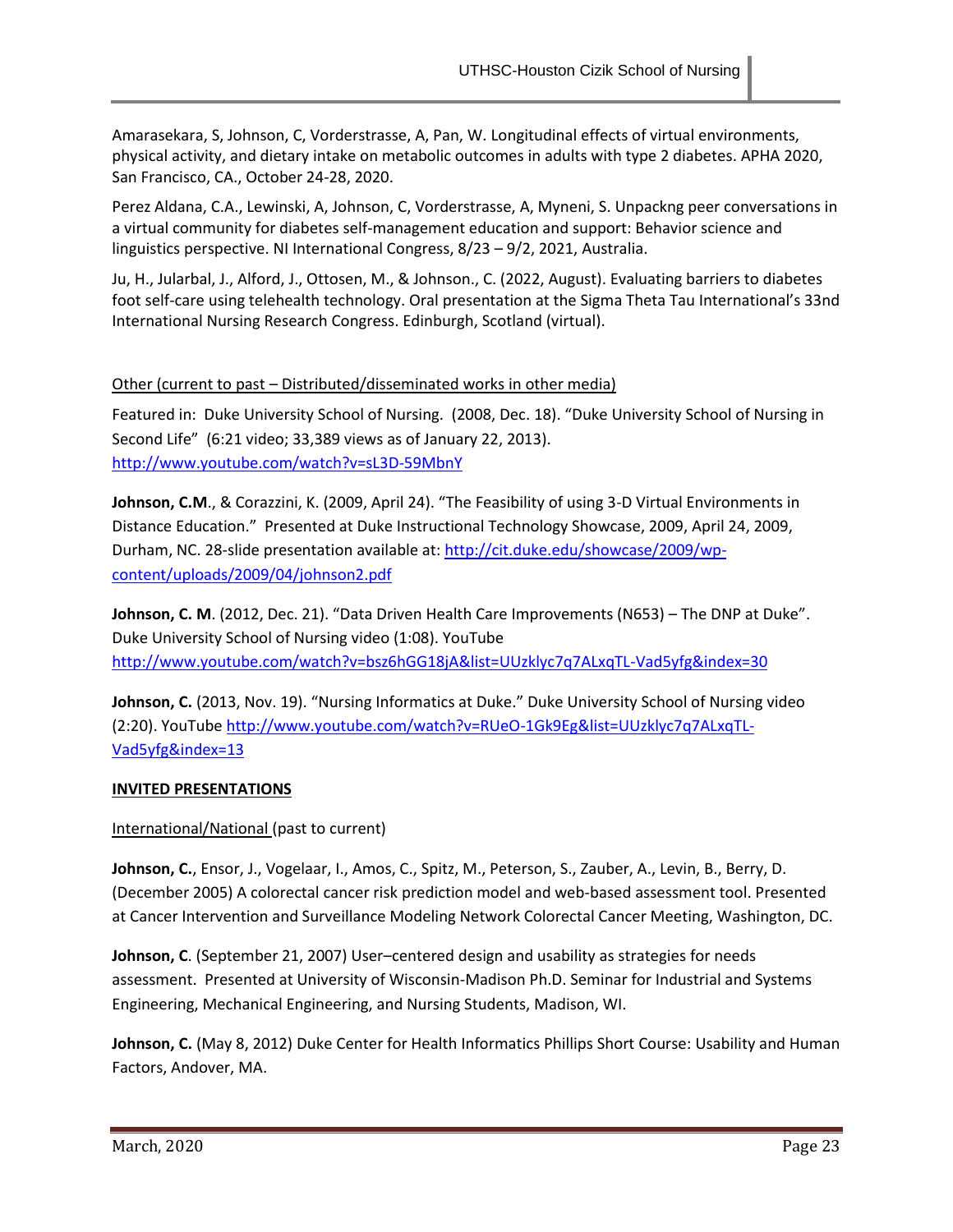**Johnson, C.** (May 25, 2012) When teachers and students become avatars. Presentation, Extending Classroom Reach and Enhancing the Learning Experience: A Learning Innovation Seminar developed by Duke Corporate Education and sponsored by SPRING Singapore; Singapore.

**Johnson, C.M.** (December 6, 2012) Human-computer interaction in the design of healthcare applications. Presented at My Air/My Health Workshop Meeting (U.S. Department of Health and Human Services / U.S. Environmental Protection Agency / National Institute of Environmental Health Services), Research Triangle Park, NC.

**Johnson, C.M**. (June 10, 2013) Defining usability in the electronic health record, presented at HL7 International working group meeting. HL7, Webinar.

**Johnson, C.M.** (December 10, 2013) Using data to drive decisions. Duke-Johnson & Johnson Nurse Leadership Program, Duke University Department of Community and Family Medicine, Durham, NC.

**Johnson, C.M.** (September 29, 2014) A Virtual eHealth Intervention to Impact Consumer Health. New York University Research Seminar, New York, New York.

**Johnson, C.M.** (March 4, 2015) Using Data to Drive Decisions. Duke-Johnson & Johnson Nurse Leadership Program, Duke University Department of Community and Family Medicine, Durham, NC.

**Johnson, C.M.** (April 28, 2015) eHealth intervention for diabetes self-management and support. Medical World Americas, Houston, Texas, April 27-29, 2015

**Johnson, C.M.,** Brown, R. (July 26, 2016). Supporting Chronic Disease Management in a Virtual Environment: The Lessons Learned from a Diabetes Program at Duke University. Serious Play Conference, Chapel, Hill, NC*.*

**Johnson, C.M.** (September 24, 2020). Using Smart Technology to Manage Chronic Disease. New York University, School of Nursing, P20 Annual Symposium.

## Regional/State (past to current)

**Johnson, C.,** Ensor, J., Vogelaar, I., Amos, C., Spitz, M., Peterson, S., Zauber, A., Levin, B., Berry, D. (January, 2006). A colorectal cancer risk prediction model and web-based assessment tool. Presented at the University of Texas Houston Health Science Center School of Health Information Sciences Seminar, Houston, TX.

**Johnson, C.** (June 23, 2007) Usability engineering in development of software. Presentation, Duke University Clinical Research Institute, Durham, NC.

**Johnson, C.** (June 18, 2008) Using Second Life in teaching and learning. Duke University Department of Community and Family Medicine, Division of Clinical Informatics, Durham, NC.

**Johnson, C.** (September 20, 2008) Defining informatics in nursing and healthcare. 2nd Annual Fall Seminar of Philippine Nurses of America-NC. Duke University School of Nursing, Durham, NC.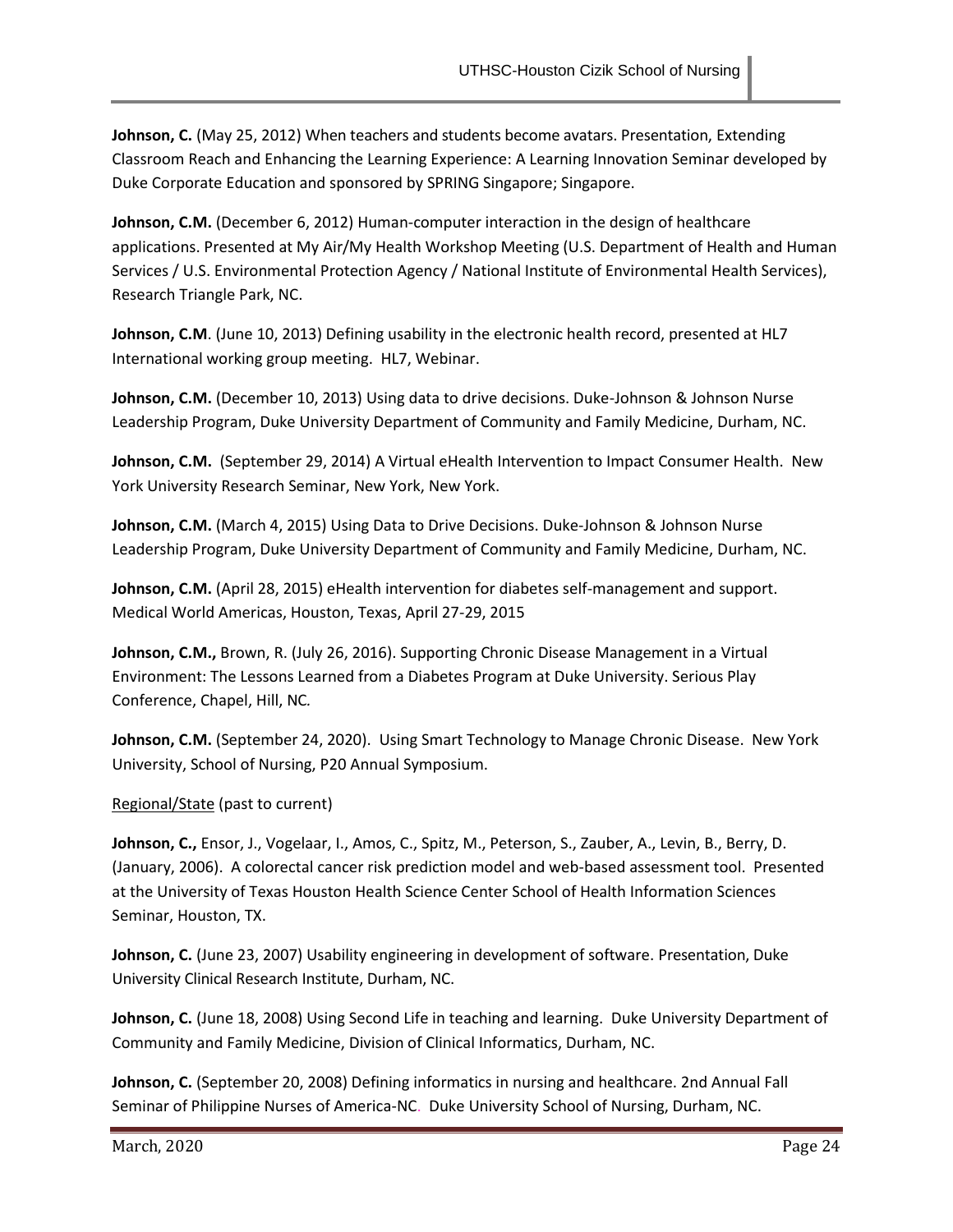**Johnson, C.** (October 23, 2008) Duke University in Second Life. Duke Virtual Reality and Serious Games Symposium, Durham, NC.

**Johnson, C.M.**, Corazzini, K. (April 24, 2009) The feasibility of using 3-D virtual environments in distance education. Duke Instructional Technology Showcase 2009, Durham, NC. Abstract: <http://cit.duke.edu/showcase/2009/tag/virtual-worlds/index.html>

**Johnson, C.** (August 5, 2009) Using 3-D environments in distance graduate nursing education. TIP-NEP (Technology Integration Program for Nursing Education and Practice) Conference, Durham, NC.

**Johnson, C.** (April 4, 2010) Using 3-D environments in distance graduate nursing education. TIP-NEP Conference, Duke University School of Nursing, Durham, NC.

**Johnson, C.** (April, 2011) The role of social networks in teaching and research. Duke Center for Health Informatics Seminar, Durham, NC.

**Johnson, C.** (March 27, 2012) Visualization of multidimensional data: Feasibility of a virtual environment. Presentation, Beta Epsilon Chapter, Sigma Theta Tau International Honor Society of Nursing, Durham, NC.

**Johnson, C.** (April, 2012) Feasibility of a virtual environment for diabetes self-management: Multidimensional data visualization. Visualization Friday, Pratt School of Engineering, Duke University, Durham, NC.

**Johnson, C.M.** (June 20, 2012) Feasibility of a virtual environment for diabetes self-management: Multidimensional data visualization. Research Training Program Postdoctoral Seminar, Duke University, Durham, NC.

**Johnson, C.M.**, Vorderstrasse, A. (January 28, 2013) Feasibility of a virtual environment for diabetes selfmanagement. Endocrine Grand Rounds, Duke University Health System, Durham, NC.

**Johnson, C.M.**, Vorderstrasse, A. (February 11, 2014) An eHealth Program for diabetes selfmanagement. Novo Nordisk Workshop. Duke University Health System. Duke Center for Personalized and Precision Medicine, Durham, NC.

**Johnson, CM.** (April 15, 2014) Engaging Users through Usable and Useful Design of mHealth Apps. 2014 mHealth@Duke Conference, Durham, NC.

**Johnson, C.M.**, Vorderstrasse, A. (May 2, 2014) An eHealth Program for diabetes self-management. Allscripts, Raleigh, NC.

**Johnson, CM.** (September 9, 2015) Human-computer Interaction. Informatics Seminar Series. Duke University Technology Solution, Duke University Health System.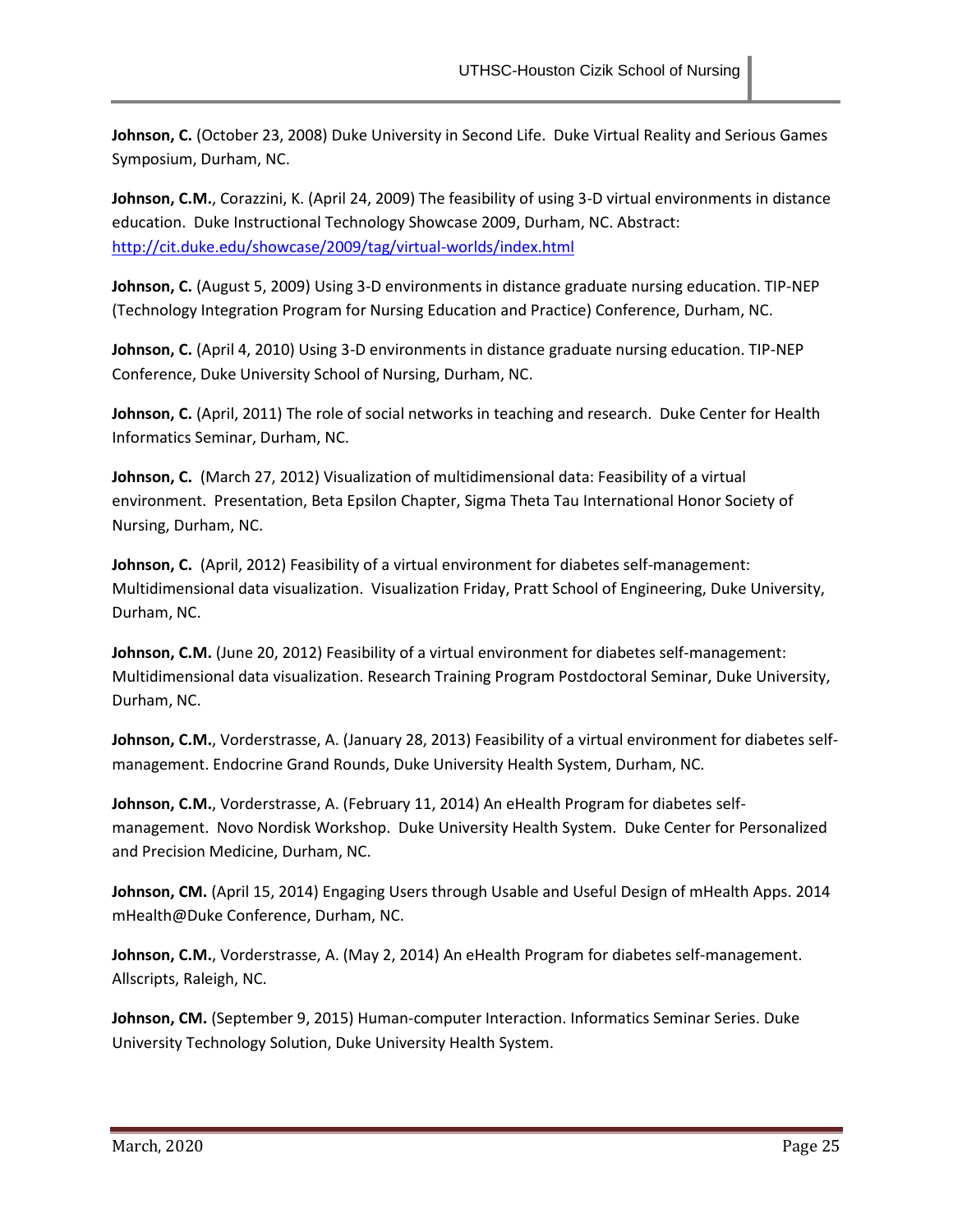**Johnson, CM.** (October 7, 2015) Consumer Health Informatics: An Innovative Technology for Self-Management of Chronic Disease. Duke Center for Health Informatics Research Seminar Series, Duke University.

**Johnson, C.M.**, & Vorderstrasse, A. (April 22, 2016) An Immersive Technology for Self-Management of Type 2 Diabetes. Endocrine Grand Rounds, Duke University Health System, Durham, NC.

Vorderstrasse, A., **Johnson, CM**. (October 20, 2016) Multidimensional data in a virtual environment intervention for chronic disease: from coding to visualization. Duke iiD Data Dialogue, Durham, NC.

Vorderstrasse, A., **Johnson, CM**. (October 21, 2016) Virtual Environment for Chronic Disease Management: Diabetes as an Exemplar. Duke Medicine Grand Rounds (CME activity), Durham, NC.

Vorderstrasse, A, **Johnson, CM.** (April 26, 2017). Use of Gaming Modalities to Enhance Compliance. Charlotte Area Health Education Center, 9th Annual Diabetes Conference: Managing Diabetes in 2017- The Future is NOW! UNC-Charlotte, Cone Center, Charlotte, NC.

Johnson, CM. (May 10, 2017). Future Trends and Disruptive Technology Over the Next Decade. Nursing Grand Rounds, Texas Children's Hospital, Houston, Texas.

**Johnson, C.M.** (September 27, 2019) Using Smart Technology to Aging in Place. The University of Houston, School of Biomedical Engineering Seminar, Houston, Texas.

**Johnson, C.M.** (October 19, 2020) Using Smart Technology to Manage Chronic Disease. The University of Houston, School of Biomedical Engineering & Computer Engineering, Houston, Texas.

Johnson, C.M. (November 2, 2021). Using Smart Technology to Age in place. UTHealth Consortium on Aging, 6<sup>th</sup> Annual Hot Topics in Aging, Houston, Texas.

## Select Other Presentations (past to current)

Smith, J.W., Turley, J.P., Johnson, K.A., Johnson, T.R., Zhang, J., & **Johnson, C.M**. (1999) Web-based education – technology and design. The University of Texas System Annual Telecommunications and Information Technology Conference.

Johnson, T.R., Zhang, J., & Johnson, **C.M.** (March, 2001) Heuristic evaluation of Prometheus Version 4. Prometheus User's Conference, George Washington University, Washington, DC.

Yang, L., Xing, Y., **Johnson, C.M.**, Johnson, T.R., & Zhang, J. (November, 2001) A prototype of KINSYS. University of Texas Houston Research Day, Houston, TX.

Johnson, T.R., Zhang, J., & **Johnson, C.M.** (April, 2001) Evaluating the usability of online courseware systems. Advances in Teaching and Learning Day, University of Texas Houston School of Health Information Sciences, Houston, TX.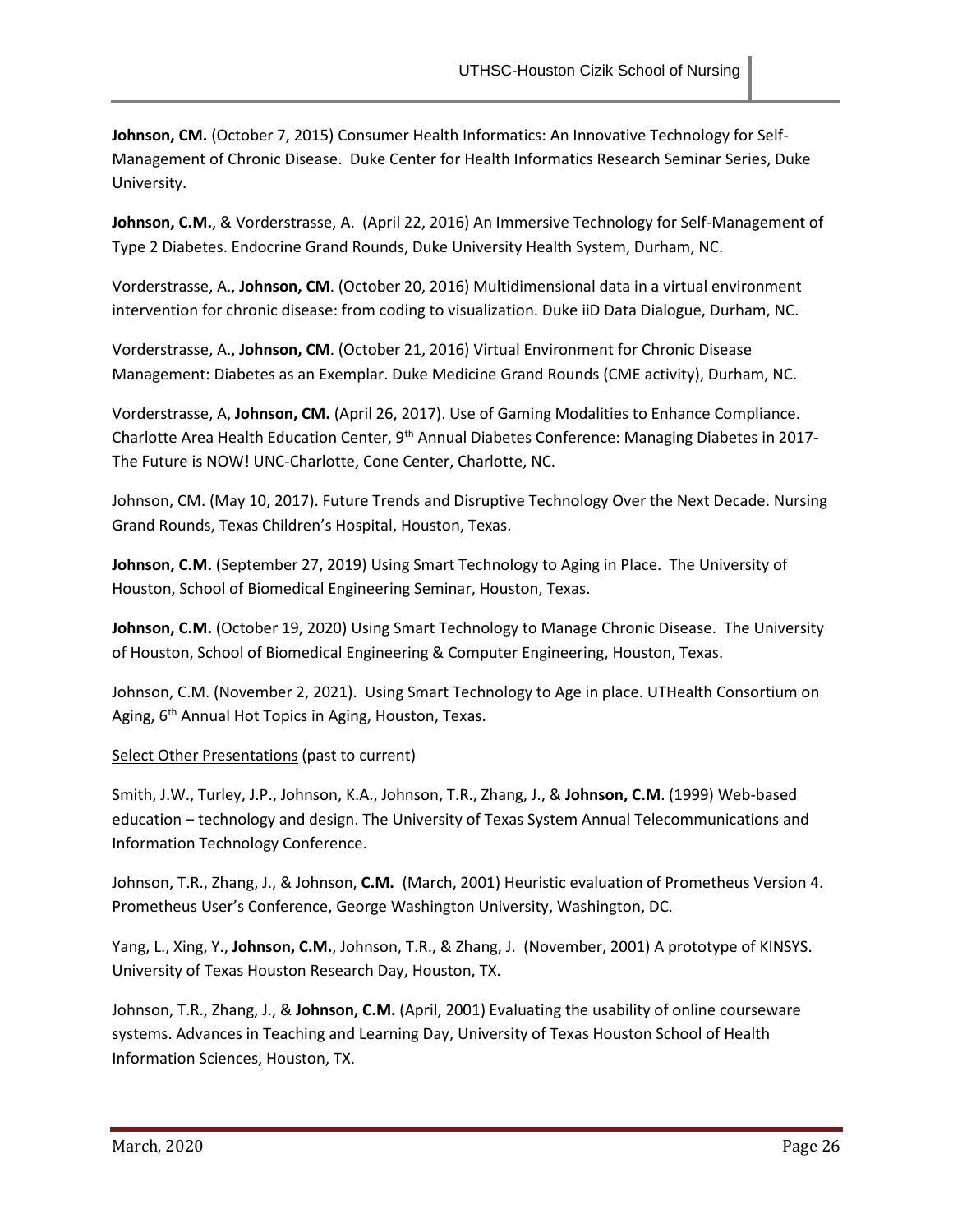Johnson, T.R., Zhang, J., Tang, Z., & **Johnson, C.M.** (April 20, 2003) Assessing informatics students' satisfaction with a web-based courseware system. University of Texas Houston School of Health Information Sciences, Houston, TX. Abstract in Phelps, C.L., Ed. (2004) *Advances in Teaching & Learning Day Abstracts 2003,* DigitalCommons@The Texas Medical Center, p. 16. [http://digitalcommons.library.tmc.edu/uthshis\\_atldayabs/1](http://digitalcommons.library.tmc.edu/uthshis_atldayabs/1)

**Johnson, C.M.,** Paton, C., & Hammond, W. (November, 2009). Role of social networks in teaching and advancing health informatics: What can Second Life contribute to this process? Tutorial presented at AMIA 2009 Annual Symposium, San Francisco, CA.

**Johnson, C.,** Paton, C., & Hammond, W.E. (November, 2010). Role of social networks in teaching and advancing health informatics: What can Second Life contribute to this process? Tutorial T13 (Primer Series) presented at the AMIA 2010 Annual Symposium, November 13, 2010, Washington, DC. Abstract: *AMIA 2010 Advance Program,* p. 38–40.

**Johnson, C.**, Vorderstrasse, A., Pereira, K., Hassell, N., Nicollerat, J., Levy, J., & Feinglos, M. (September 9, 2013) Diabetes LIVE: Virtual environment for adults with Type 2 diabetes. Poster, Duke Institute for Health Innovation Inaugural Summit on Transformative Innovation in Health Care, Duke University Medical Center, Durham, NC

**Johnson, C.** Using Smart Technology to Age in Place (August 20, 2019). Houston Continuity of Care Group, Houston, Texas.

## **PROFESSIONAL SERVICE**

Consultations (past to current) Dynasty Technology Inc., Usability engineering for AskRed.com., Kingwood, TX., 2000

Prometheus, Usability engineering for Prometheus Courseware., Houston, TX, 2002

Board of Governors of the University of North Carolina – MSN in Nursing Informatics Curriculum Review for licensure in the State of North Carolina, Chamberlain College, Illinois, 2013

Board of Governors of the University of North Carolina – MSN in Nursing Informatics Curriculum Review for licensure in the State of North Carolina, University of South Florida, 2013

Board of Governors of the University of North Carolina – MSN in Nursing Informatics and Administration Curriculum Review for licensure in the State of North Carolina, Vanderbilt University, 2015

## Expert Advisor

AHRQ National Resource Center for Health IT. Expert advisor for usability: invited request for list of top references and review of their references for Health IT Bibliography for associated healthcare providers/personnel. [http://healthit.ahrq.gov/bibliography,](http://healthit.ahrq.gov/bibliography) 2009

Expert Consultant for A&T University, Nursing Informatics Program, Greensboro, NC , April, 2014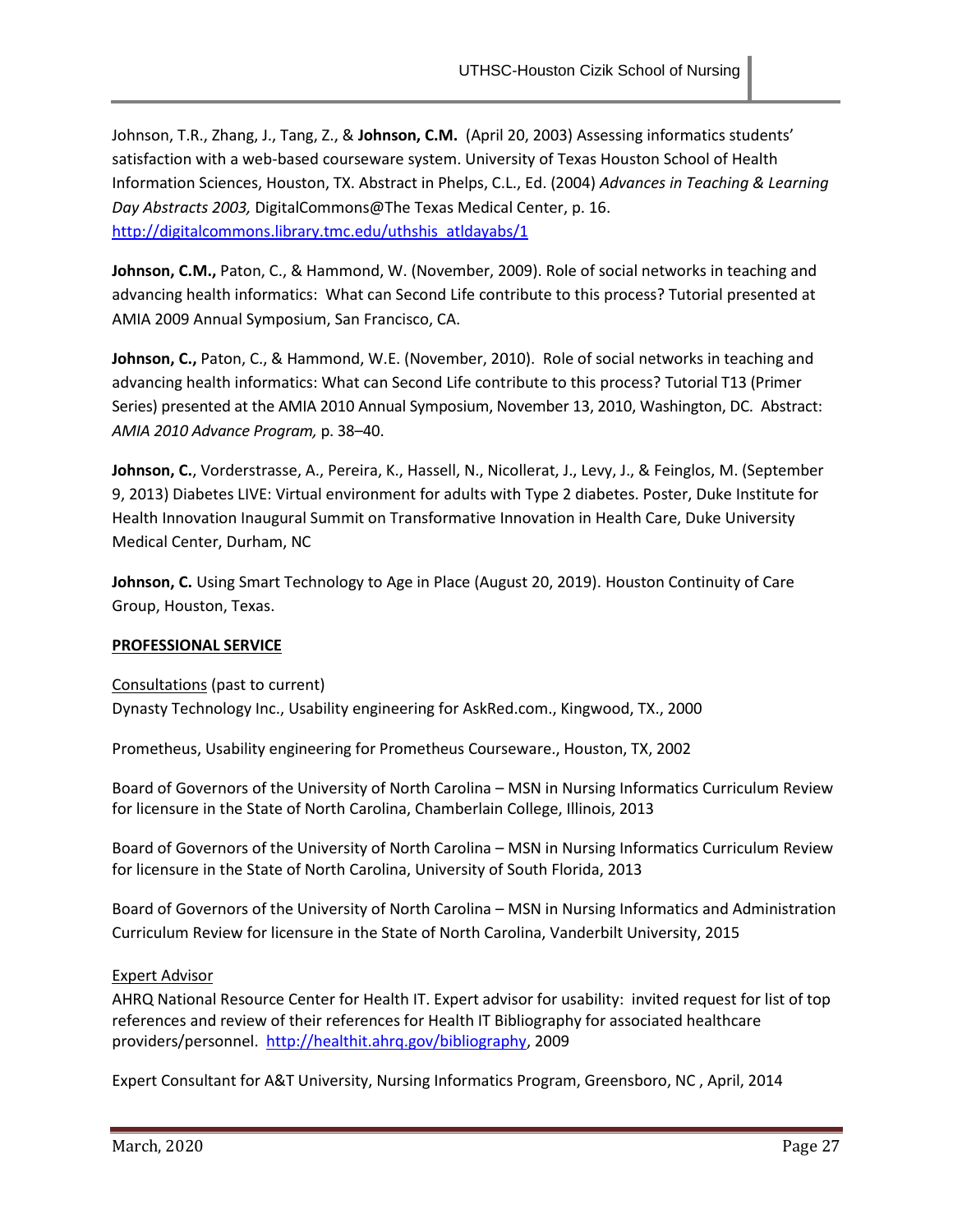# AMIA One Source: Nursing Informatics Expert (Peer-Reviewed), 2016.

## Editorial Boards/Panels (past to current)

| Publication                            | Role                          | Date(s)          |
|----------------------------------------|-------------------------------|------------------|
| <b>Biomedical Informatics Insights</b> | <b>Editorial Board Member</b> | $2009 - present$ |
| <b>Health Systems Journal</b>          | <b>Editorial Board Member</b> | $2012 - 2013$    |
| <b>Health Systems Journal</b>          | Area Editor                   | 2013 - present   |
| Journal of Biomedical Informatics      | <b>Editorial Board Member</b> | 2021-present     |

# Professional Service (Professional organizations, Study Sections, etc. - past to current)

## Office held and/or

| <b>Professional Organization</b>                                                         | <b>Committee Assignment</b> | Dates                           |
|------------------------------------------------------------------------------------------|-----------------------------|---------------------------------|
| Nurses' Association of the American College of<br><b>Obstetricians and Gynecologists</b> | Member                      | $1988 - 1993$                   |
| <b>Oncology Nursing Society</b>                                                          | Member                      | $1997 - 2001$                   |
| <b>American Medical Informatics Association</b>                                          | Member                      | $1997$ – present                |
| Human Factors and Ergonomics Society                                                     | Member                      | $2000 - 2003$                   |
| <b>Cognitive Science Society</b>                                                         | Member                      | $2001 - 2005$                   |
| American Statistical Association, Houston Area Chapter                                   | Member                      | $2004 - 2006$                   |
| American Society of Preventive Oncology                                                  | Member                      | $2005 - 2010$                   |
| Healthcare Information and Management Systems<br>Society                                 | Member                      | $2006$ – present                |
| Association for Psychological Science                                                    | Member                      | $2010 - 2012$                   |
| Southern Nursing Research Society                                                        | Member                      | $2012 - 2013$ ,<br>2017-present |
| American Society for Information Science and<br>Technology                               | Member                      | $2012 - 2014$                   |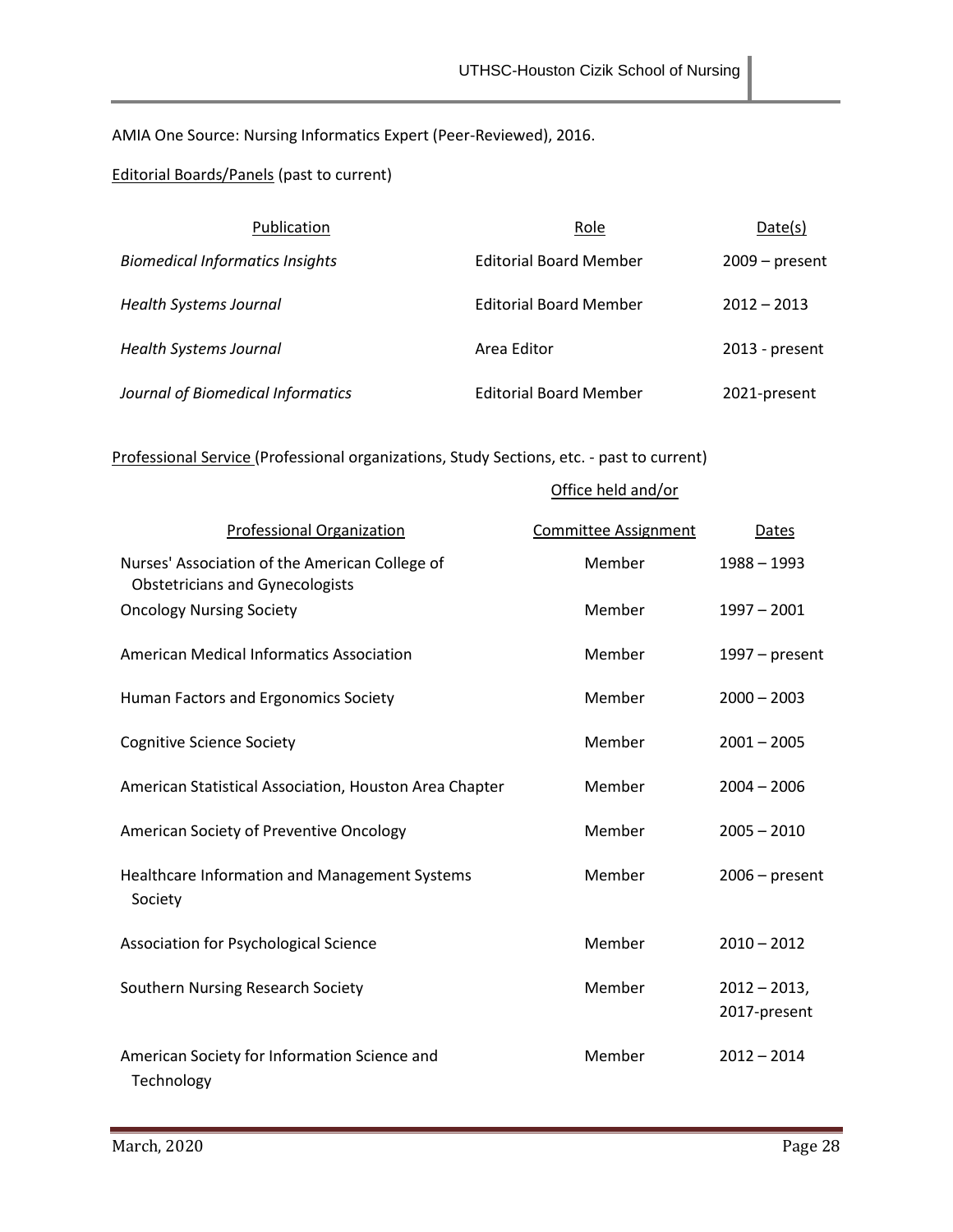## Office held and/or

| Professional Organization                                          | Committee Assignment | Dates         |
|--------------------------------------------------------------------|----------------------|---------------|
| American Heart Association                                         | Member               | 2018-present  |
| American Nurses Association / North Carolina Nurses<br>Association | Member               | $2012 - 2016$ |

# **Professional Working Groups/Steering Committees**

|                                                                                                                                                     | Office held and/or                                 |                  |
|-----------------------------------------------------------------------------------------------------------------------------------------------------|----------------------------------------------------|------------------|
| <b>Professional Organization</b>                                                                                                                    | <b>Committee Assignment</b>                        | <b>Dates</b>     |
| Texas Cancer Council, Action Plan for the State of Texas                                                                                            | <b>Steering Committee</b><br>Member                | $1999 - 2000$    |
| <b>TIGER (Technology Informatics Guiding Educational</b><br>Reform) Initiative: TIGER Usability & Clinical Application<br>Design Collaborative Team | Member, Work Group 4                               | 2008             |
| Workshop on Interactive Systems in Healthcare (WISH)<br>2013: Bridging Communities                                                                  | <b>Steering Committee</b><br><b>Invited Member</b> | 2013             |
| Health Level Seven (HL7) International Standards<br><b>Usability Working Group</b>                                                                  | <b>Expert Consultant</b>                           | $2013$ – present |
| American Medical Informatics Association (AMIA)<br>Nursing Informatics Working Group (NIWG)                                                         | NIWG Expert and<br>Speakers Bureau Member          | $2013$ – present |
|                                                                                                                                                     | <b>NIWG Education</b><br><b>Committee Member</b>   | 2013 - 2014      |
|                                                                                                                                                     | <b>NIWG Policy Committee</b><br>Co-Chair           | $2014 - 2016$    |
| American Medical Informatics Association (AMIA)<br><b>Academic Forum Member</b>                                                                     | Member                                             | 2014- present    |
| UT School of Biomedical Informatics Alumni<br><b>Association Steering Committee</b>                                                                 | <b>Steering Committee</b><br>Member                | 2015 - 2016      |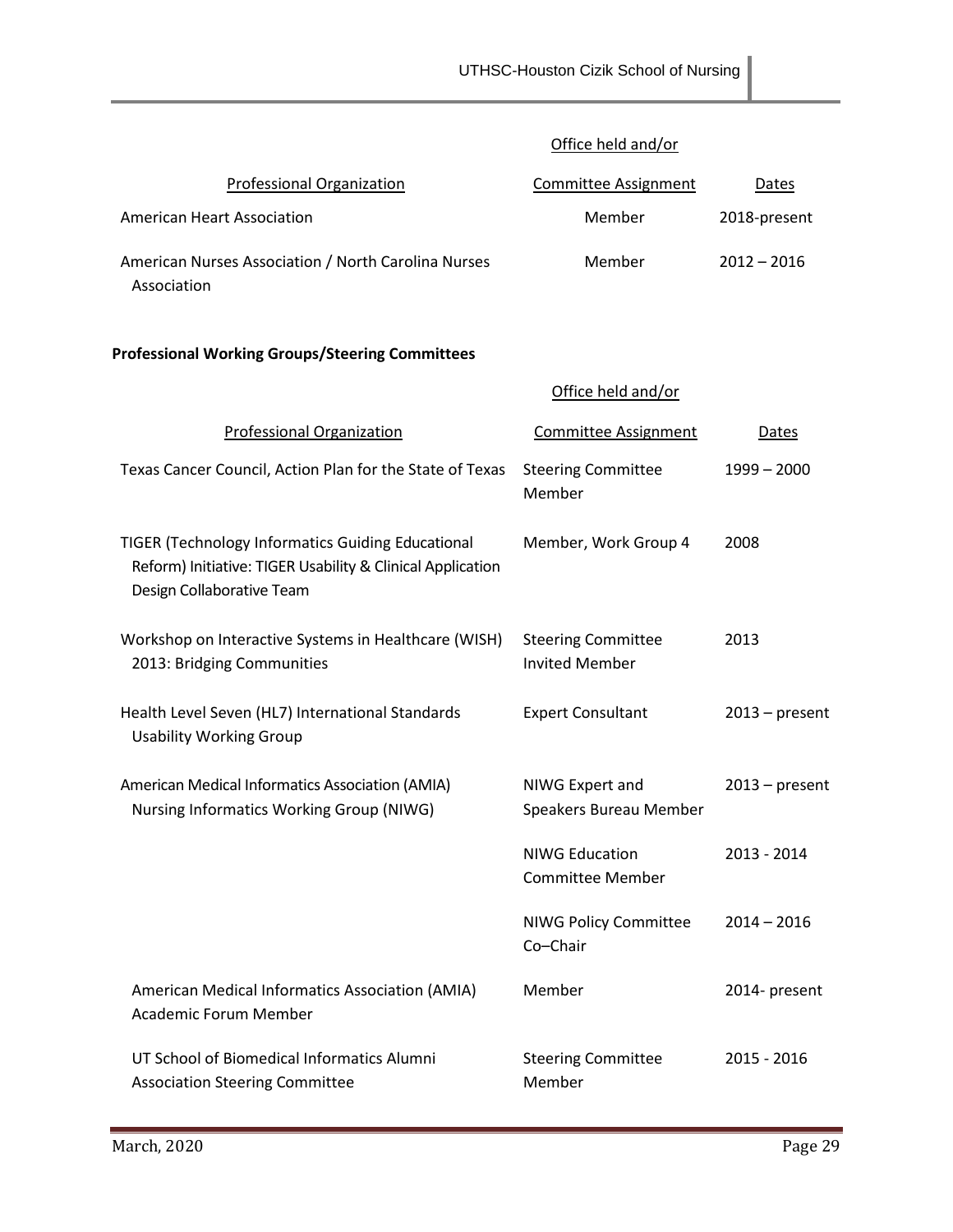**Manuscript review:**

| Publication                                                | Role                    | Date(s)                                                                         |
|------------------------------------------------------------|-------------------------|---------------------------------------------------------------------------------|
| Journal of Biomedical Informatics                          | Ad Hoc Journal Reviewer | 2004, 2010,<br>2011, 2013,<br>2014, 2015,<br>2016, 2017,<br>2018, 2020,<br>2021 |
| Journal of Health Communication Review                     | Ad Hoc Journal Reviewer | 2008                                                                            |
| Journal of Information Visualization                       | Ad Hoc Journal Reviewer | 2009                                                                            |
| <b>Behavior and Information Technology</b>                 | Ad Hoc Journal Reviewer | 2013                                                                            |
| <b>BMC Medical Informatics and Decision Making</b>         | Ad Hoc Journal Reviewer | 2014, 2015,<br>2016                                                             |
| American Journal of Epidemiology                           | Ad Hoc Journal Reviewer | 2014                                                                            |
| Journal of Medical Internet Research                       | Ad Hoc Journal Reviewer | 2014, 2016,<br>2019, 2020,<br>2021, 2022                                        |
| Journal of the American Medical Informatics<br>Association | Ad Hoc Journal Reviewer | 2014, 2015                                                                      |
| <b>Biomedical Informatics Insights</b>                     | Ad Hoc Journal Reviewer | 2015                                                                            |
| <b>CIN Plus</b>                                            | Ad Hoc Journal Reviewer | 2015                                                                            |
| <b>IEEE Transactions on Human-Machine Systems</b>          | Ad Hoc Journal Reviewer | 2015                                                                            |
| Journal of Pediatric Nursing                               | Ad Hoc Journal Reviewer | 2018                                                                            |
| Computers in Biology and Medicine                          | Ad Hoc Journal Reviewer | 2018                                                                            |
| Clinical Interventions in Aging                            | Ad Hoc Journal Reviewer | 2018                                                                            |
| <b>Behavioral Medicine</b>                                 | Ad Hoc Journal Reviewer | 2018                                                                            |
| International Journal of Qualitative Methods               | Ad Hoc Journal Reviewer | 2019                                                                            |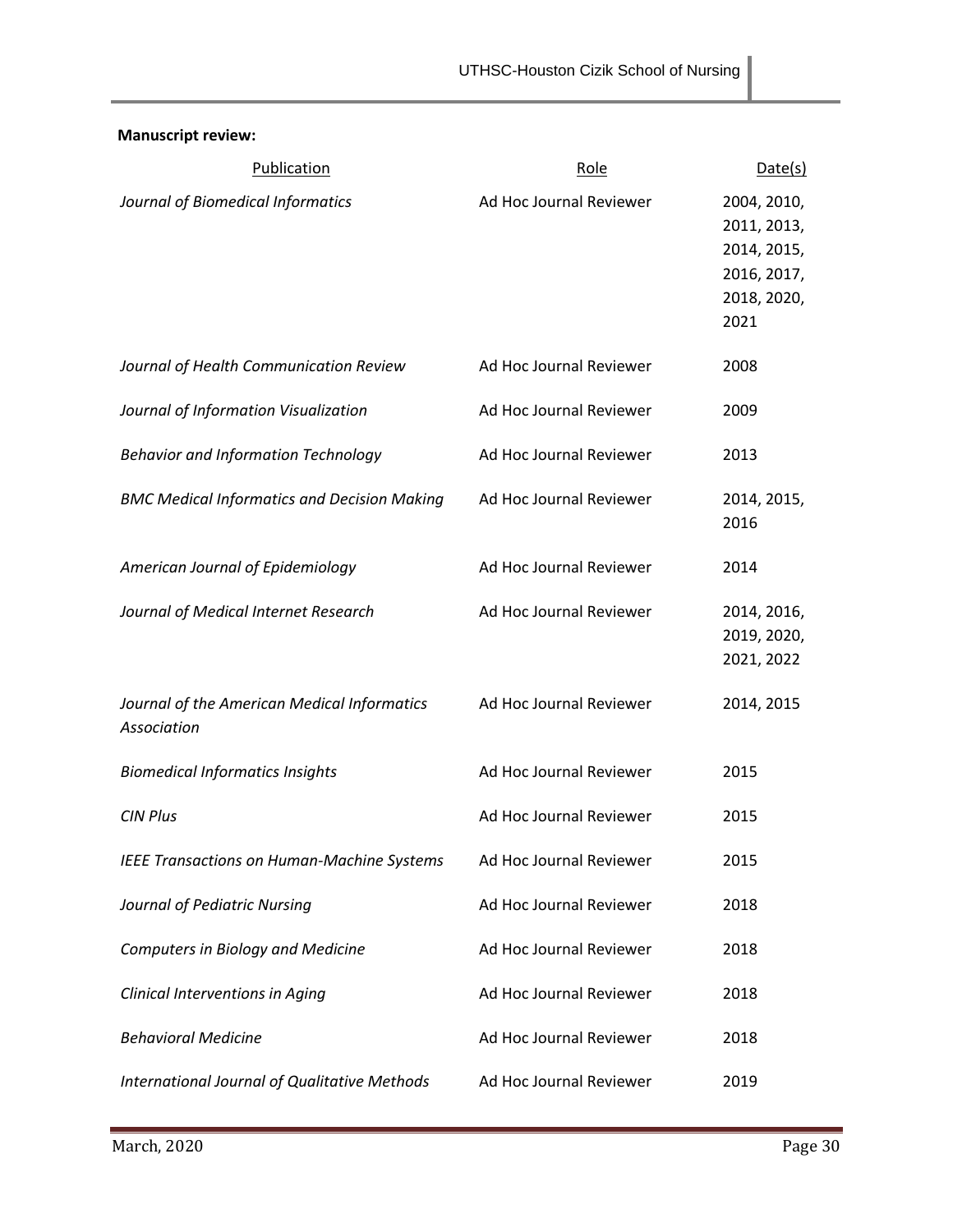|                                                                                                                                                                                                                                    | UTHSC-Houston Cizik School of Nursing |                                          |
|------------------------------------------------------------------------------------------------------------------------------------------------------------------------------------------------------------------------------------|---------------------------------------|------------------------------------------|
| <b>JMIR Serious Games</b>                                                                                                                                                                                                          | Ad Hoc Journal Reviewer               | 2020                                     |
| <b>Book review:</b>                                                                                                                                                                                                                |                                       |                                          |
| <b>Title</b>                                                                                                                                                                                                                       | Role                                  | Date(s)                                  |
| Holistic Perspectives in Gamification for Clinical<br>Practice, IGI Global Book                                                                                                                                                    | <b>Invited Chapter Reviewer</b>       | 2014                                     |
| Conference review (scientific abstracts):                                                                                                                                                                                          |                                       |                                          |
| <b>Organization</b>                                                                                                                                                                                                                | Role                                  | Date(s)                                  |
| <b>American Medical Informatics Association</b><br>(AMIA) Annual Meeting                                                                                                                                                           | <b>Conference Reviewer</b>            | 2002, 2010,<br>2011, 2014,<br>2015, 2016 |
| CHI'08 (Computer Human Interaction)                                                                                                                                                                                                | <b>Conference Reviewer</b>            | 2008                                     |
| 11th International Congress on Nursing<br><b>Informatics</b>                                                                                                                                                                       | <b>Conference Reviewer</b>            | 2011                                     |
| 2013 International Conference on Virtual Worlds  Conference Reviewer<br>and Education (ICVWE'13), March 26-28, 2013<br>[virtual conference], Science Committee,<br>International Academy of Science, Engineering<br>and Technology |                                       | 2013                                     |
| 1st International Conference on Multimedia and<br>Human Computer Interaction (MCHI 2013 (July<br>18-19, 2013, Toronto, Canada), Science<br>Committee                                                                               | Invited Conference Reviewer           | 2013                                     |
| 2nd International Conference on Multimedia and Invited Conference Reviewer<br>Human Computer Interaction (MHCI 2014),<br>(August 14, 2014, Prague, Czech Republic),<br><b>Science Committee</b>                                    |                                       | 2014                                     |
| 3rd International Conference on Multimedia and Invited Conference Reviewer<br>Human Computer Interaction (MHCI 2015), (July<br>13-14, 2015, Barcelona, Spain), Science<br>Committee                                                |                                       | 2015                                     |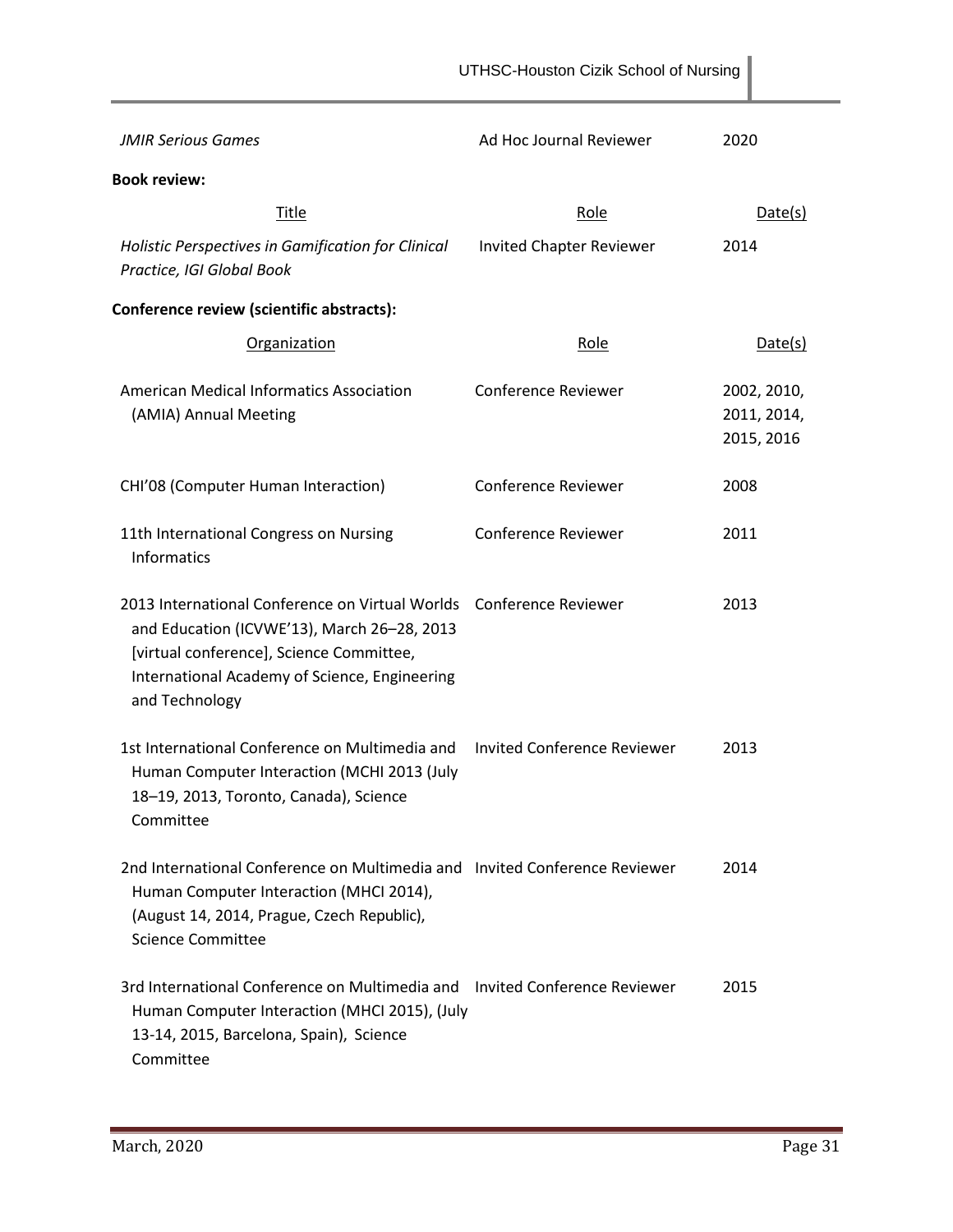| <b>Organization</b>                                                                                                                                                                                 | <u>Role</u>                | Date(s)          |
|-----------------------------------------------------------------------------------------------------------------------------------------------------------------------------------------------------|----------------------------|------------------|
| 4th International Conference on Multimedia and Invited Conference Reviewer<br>Human Computer Interaction (MHCI 2016),<br>(August 17-18, 2016, Budapest, Hungary),<br><b>Science Committee</b>       |                            | 2016             |
| The 12th International Congress on Nursing<br>Informatics (June 21-25, 2014, Taipei, Taiwan)                                                                                                        | <b>Conference Reviewer</b> | 2014             |
| <b>MEDINFO</b>                                                                                                                                                                                      | <b>Conference Reviewer</b> | 2015, 2017       |
| 2021 Aging and Health Informatics Conference                                                                                                                                                        | <b>Conference Reviewer</b> | 2021             |
| <b>Grant review panels:</b>                                                                                                                                                                         |                            |                  |
| Organization                                                                                                                                                                                        | Role                       | Date(s)          |
| NIH Review Panel: Biomedical Computing and<br>Health Informatics Study Section, Healthcare<br>Delivery and Methodologies Integrated Review<br>Group                                                 | <b>Grant Reviewer</b>      | February 8, 2011 |
| Diabetes UK - Small Grant Peer Review                                                                                                                                                               | <b>Grant Reviewer</b>      | March, 2013      |
| NIH Review Panel: Health Care Systems<br>Research Collaboratory - Demonstration<br>Projects for Pragmatic Clinical Trials Focusing on<br>Multiple Chronic Conditions (UH2/UH3)" (RFA-<br>RM-13-012) | <b>Grant Reviewer</b>      | March, 2014      |
| <b>American Nurses Foundation Research Review</b><br>Committee                                                                                                                                      | <b>Grant Reviewer</b>      | 2014 - 2016      |
| Duke University School of Medicine K Club                                                                                                                                                           | <b>Grant Reviewer</b>      | April, 2014      |
|                                                                                                                                                                                                     |                            | July, 2015       |
| <b>CUNY Collaborative Incentive Grant 2112</b>                                                                                                                                                      | <b>Grant Reviewer</b>      | May, 2014        |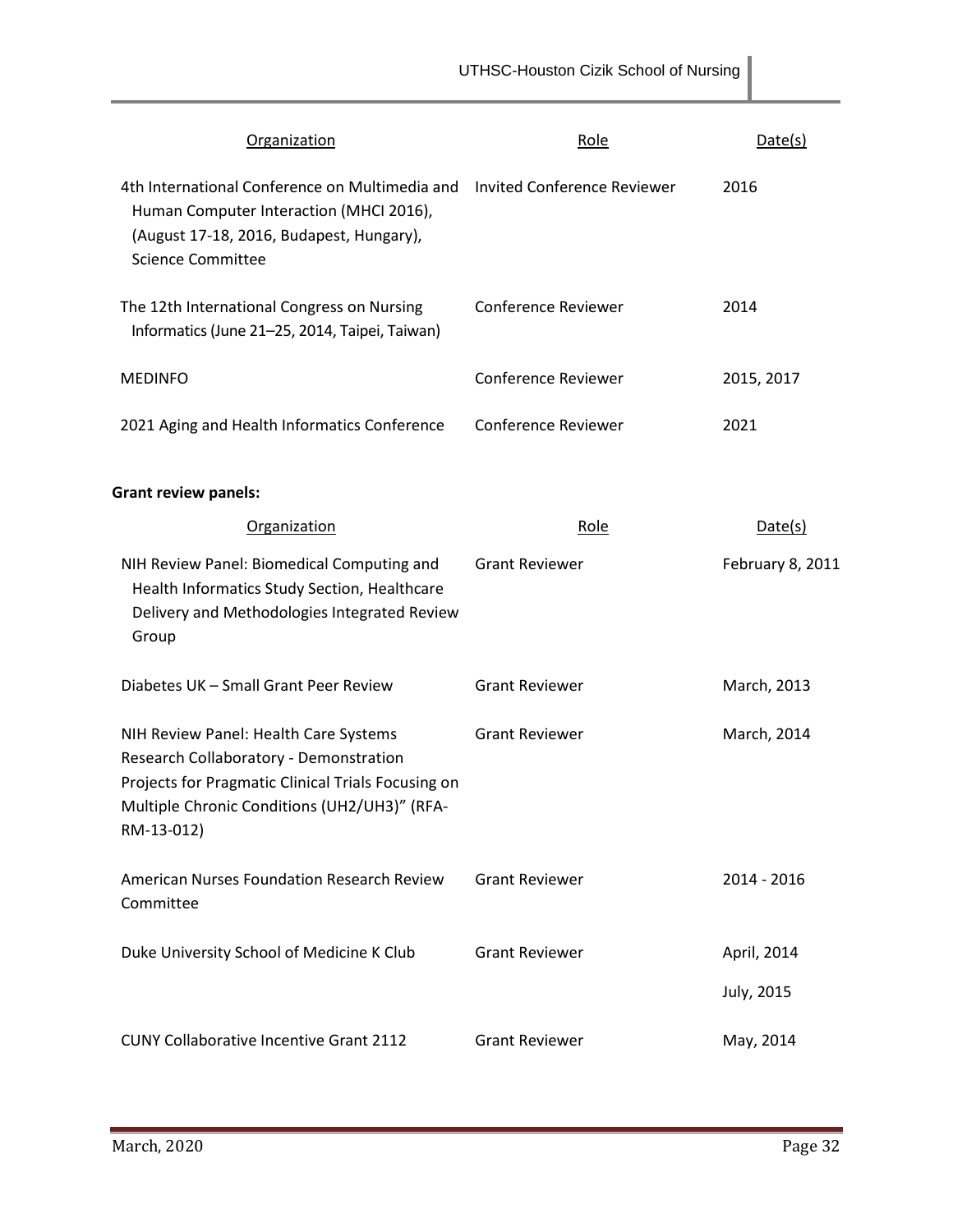| Duke University - DIHI Innovation Grant<br>Reviewer                                                                               | <b>Grant Reviewer</b> | December, 2015      |
|-----------------------------------------------------------------------------------------------------------------------------------|-----------------------|---------------------|
| NIH - NINR - Nursing and Related Clinical<br><b>Sciences Study Section</b>                                                        | <b>Grant Reviewer</b> | 2016                |
| The University of Texas Health Science Center at Grant Reviewer<br>Houston Searle Scholarship                                     |                       | 6/2017              |
| The University of Texas Health Science Center at Grant Reviewer<br>Houston President's Scholar Award Review<br>Committee for 2017 |                       | 8/2017              |
| <b>Austrian Science Fund FWF</b>                                                                                                  | <b>Grant Reviewer</b> | 2/2020              |
| <b>CCTS Grant Review UTHealth</b>                                                                                                 | <b>Grant Reviewer</b> | 4/2020/2021         |
| <b>Austrian Science Fund FWF</b>                                                                                                  | <b>Grant Reviewer</b> | 10/2020             |
| <b>CPRIT Grant Review UTHealth</b>                                                                                                | <b>Grant Reviewer</b> | 10/2020             |
| KL2 Grant Reviews - UTHealth                                                                                                      | <b>Grant Reviewer</b> | 2/2022              |
| NIH Special Emphasis Panel Study Section<br>"Mobile Health in Low and Middle Income<br>Countries"                                 | <b>Grant Reviewer</b> | 3/2022              |
| Institutional Service (past to current)                                                                                           |                       |                     |
| <b>Activities and/or Committee Assignments</b>                                                                                    |                       | Dates               |
| <b>Duke University School of Nursing</b>                                                                                          |                       |                     |
| Masters/Advanced Practice Admission Committee Member, Duke University<br><b>School of Nursing</b>                                 |                       | $10/2006 - 07/2009$ |
| PhD Admission Committee Member, Duke University School of Nursing                                                                 |                       | $11/2007 - 06/2012$ |
| Interim PhD Admission Committee Chair, Duke University School of Nursing                                                          |                       | $07/2008 - 11/2008$ |

UTHSC-Houston Cizik School of Nursing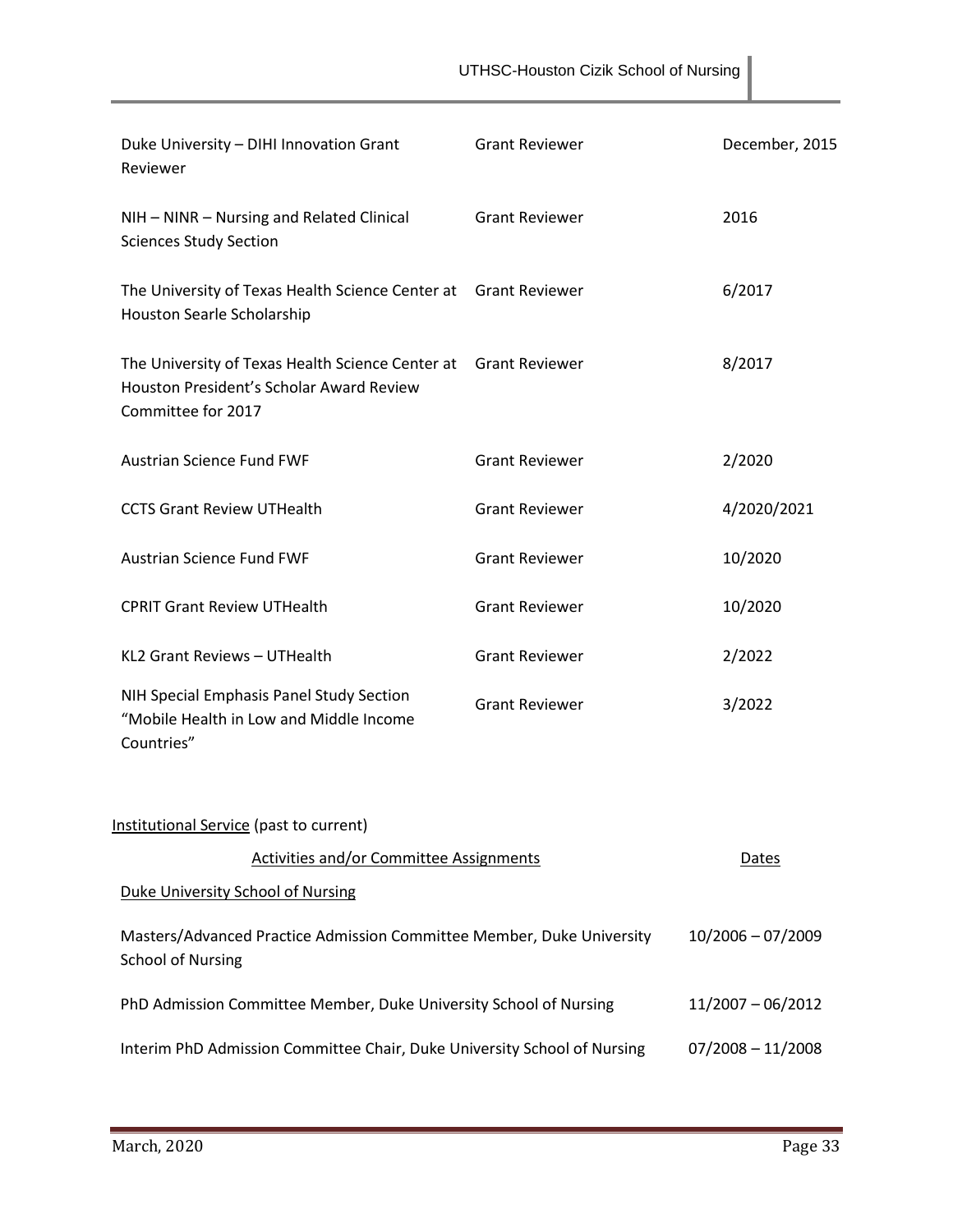| <b>Activities and/or Committee Assignments</b>                                                                                            | <b>Dates</b>        |
|-------------------------------------------------------------------------------------------------------------------------------------------|---------------------|
| PhD Admission Committee Chair, Duke University School of Nursing                                                                          | $11/2008 - 08/2010$ |
| Interim DNP Admission Committee Member, Duke University School of Nursing                                                                 | $07/2008 - 08/2008$ |
| Interim DNP Program Committee Member, Duke University School of Nursing                                                                   | $07/2008 - 09/2008$ |
| Technology Innovations in Education Task Force Member, Duke University<br><b>School of Nursing</b>                                        | $06/2009 - 09/2009$ |
| Lead Faculty for the Nursing Informatics Program, Duke University School of<br><b>Nursing</b>                                             | $11/2008 - 08/2014$ |
| PhD Program Committee Member, Duke University School of Nursing                                                                           | 11/2009 - 08/2010   |
| Faculty Executive Council (FEC) Member At Large, Duke University School of<br><b>Nursing</b>                                              | $07/2011 - 06/2013$ |
| CONCEPT (Center for Nursing Collaboration, Entrepreneurship and<br>Technology) Advisory Board Member, , Duke University School of Nursing | 10/2011-9/2016      |
| DNP Program Committee Member, Duke University School of Nursing                                                                           | $07/2013 - 6/2015$  |
| Media Repository Advisory Team, Duke University School of Nursing                                                                         | $6/2014 - 5/2016$   |
| Interim Coordinator of the Systems Program, Duke University School of<br><b>Nursing</b>                                                   | 8/2014-11/2015      |
| Appointment, Promotion and Tenure Committee, Duke University School of<br><b>Nursing</b>                                                  | 2/2015-9/2016       |
| DUSON Strategic Planning Steering Committee, Duke University School of<br><b>Nursing</b>                                                  | 2/2015 -9/2016      |
| Partnership for Development (PODS) - PhD faculty mentor, Duke University<br><b>School of Nursing</b>                                      | $9/2015 - 9/2016$   |
| <b>Duke University Medical Center</b>                                                                                                     |                     |
| <b>IRB Member</b>                                                                                                                         | $09/2006 - 09/2009$ |
| Nursing and Patient Care Documentation Steering Committee Member                                                                          | $02/2007 - 09/2011$ |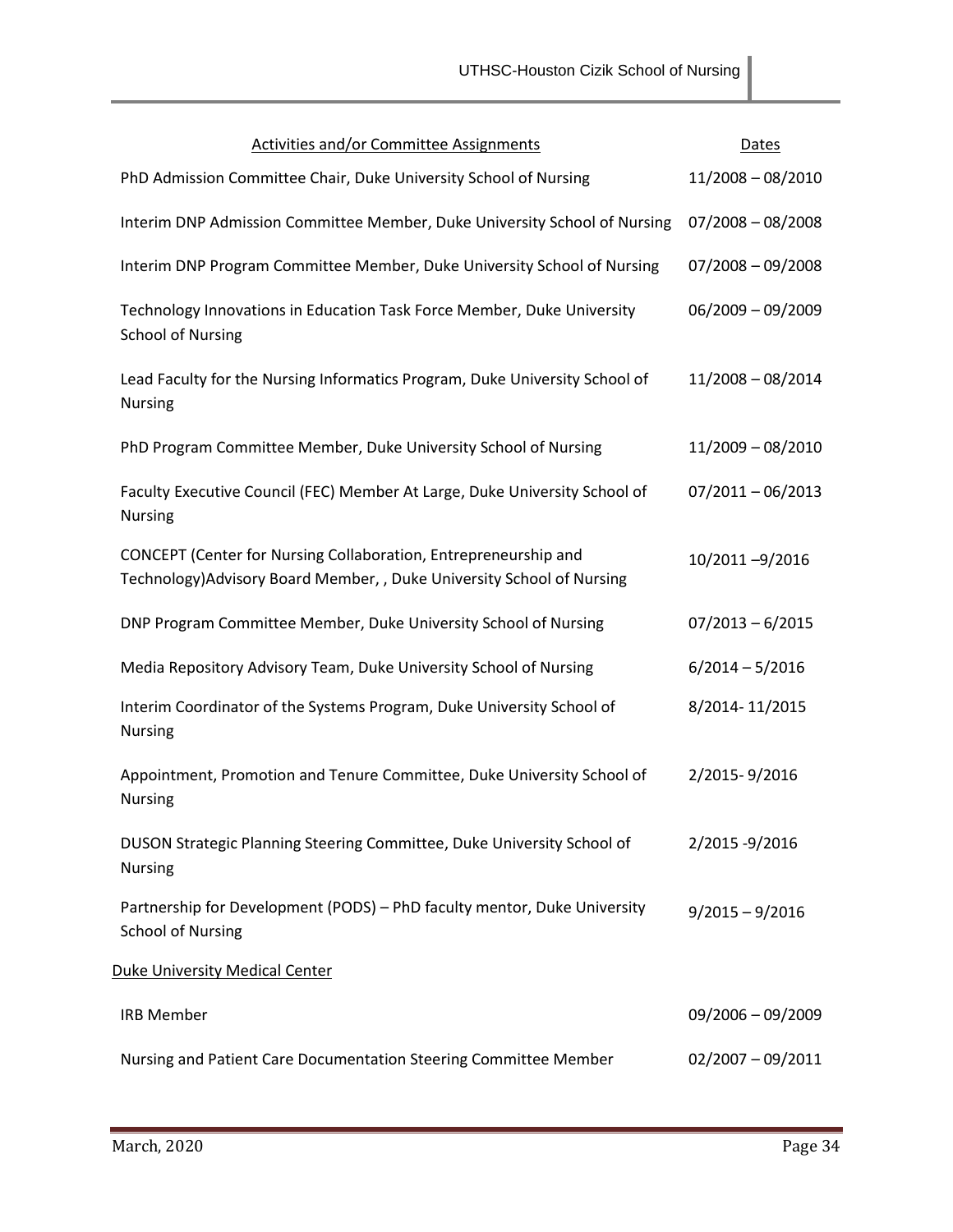| DUHS Nursing & Patient Care Documentation System Executive Committee<br>Member                   | $11/2007 - 09/2011$ |  |  |  |
|--------------------------------------------------------------------------------------------------|---------------------|--|--|--|
| Clinical Informatics Group Member (Lobach, CFM)                                                  | $11/2006 - 11/2008$ |  |  |  |
| <b>DUHS Nursing IT Council Member</b>                                                            | $03/2009 - 2012$    |  |  |  |
| Maestro Care Clinical Advisory Council Member                                                    | $2011 - 2013$       |  |  |  |
| Duke Geriatric Education Center Advisory Committee Member                                        | 2012 - 2012         |  |  |  |
| EWP - High Value Cost Conscious Care in a Learning Health System, Member                         | $12/2013 - 2014$    |  |  |  |
| Mentor/Reviewer, Duke University School of Medicine, Path to Independence<br>Program and K Club  | 2014-2015           |  |  |  |
| Duke University Board of Trustees Standing Committee - Medical Center<br><b>Academic Council</b> | 2015-2016           |  |  |  |
| Duke Center for Health Informatics Leadership Team Member                                        | $2010 - 2016$       |  |  |  |
| <b>Duke University Main Campus</b>                                                               |                     |  |  |  |
| Biomedical Informatics Program Exploration, Member                                               | $2007 - 2009$       |  |  |  |
| <b>CIT Advisory Board Member</b>                                                                 | $08/2008 - 05/2009$ |  |  |  |
| Education Subgroup for Health Informatics, Member                                                | $2009 - 2010$       |  |  |  |
| <b>Academic Council Alternate</b>                                                                | 09/2012-05/2013     |  |  |  |
| Task Force on On-Line Education Member                                                           | 03/2012-2012        |  |  |  |
| Academic Council (Elected Member)                                                                | 09/2013-2016        |  |  |  |
| MMCI (Master of Management in Clinical Informatics) Steering Committee                           | 06/2013-9/2016      |  |  |  |
| Duke University Science and Society Faculty Governance Committee                                 | 9/2015-9/2016       |  |  |  |

# University of Texas Health Science Center, School of Nursing

SON Executive Leadership Council 11/2016 – present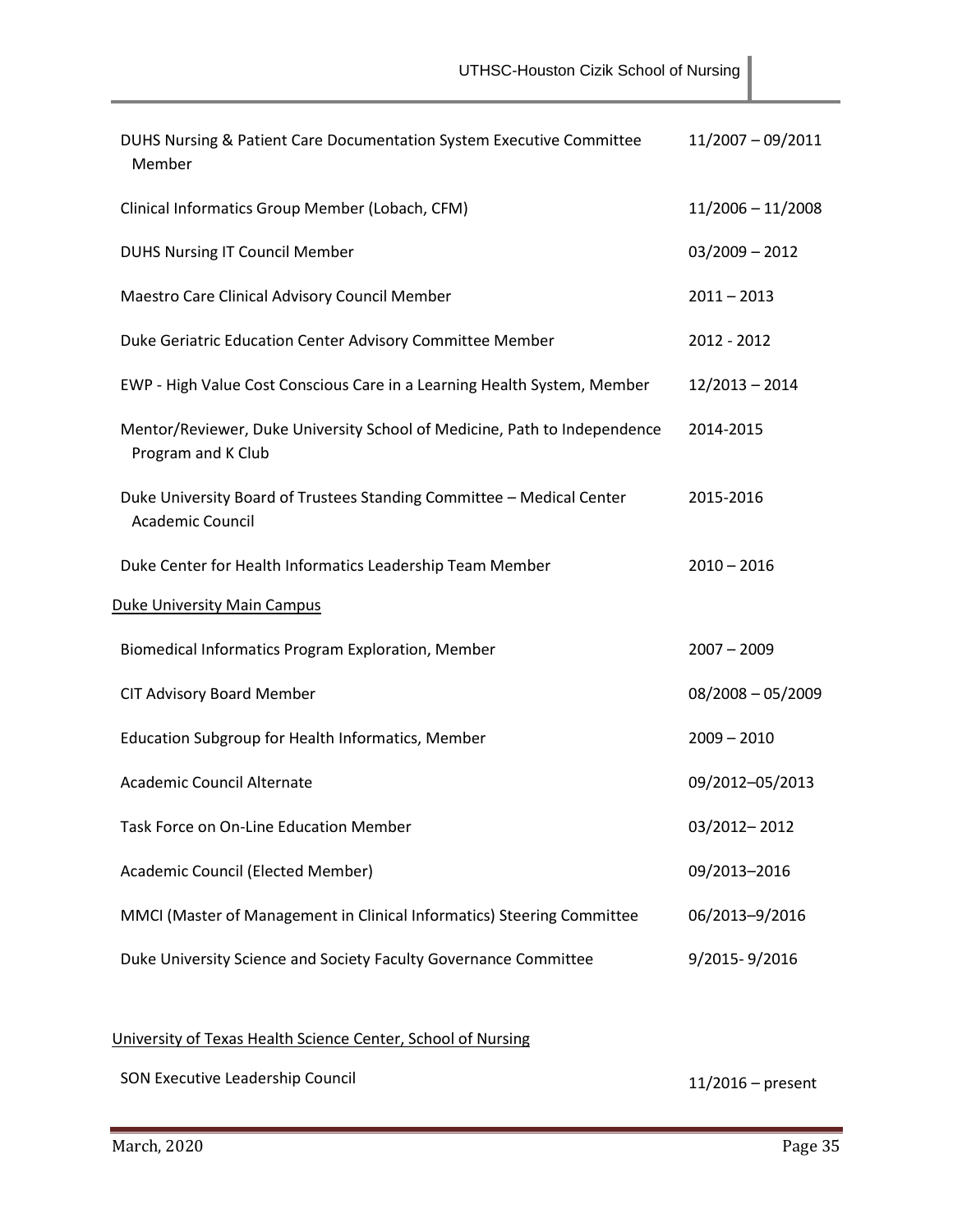| DNP Program Committee Member, UTHealth School of Nursing                                                       | 11/2016 -8/2018   |
|----------------------------------------------------------------------------------------------------------------|-------------------|
| PhD Program Committee Member, UTHealth School of Nursing                                                       | 11/2016 - present |
| APTR, UTHealth School of Nursing                                                                               | 9/2017-8/2018     |
| Faculty Life Council, UTHealth School of Nursing                                                               | 9/2017-8/2020     |
| Faculty Nominations Committee, UTHealth School of Nursing                                                      | 9/2017-8/2018     |
| PhD Program Council Chair                                                                                      | $9/2019 - 8/2020$ |
| <b>Faculty Assembly Executive Committee</b>                                                                    | 9/2019 - present  |
| <b>Faculty Search Committee</b>                                                                                | 2018 - present    |
|                                                                                                                |                   |
| University of Texas at Austin                                                                                  | 2017              |
| Equity Through Social Change Working Group within the Bridging Barriers<br>Core, University of Texas at Austin |                   |
| R13 conference grant for our Aging and Health Informatics Conference -<br>Program Committee Member             | 2020-2021         |
| University of Texas Health Science Center at Houston                                                           |                   |
| <b>Stroke Institute Steering Committee</b>                                                                     | 12/2017-present   |
| President's Scholar Award Committee                                                                            | 12/2017           |
| Memorial Hermann/UTHealth Joint Task Force on Quality and Research<br>Analytics                                | $5/2018 - 2018$   |
| Academic Council, UTHealth                                                                                     | 8/2018-present    |
| Memorial Hermann Nursing Research Group                                                                        | 7/2018-2018       |
| Appointment, Promotion, Tenure Committee, UT School of Biomedical<br>Informatics                               | 11/2018- present  |
| The University of Texas Health Science Center at Houston, Dean's Search<br>Committee                           | 10/2018-8/30/2020 |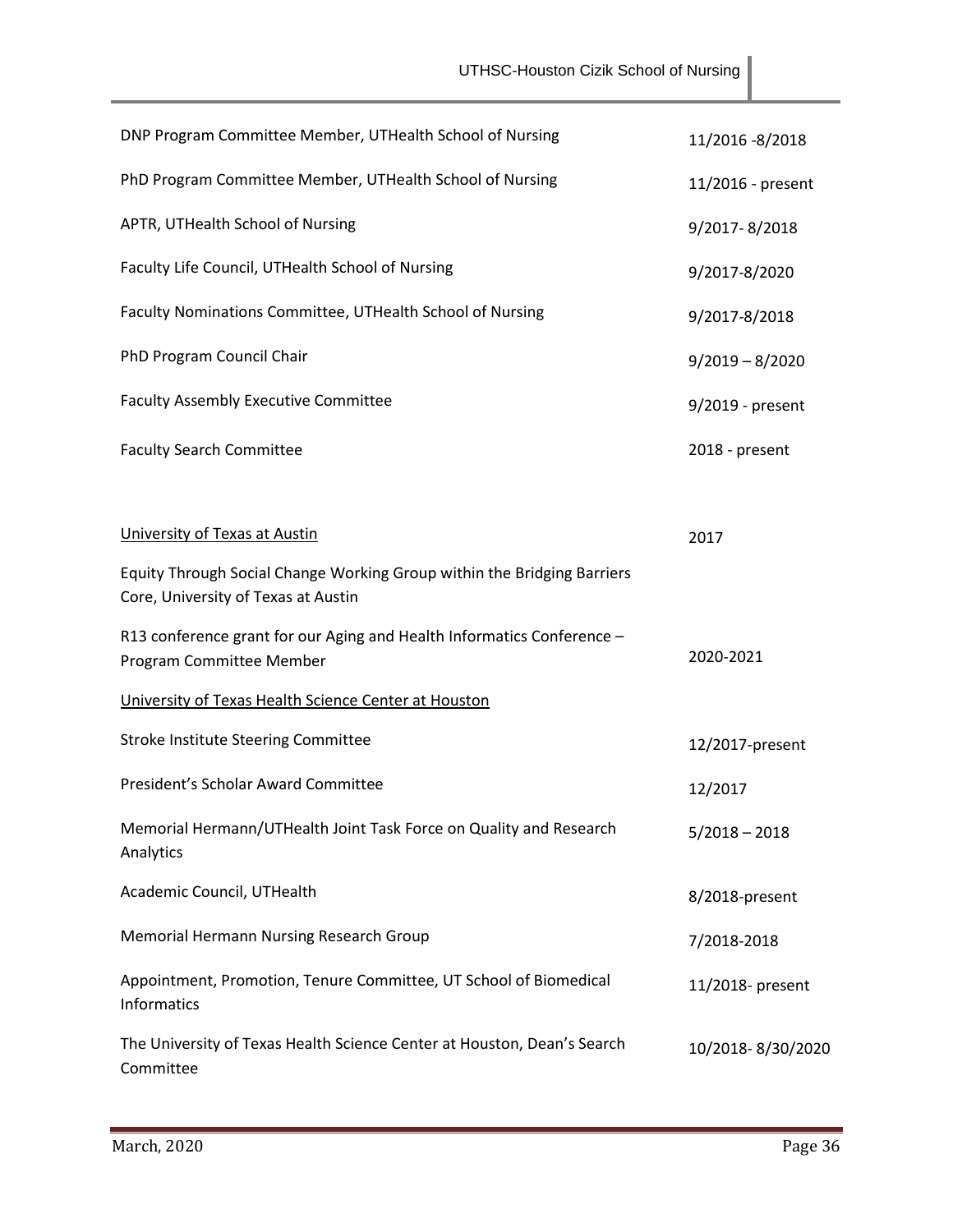| The University of Texas Health Science Center at Houston, Associate Dean of<br>Management Cizik School of Nursing Search Committee | $12/2018 - 2019$ |
|------------------------------------------------------------------------------------------------------------------------------------|------------------|
| Houston Academy of Medicine, Texas Medical Center Library Board of<br><b>Directors</b>                                             | $2019$ – present |
| The University of Texas Health Science Center at Houston, Associate Dean of<br>Research School of Dentistry Search Committee       | 2020 - present   |
| Houston Academy of Medicine, Texas Medical Center Library Director Search<br>Committee                                             | 2020             |
| <b>COVID-19 Task Force</b>                                                                                                         | 4/2020-present   |
| COVID-19 Task Force /Informatics Subgroup                                                                                          | 4/2020-present   |
| University of Texas Health Science Center at Houston/ UT M.D. Anderson<br>Cancer Center Population Health Research Work Group      | 2020 - present   |
| Grant Reviews Pre-Application for CPRIT Core Facility Support Award 2020<br><b>UTHealth</b>                                        | 2020-2020        |
| Data Advisory Committee, UTHealth                                                                                                  | 2021-present     |
| <b>UTHealth Mentorship Program</b>                                                                                                 | 2021-present     |
| Grant Reviews Pre-Application for CPRIT Core Facility Support Award 2020<br>UTHealth                                               | 2021-2021        |

## **Teaching**

Courses Taught (past to current)

Duke University School of Nursing

| Course<br>Number | Course Name                         | Dates: Semester/Year    |
|------------------|-------------------------------------|-------------------------|
| N307             | Research Methods                    | Spring 2007             |
| N409             | Overview of Health Care Informatics | Spring 2007, 2008, 2009 |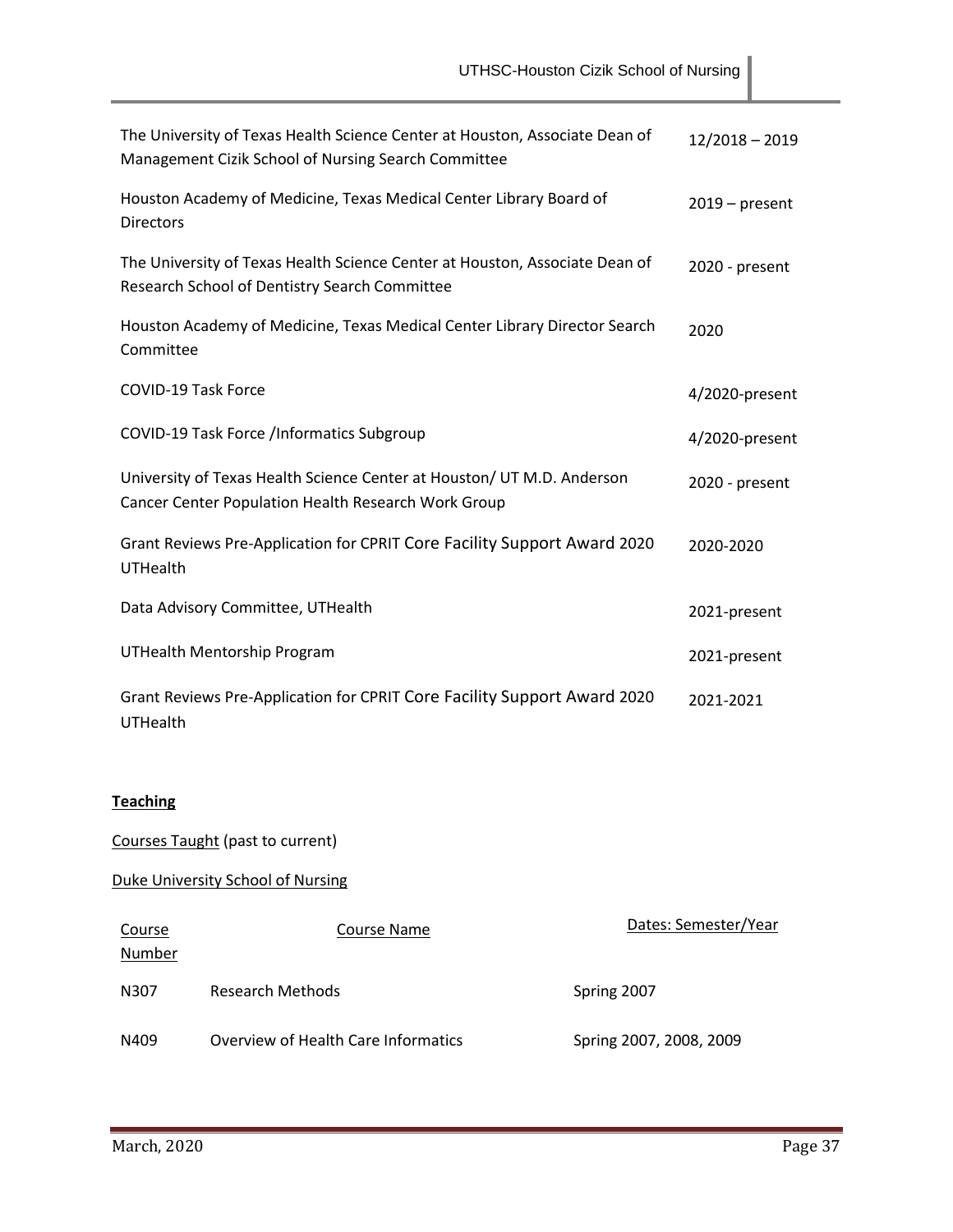| Course<br><b>Number</b> | <b>Course Name</b>                               | Dates: Semester/Year                                     |
|-------------------------|--------------------------------------------------|----------------------------------------------------------|
| N315                    | Directed Research                                | Spring, Summer, Fall 2007, 2008                          |
|                         |                                                  | Spring 2009                                              |
|                         |                                                  | <b>Fall 2010</b>                                         |
|                         |                                                  | Spring, Summer 2010                                      |
|                         |                                                  | Summer, Fall 2011                                        |
| N411                    | Nursing Informatics Theory/Application           | Summer 2007, 2008, 2009                                  |
| N413                    | Informatics Infrastructure for Safe Patient Care | Fall 2007, 2009                                          |
| N607a                   | Doctoral Seminar in Nursing Science I            | <b>Fall 2008</b>                                         |
| N653                    | Data Driven Health Care Improvement              | Summer 2009, 2010, 2011, 2012,<br>2013, 2014, 2015, 2016 |
| N498                    | <b>Synthesis of Specialty Practice</b>           | Spring, Fall 2009                                        |
|                         |                                                  | Spring, Fall 2010                                        |
|                         |                                                  | Spring, Summer, Fall 2011, 2012                          |
| N399                    | <b>Special Readings SON</b>                      | <b>Fall 2009</b>                                         |
|                         |                                                  | Spring, Fall 2010                                        |
|                         |                                                  | Spring 2011                                              |
| N665                    | Capstone Project                                 | Summer, Fall 2009                                        |
|                         |                                                  | Spring, Fall 2010, 2011                                  |
|                         |                                                  | Spring, Summer, Fall 2011, 2012,<br>2013                 |
|                         |                                                  | Spring, Summer, Fall 2014                                |
|                         |                                                  | Spring, Summer 2015                                      |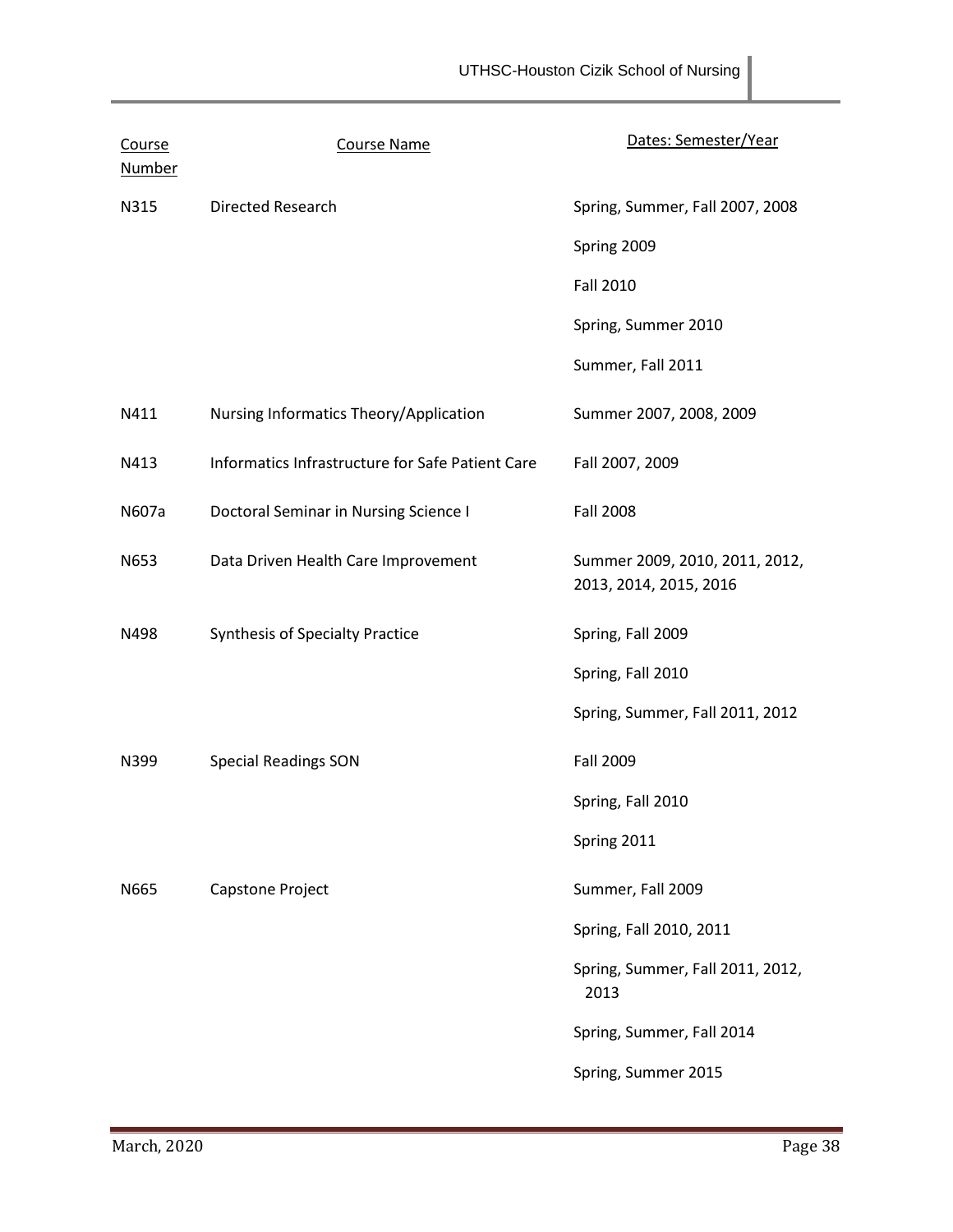| Course<br><b>Number</b> |                                                                      | <b>Course Name</b>                                                                     | Dates: Semester/Year                                                                                          |  |
|-------------------------|----------------------------------------------------------------------|----------------------------------------------------------------------------------------|---------------------------------------------------------------------------------------------------------------|--|
| 341CI                   |                                                                      | Health IT Business Solutions,                                                          | Fall, 2010, 2011, 2012                                                                                        |  |
|                         |                                                                      | Fuqua School of Business, Duke University                                              |                                                                                                               |  |
| 899                     |                                                                      | Practicum in Nursing Research, University of<br>Wisconsin at Milwaukee (Beth Phillips) | 2012                                                                                                          |  |
| <b>MMCI.537</b>         | Health IT Business Solutions, School of Medicine,<br>Duke University |                                                                                        | Fall, 2014, 2015                                                                                              |  |
|                         |                                                                      | <b>UTHealth Cizik School of Nursing</b>                                                |                                                                                                               |  |
| 2171NUR6830-<br>380     |                                                                      | Clinical Scholarship Portfolio Development                                             | Spring 2017, Summer 2017, Fall<br>2017, Spring 2018, Summer 2018,<br>Fall 2018, Spring 2019                   |  |
| 110                     |                                                                      | 2171NURS6855- Independent Study in Nursing                                             | Spring 2017, Summer 2017, Fall<br>2017, Spring 2018, Summer 2018,<br>Fall 2018, Spring 2019                   |  |
| <b>NURS 7540</b>        |                                                                      | Advance Research Designs & Methods                                                     | <b>Fall 2017</b>                                                                                              |  |
| <b>NURS 7700</b>        |                                                                      | Independent Study (PhD)                                                                | Summer 2018, Fall 2018, Spring<br>2020                                                                        |  |
| <b>NURS 7600</b>        |                                                                      | Dissertation                                                                           | Summer 2018, Fall 2018, Spring<br>2019, Summer 2019, Fall 2019,<br>Spring, Summer Fall, 2021,<br>Spring, 2022 |  |
| <b>NURS 6858</b>        |                                                                      | Information Systems/Technology for the<br><b>Improvement of Healthcare</b>             | Summer 2019, Fall 2019                                                                                        |  |
| <b>NURS 7590</b>        |                                                                      | Candidacy                                                                              | Spring 2019, Summer 2019,<br>Spring 2021, Summer 2021                                                         |  |
| <b>NURS 7501</b>        |                                                                      | Conceptual Basis of Scientific Inquiry                                                 | Fall, 2021                                                                                                    |  |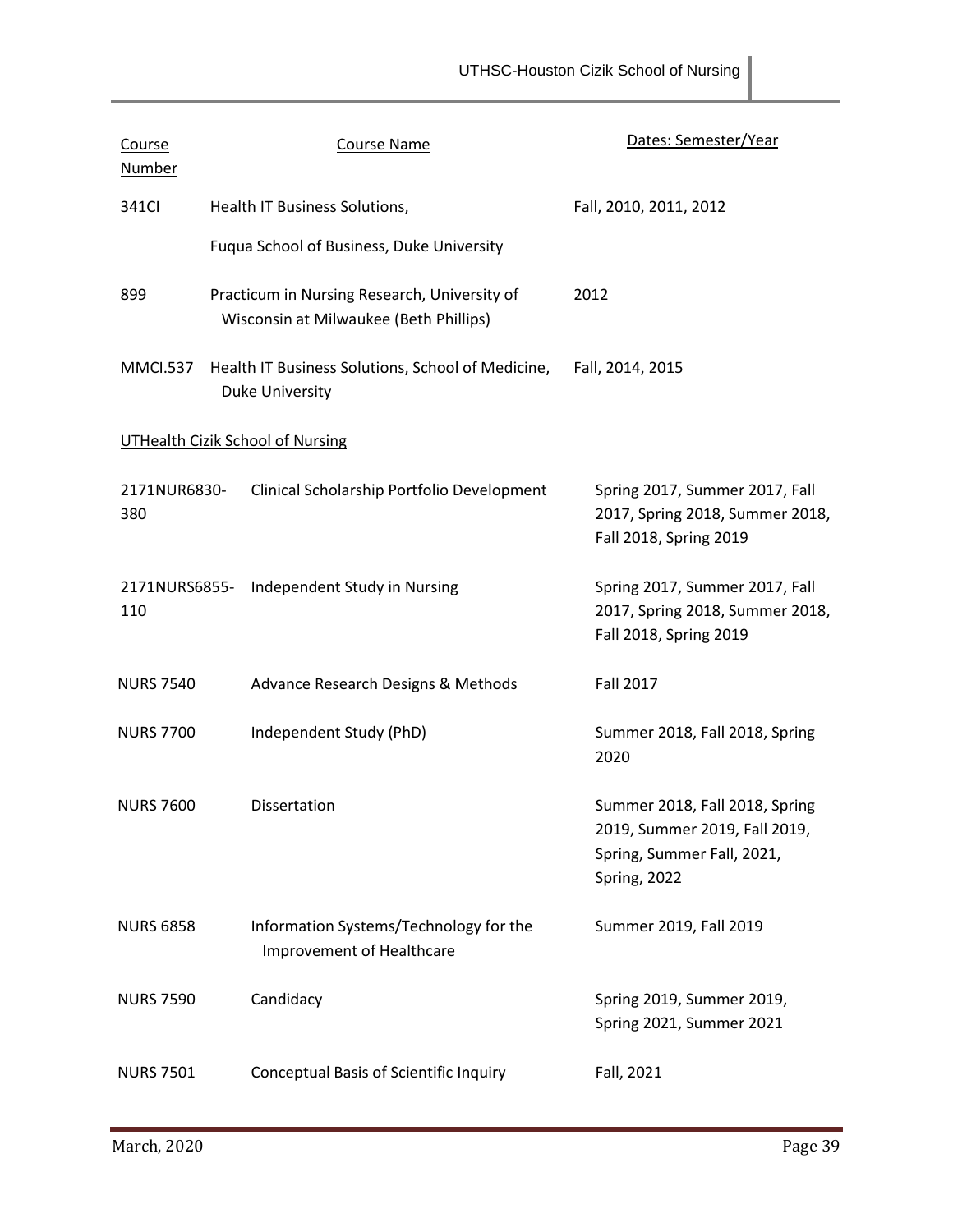| Location                                                                                                 | Audience                                      | Conference Title                                                                | Date(s)             |
|----------------------------------------------------------------------------------------------------------|-----------------------------------------------|---------------------------------------------------------------------------------|---------------------|
| Duke University School<br>of Nursing, Durham, NC                                                         | <b>Informatics</b><br>Healthcare<br>Providers | <b>Conference: Informatics Solutions for</b><br><b>Promoting Patient Safety</b> | June 15, 2007       |
|                                                                                                          |                                               | Role: Conference Organizer                                                      |                     |
| Duke University School<br>of Nursing, Durham, NC                                                         | <b>Informatics</b><br>Healthcare<br>Providers | Duke University 2 <sup>nd</sup> Annual Informatics<br>Conference-               | August 18,<br>2008  |
|                                                                                                          |                                               | Applied Informatics: Necessary Skills to<br><b>Support Health Care</b>          |                     |
|                                                                                                          |                                               | Role: Conference Organizer                                                      |                     |
| The University of Texas<br><b>Health Science Center at</b><br>Houston, Cizik School of<br><b>Nursing</b> | <b>Nurses</b>                                 | Research Day                                                                    | 2017, 2018,<br>2019 |
| UTHealth/Rice ENRICH<br><b>Collaboration Event</b>                                                       | Technology                                    | IOT and Aging in Place                                                          | 2/2020              |
|                                                                                                          | Healthcare<br>Providers                       |                                                                                 |                     |
| Virtual                                                                                                  | <b>Nurses</b>                                 | School of Nursing and School of                                                 | 4/2021              |
|                                                                                                          | Dentists                                      | <b>Dentistry Research Collaboration</b><br>Event                                |                     |

## Conferences Developed

## List of Project/Thesis/Dissertation Advisees (past to current)

## Post-Doctoral Fellows or Associates

- 1. Booker, Corey, MD (2010–2011). Web-based System: CHATS. UNC/Duke Research Fellow, Fuqua School of Business, Duke University.
- 2. Whisenant, Meagan, PhD (2019-). UT MDACC, Department of Symptom Research.

## PhD Dissertations (Completed)

1. Nahm, Meredith (2008–2010). Defining Data Quality for Clinical Research: A Conceptual Analysis. The University of Texas School of Biomedical Informatics. (Committee Member)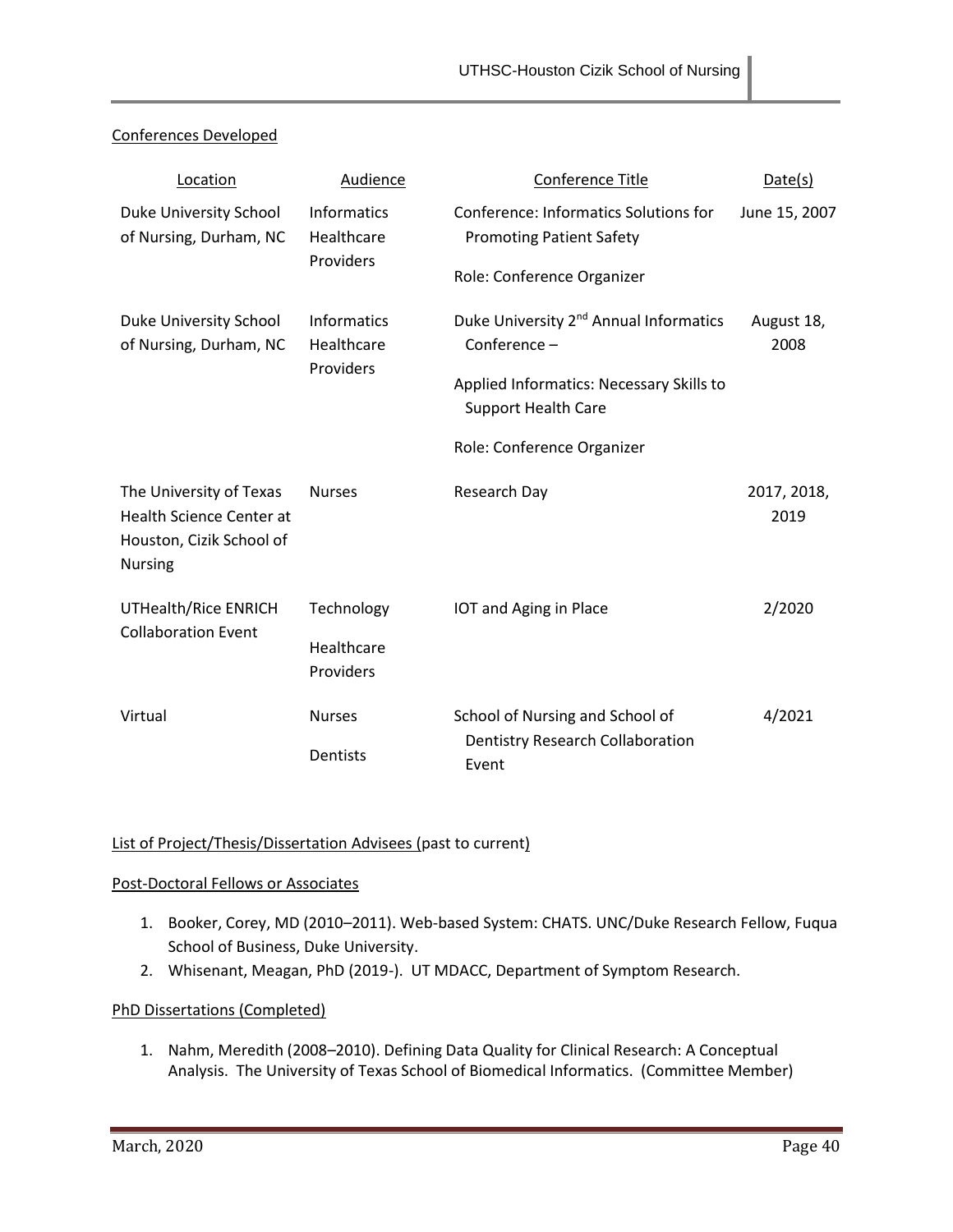- 2. Kitzmiller, Rebecca (2008–2012). Making Sense of Information Technology. Duke University School of Nursing. (Committee Member)
- 3. Shaw, Ryan (2008–2012). A Mobile Health Intervention to Sustain Weight Loss. (DUSON Outstanding Dissertation Award, 2013), Duke University School of Nursing. (Chair)
- 4. Lewinski, Allison (2012–2017). Dissertation Topic: An Examination of the Influence of Social Relationships and Peer Support—Provided in a Computer Mediated Environment—on the Self-Management Practices of Individuals Living with Type-2 Diabetes, Duke University School of Nursing. (Chair)
- 5. Touchett, Hilary (2017–2019). Dissertation Topic: Bridging Recovery Allies in Virtual Environments (BRAVE): a usability, acceptability, and feasibility study. University of Texas Health Science Center at Houston, Cizik School of Nursing (Chair).
- 6. Jee Young Choi (2018-2019). Dissertation Topic: Relationship among depressive symptoms, social support, and self-management in patients with End Stage Renal Disease on Hemodialysis. University of Texas Health Science Center at Houston, Cizik School of Nursing (Committee Member).
- 7. Padmavathy Ramaswamy (2018-2019). Dissertation Topic: The impact of mobile health technology in health behavior change in South Asian adults for prevention of cardiovascular disease. University of Texas Health Science Center at Houston, Cizik School of Nursing (Chair)
- 8. Penning, Melody (2018-2019). K-award. Advisory Committee, University of Arkansas, Medical School.

## Candidacy Chair/Member

- 1. Setor Kofi Sorkpor (2018-2019). Is Passive Music Therapy Effective for the Treatment of Chronic Pain? A Systematic Review. University of Texas Health Science Center at Houston, Cizik School of Nursing. (Candidacy Chair)
- 2. Karen Gibbs (2019 2019). Patient Blood Management Programs in Pediatric Trauma Patients: An Integrative Review. University of Texas Health Science Center at Houston, Cizik School of Nursing. (Candidacy Chair)
- 3. Juane Alexander (2021-2021). What factors influence resilience among families of children diagnosed with cancer? University of Texas Health Science Center at Houston, Cizik School of Nursing. (Candidacy Member)
- 4. Loeb, Aaron (2021-2021). What are the provider-based barriers and facilitators for care for LGBTQ+ adults? University of Texas Health Science Center at Houston, Cizik School of Nursing. (Candidacy Member)
- 5. Raji, Pillai (2021-2021). Discuss the facilitators and barriers of mHealth (mobile and/or wearables) interventions on self-management of cardiovascular disease in adults. University of Texas Health Science Center at Houston, Cizik School of Nursing. (Candidacy Chair)

## Doctoral (Current)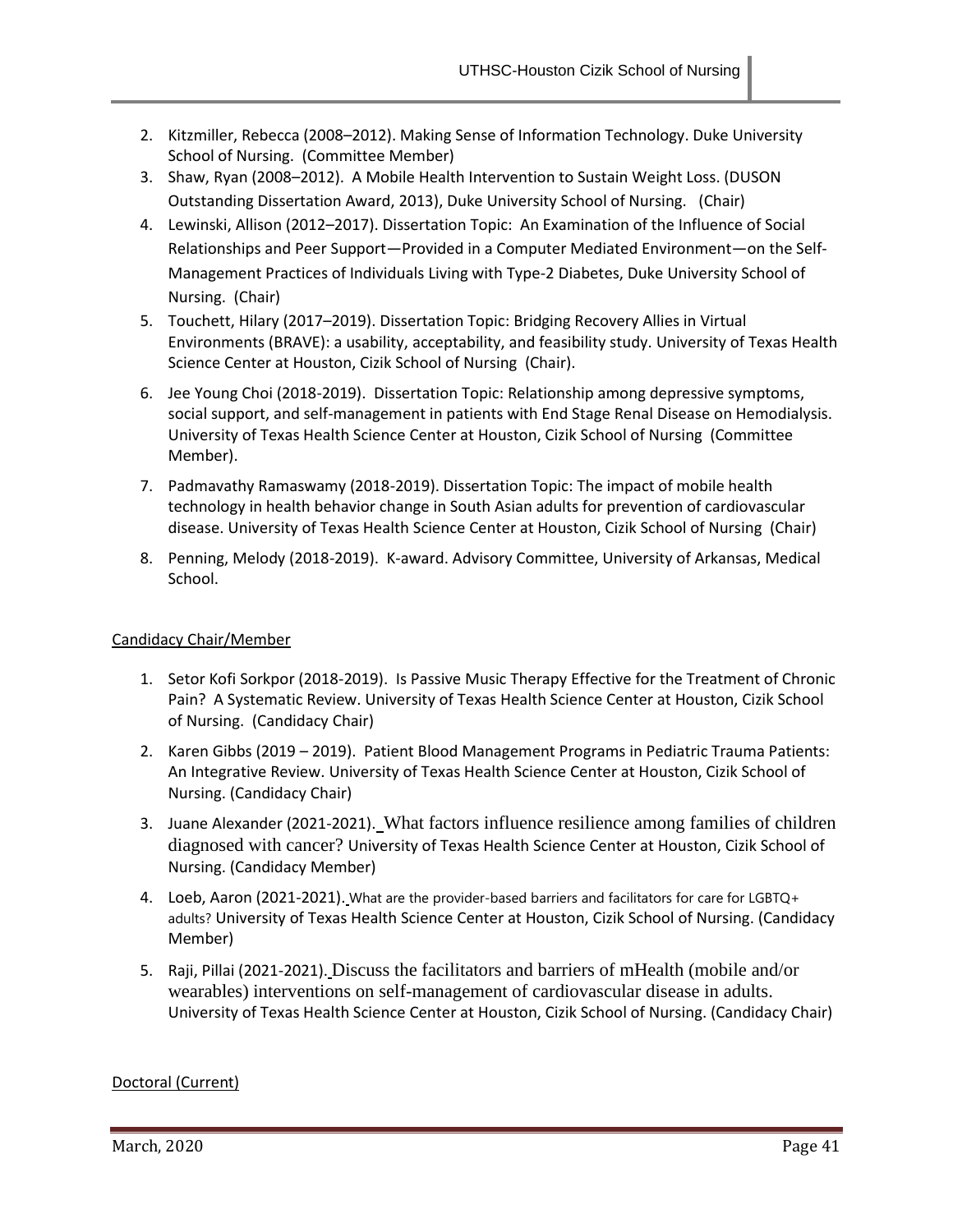- 1. Aaron Loeb (2019- present) University of Texas Health Science Center at Houston, Cizik School of Nursing (Chair).
- 2. Karen Gibbs (2019 present. Patient Blood Management Programs in Pediatric Trauma Patients: An Integrative Review. University of Texas Health Science Center at Houston, Cizik School of Nursing. (Committee Member)
- 3. Pablo Vasquez (2019- present ). University of Texas Health Science Center at Houston, Cizik School of Nursing (Committee Member/Chair).
- 4. Setor Kofi Sorkpor (2019- present). University of Texas Health Science Center at Houston, Cizik School of Nursing. (Committee Member/Chair)
- 5. Justina Ewoh (2020-present). University of Texas Health Science Center at Houston, Cizik School of Nursing (Advisor).

## DNP Capstone Projects

- 1. Taylor, Heather (2009–2010): Capstone: Implementing a User–Centered Framework in the Development of a Web–Based Health Information Database and Call Center. Duke University School of Nursing. (Chair)
- 2. Apter, Janet (2009–2011): Capstone: Customization of a Vendor Provided EMR: Meeting the Clinical Needs of Nursing. Duke University School of Nursing. (Chair)
- 3. Malouf-Todaro, Nabia (2010–2012): Capstone: Impact of an Enhanced Ventilator Care Bundle Checklist on Nursing Documentation in an Intensive Care Unit, Duke University School of Nursing. (Co-Chair)
- 4. Harrington, Linda (2011–2012): Capstone: Use of an Evidence–Based, Quality Improvement Strategy to Reduce e–Iatrogenesis with Bar–Code Medication Administration. Duke University School of Nursing. (Chair)
- 5. Rose, Melody (2012–2013). Capstone: Utilization of Electronic Modified Early Warning Score to Engage Rapid Response Team Early in Clinical Deterioration. Duke University School of Nursing. (Chair)
- 6. Shallow, Charlene (2012–2014): Capstone: Development of a Web-Based Clinical Database for Transcatheter Aortic Valve Replacement, Duke University School of Nursing. (Committee Member)
- 7. Whiting, Kandace (2012–2014): Capstone: Improving Barcode Medication Administration Compliance: An Evidence–Based Evaluation and Education Program. Duke University School of Nursing. (Chair)
- 8. Richardson, Karen (2013–2015: Capstone: The Effects of Evidence-based, Disease-Specific Documentation Flowsheet Templates and Clinical Decision Support Reminders on the